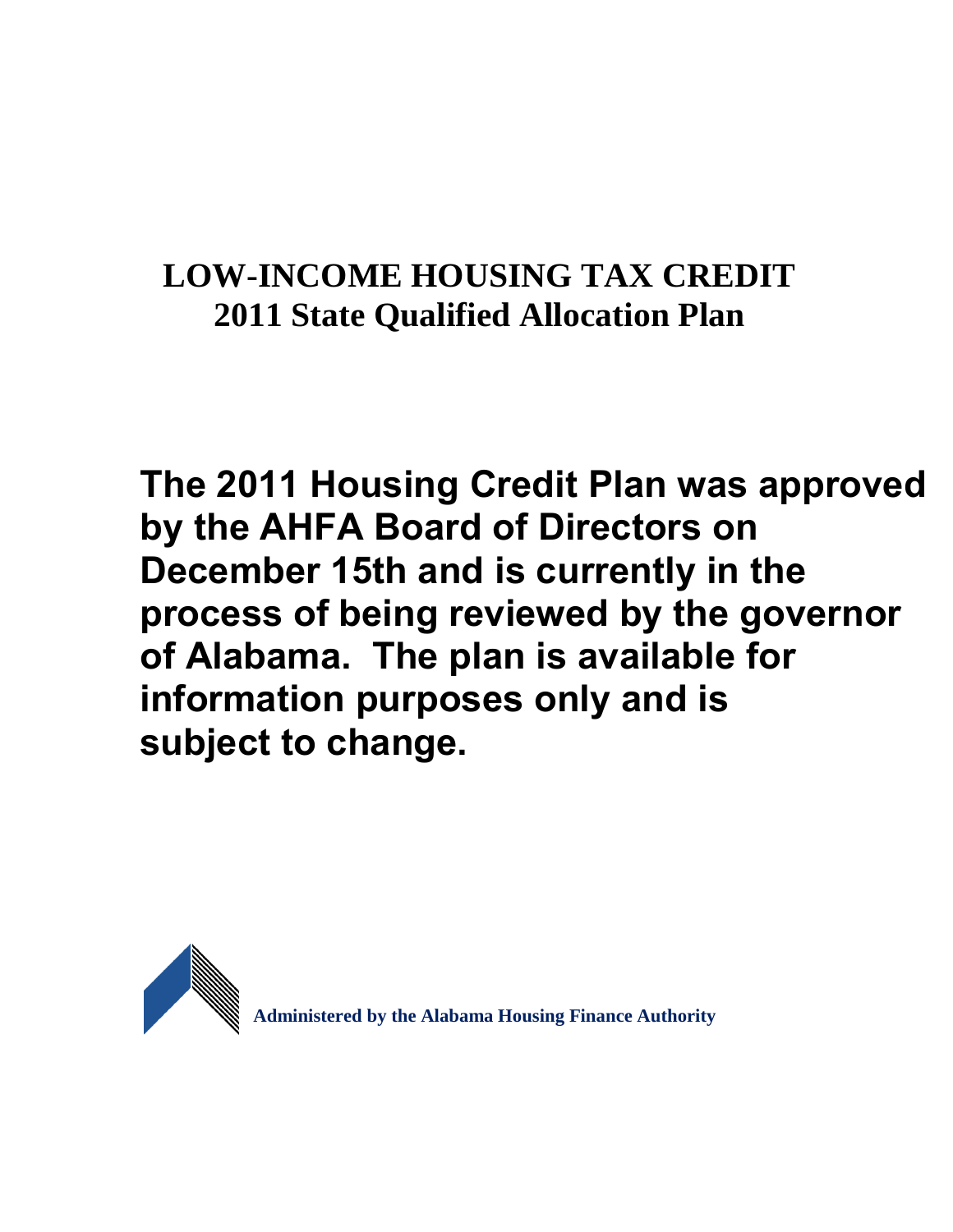# **2011 HOUSING CREDIT QUALIFIED ALLOCATION PLAN**

# **TABLE OF CONTENTS**

**PAGE**

| I.  | <b>HOUSING CREDITS</b>                              |    |
|-----|-----------------------------------------------------|----|
|     | A. Development of Selection Criteria                | 4  |
|     | B. Establishment of Housing Priorities              | 5  |
|     | C. Project Selection Criteria                       | 5  |
|     | D. Amendments                                       | 8  |
|     | E. Future-Year Binding Commitments                  | 8  |
| II. | <b>AHFA ALLOCATION PROCESS</b>                      |    |
|     | A. Application Cycles                               | 8  |
|     | <b>B.</b> Mailing List                              | 9  |
|     | C. Application Threshold Requirements               | 9  |
|     | D. Negative Actions                                 | 11 |
|     | E. Application Evaluation                           | 12 |
|     | F. Developer and Builder Fees                       | 14 |
|     | G. Housing Credit Allocations                       | 14 |
|     | H. Notification of Approval                         | 16 |
|     | I. Progress Requirements After Reservation          | 16 |
|     | J. Negative Action After Reservation                | 18 |
|     | K. Change in or Denial of Housing Credit Allocation | 19 |
|     | L. Memoranda of Understanding                       | 19 |
|     | M. Disclosure                                       | 20 |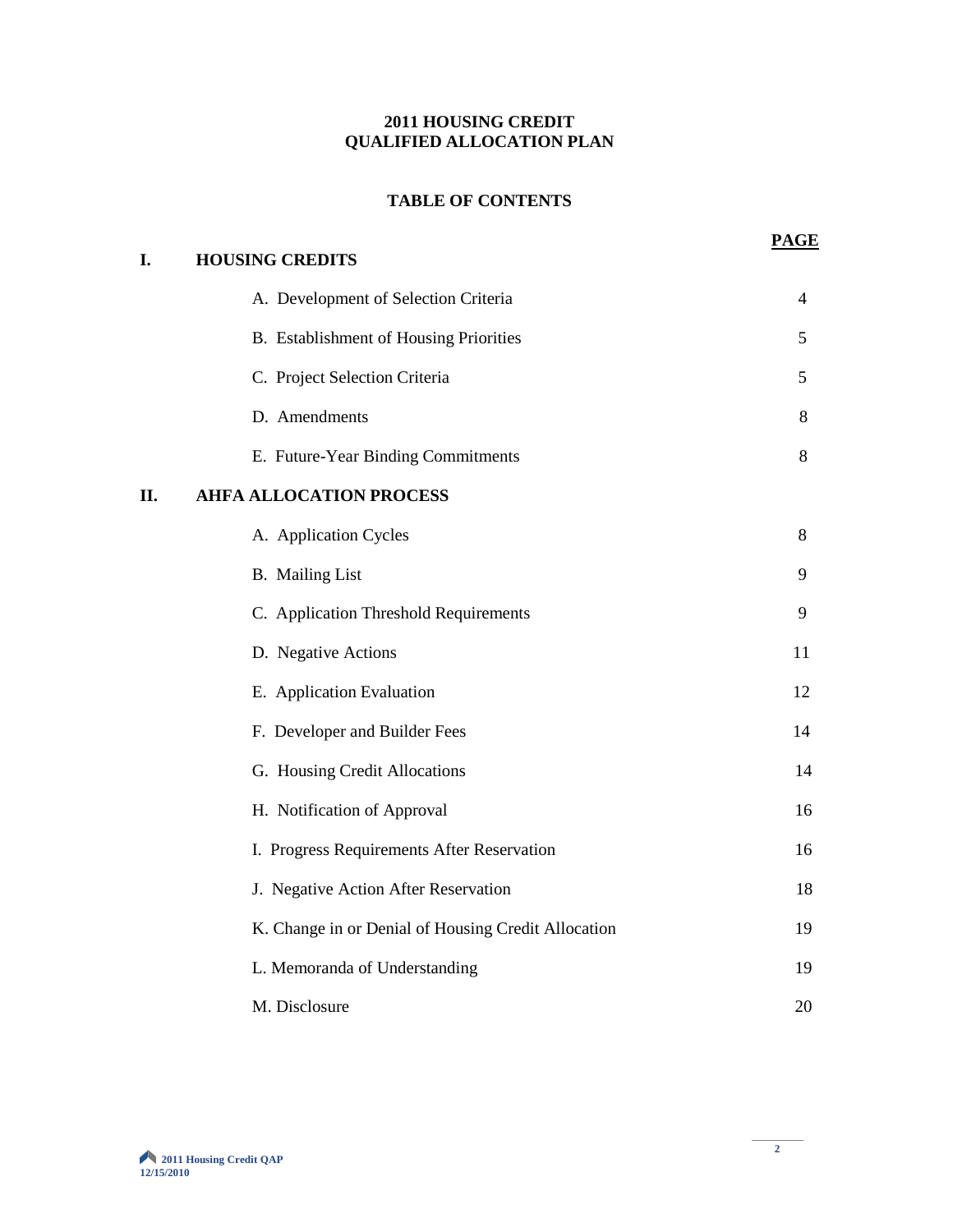# **III. POINT SCORING SYSTEM**

| A. Points Gained |  |
|------------------|--|
|                  |  |

| <b>B.</b> Points Lost |  |
|-----------------------|--|

# **IV. COMPLIANCE MONITORING**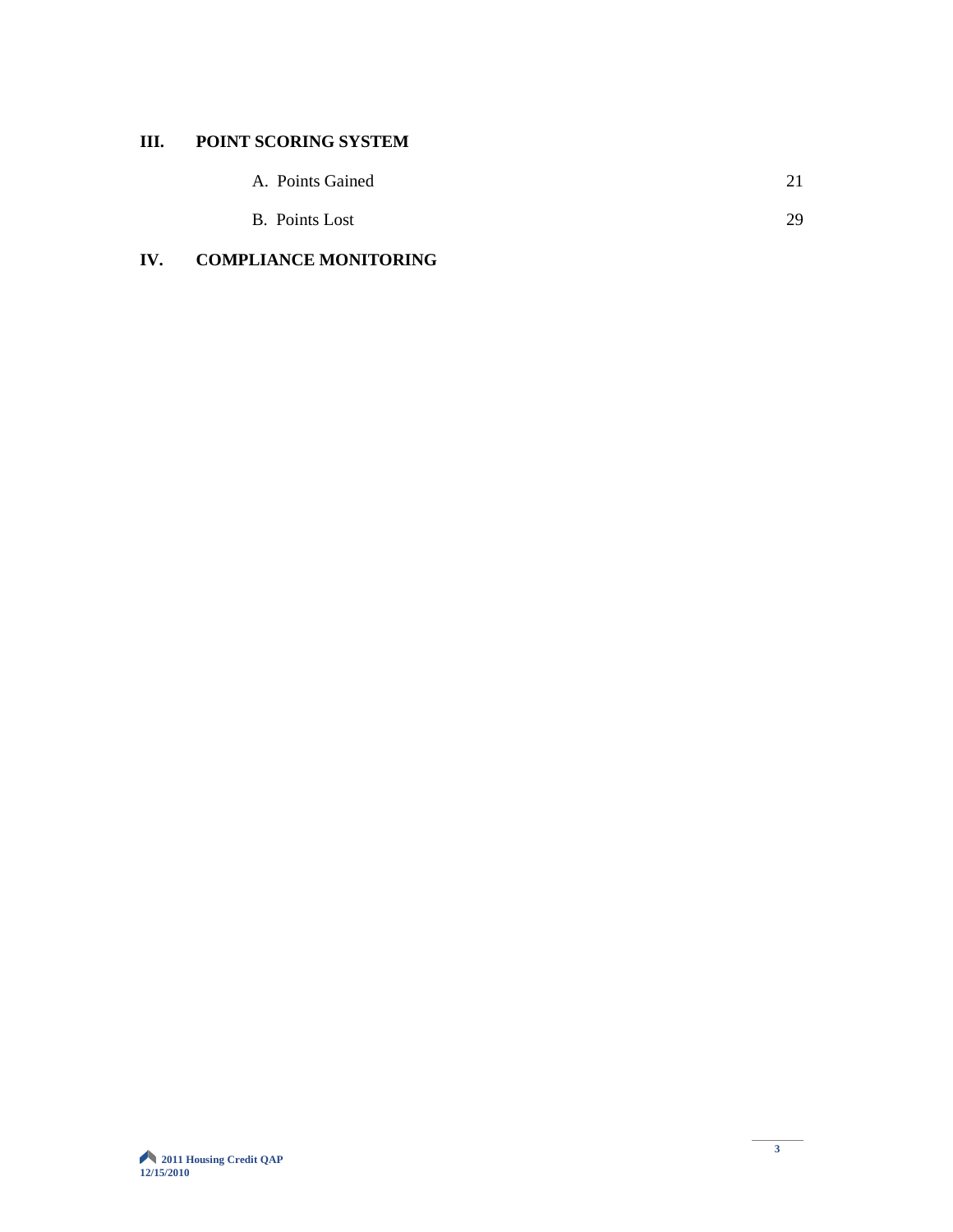#### **I. HOUSING CREDITS**

The Housing Credit (HC) program encourages and promotes investment in affordable rental housing for low-income households. Through these investments, the number of housing units is increased and the quality of existing housing units is significantly upgraded. The primary benefit to investors is a dollar-for-dollar reduction in federal tax liability.

To receive HCs, a project must qualify under federal rules contained in Section 42 of the Internal Revenue Code of 1986 (Section 42).

The Alabama Housing Finance Authority (AHFA) has developed and implemented this Housing Credit Allocation Plan for the State of Alabama in compliance with the rules set forth in Section 42. AHFA is required by Section 42 to:

- Develop selection criteria to be used in determining housing priorities for the State. The selection criteria includes ranking each project in accordance with its location, fulfillment of housing needs, project and applicant characteristics, participation of local tax-exempt organizations and targeting persons on public housing waiting lists;
- Develop an evaluation process whereby preference is given to projects which serve: (1) the lowest income tenants, and (2) qualified tenants for the longest period(s); and
- Develop compliance monitoring procedures to test for noncompliance with the provisions of Section 42 and for notifying the Internal Revenue Service (IRS) of noncompliance.
- A. Development of Selection Criteria

AHFA has been responsible for preparing a housing needs assessment and strategy for the State of Alabama since the HOME Investment Partnerships Program was created. In 1992, AHFA prepared the first Comprehensive Housing Affordability Strategy (or CHAS) as a prerequisite for Alabama to receive millions of federal dollars for housing. Prior to submitting the CHAS to HUD, AHFA prepared an extensive list of interested relevant parties from which to gather information and mailed letters of inquiry, questionnaires and surveys to various state agencies, service providers, housing directors and individuals. Based on the information gathered, along with data from the relatively new 1990 U. S. Census, AHFA then compiled a blueprint document for creating affordable housing across the State.

Beginning in 1995, HUD abandoned the CHAS and created the Consolidated Plan; an effort to blend the four *Community Planning and Development* programs - Community Development Block Grant (CDBG), Home Investment Partnerships (HOME), Emergency Shelter Grants (ESG), and Housing Opportunities for Persons with AIDS (HOPWA) - into a single submission process. AHFA, as administrators of the HOME Program, was deemed responsible for writing the housing portion of the new document. The Consolidated Plan provided a detailed overview of how the State planned to utilize some \$50,000,000 annually in HUD funding to meet economic development objectives, provide affordable housing, and address other special needs. As a contributor, AHFA offered a detailed analysis of the current status of housing in Alabama with special attention devoted to the condition of housing and housing affordability.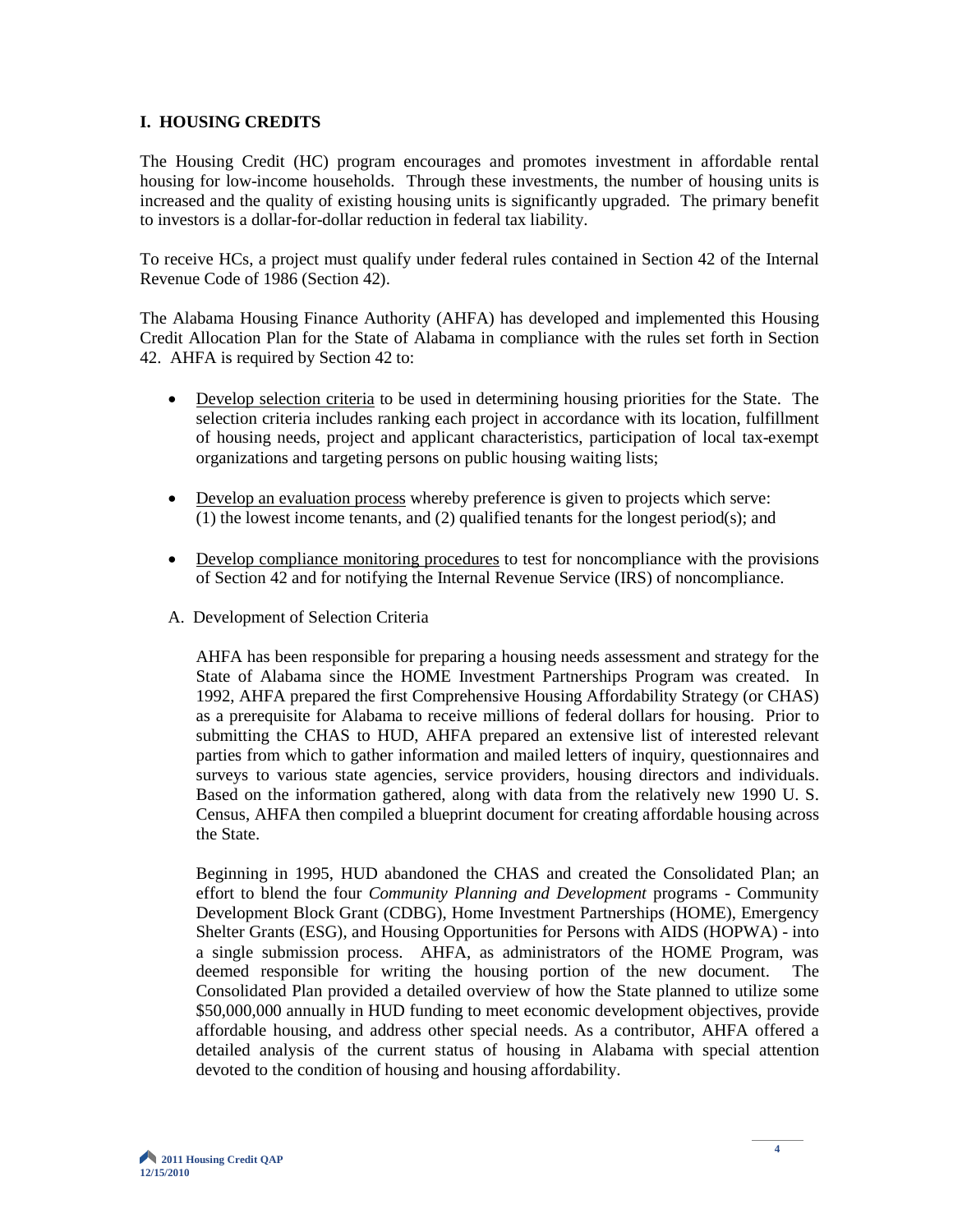The State Consolidated Plan relied on figures from the 2000 U. S. Census. While Alabama, like all states, has experienced ups and downs in population, income, and other critical census-tracked data between 1990 and 2000, one realization has not been altered – our State is still poor and thousands of Alabama families and households need a safe and affordable place to live. A great many unmet needs still exist and AHFA will use available resources to address them.

The Consolidated Plan, in addition to providing an overall assessment of housing needs for the State, identifies the housing needs associated with special needs groups (minorities, single-parent families, the elderly, people with disabilities, mental illness, or AIDS/HIV and homeless persons).

A demographic analysis performed for the first Consolidated Plan (and still true today) concluded "that a significant number of individuals in all parts of the state are in need of housing assistance. Those with the greatest needs are, predictably, concentrated at the lowest levels of the income hierarchy, wherein the housing cost burden is also the most severe. The largest numbers relative to housing needs are found in the state's most populous urban and metropolitan counties, but the greatest concentration of need is observed in the rural counties located in the southern portion of the state, the Black Belt in particular."

Additionally, the Consolidated Plan continues to be updated with historical AHFA data, including a list of HOME and Housing Credit projects placed in service and/or committed by AHFA since those programs began. The new Census data did not dramatically alter the state's affordable housing priorities. While state HOME funds provide hundreds of traditional affordable housing units across Alabama each year, the overwhelming majority of beneficiaries have been families and, in some cases, the elderly. Meeting those needs is consistent with Consolidated Plan findings and the need for additional family units and elderly units should remain strong.

B. Establishment of Housing Priorities

AHFA has established certain housing priorities to be used in the distribution of Housing Credits. In establishing these housing priorities for the 2011 allocation cycle, AHFA seeks to promote:

- Projects that add to or significantly upgrade the existing low-income housing stock;
- Projects which, without Housing Credits, would not likely set aside units for lowincome tenants;
- Projects which use additional assistance through federal, state, or local subsidies; and
- A balanced distribution of the Housing Credits throughout the state in terms of geographical regions, counties, urban, and rural areas.
- C. Project Selection Criteria

In accordance with Section  $42(m)(1)(a)(ii)$  of the Internal Revenue Code, AHFA is required to notify the chief executive officer (or equivalent) of the local jurisdiction within which an applicant has submitted an application for funding using the Low-Income Housing Tax Credit program. AHFA is required to provide such individual a reasonable opportunity to comment on the project. Comments made by the executive officer will be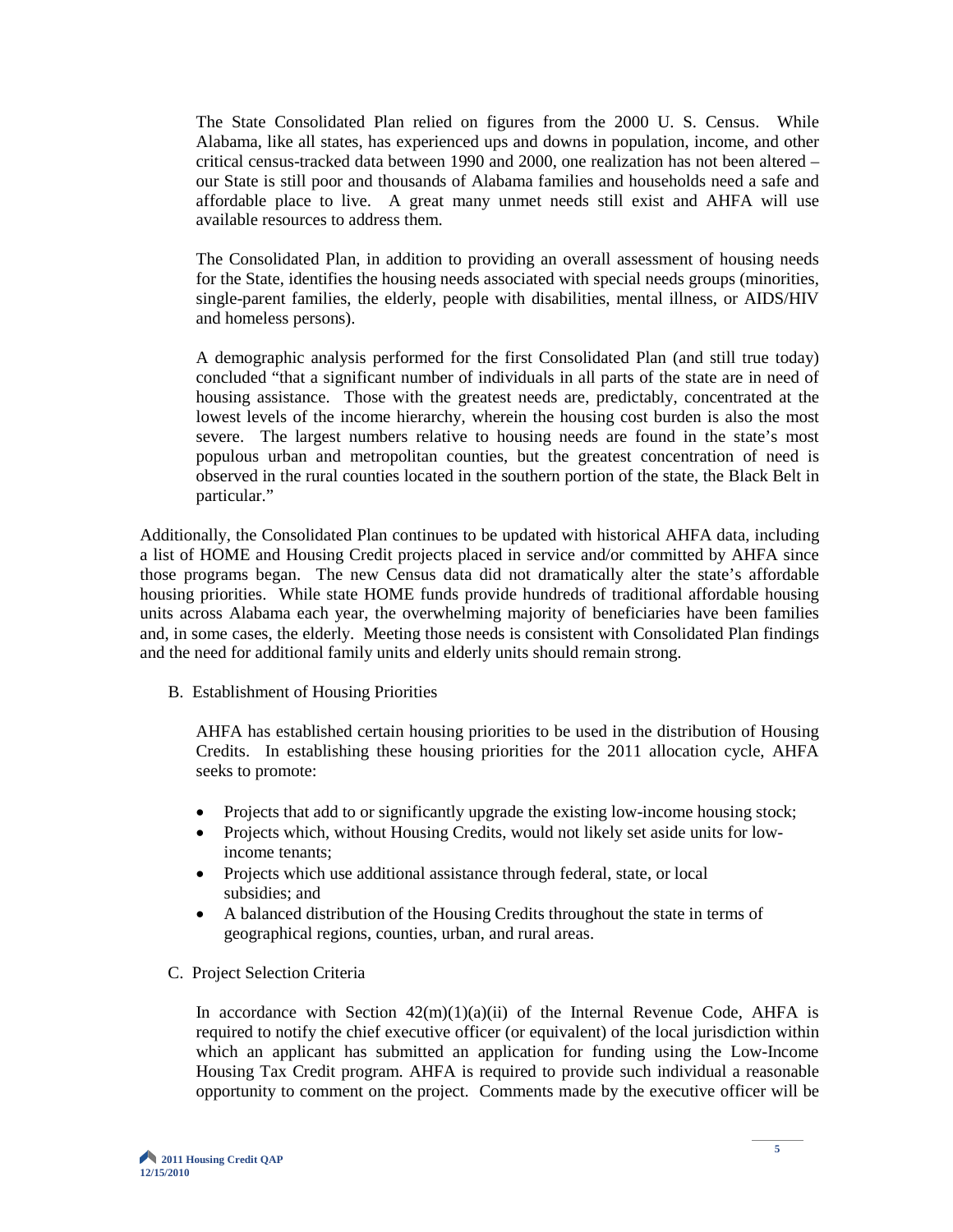considered by AHFA, along with other market information, to determine the feasibility or viability of the project.

While a lack of expressed support does not mean that the project is necessarily opposed by the community, more consideration is given to projects which are able to demonstrate support from the communities they will ultimately serve. AHFA recognizes that having community support can also reduce the "NIMBY" (Not-In-My-Backyard) issues that may accompany an affordable housing project.

AHFA is required to evaluate each application to determine which projects should receive Housing Credits. Applicants must complete the following basic steps:

1.) A complete application must be submitted to AHFA. The application package contains a checklist outlining items necessary to complete the application. The application is deemed complete if all pages are submitted on original forms with original signatures, legible, and all applicable spaces are fully completed. All AHFA-provided forms/documentation (see application checklist) must be submitted with the application in original form with original signatures. These forms/documentation must be submitted in numerical order behind the blue index pages, which are included in the application package. The application should not be in a binder or spiral binding. Failure to meet any of the above instructions will result in point deductions in the Point Scoring System (see Section III (B)(1)).

Portions of the application will be required to be submitted online.

 **If an application remains incomplete after notification by AHFA of the missing documents and expiration of the time allowed for submission of said items, the application will be rejected, and no further consideration will be given.** 

2.) Qualified multifamily residential rental projects must meet the basic occupancy and rent restrictions required of Section 42.

When Housing Credits are combined with HOME funds, the project must meet the occupancy and rent restrictions required in Section 42 and the HOME regulations, whichever is more restrictive.

Residential rental projects must be on a single site or contiguous sites. Sites may be considered contiguous if separated only by a neighborhood street. *An exception to the single site or contiguous sites will be allowed for non-contiguous existing rental project sites if the project meets the following requirements:*

- (i.) All units included in the project are within 1.5 miles of all other units included within that project.
- (ii.) Each separate site within the project contains a minimum of eight contiguous units.
- (iii.) The number of non-contiguous sites does not exceed six.

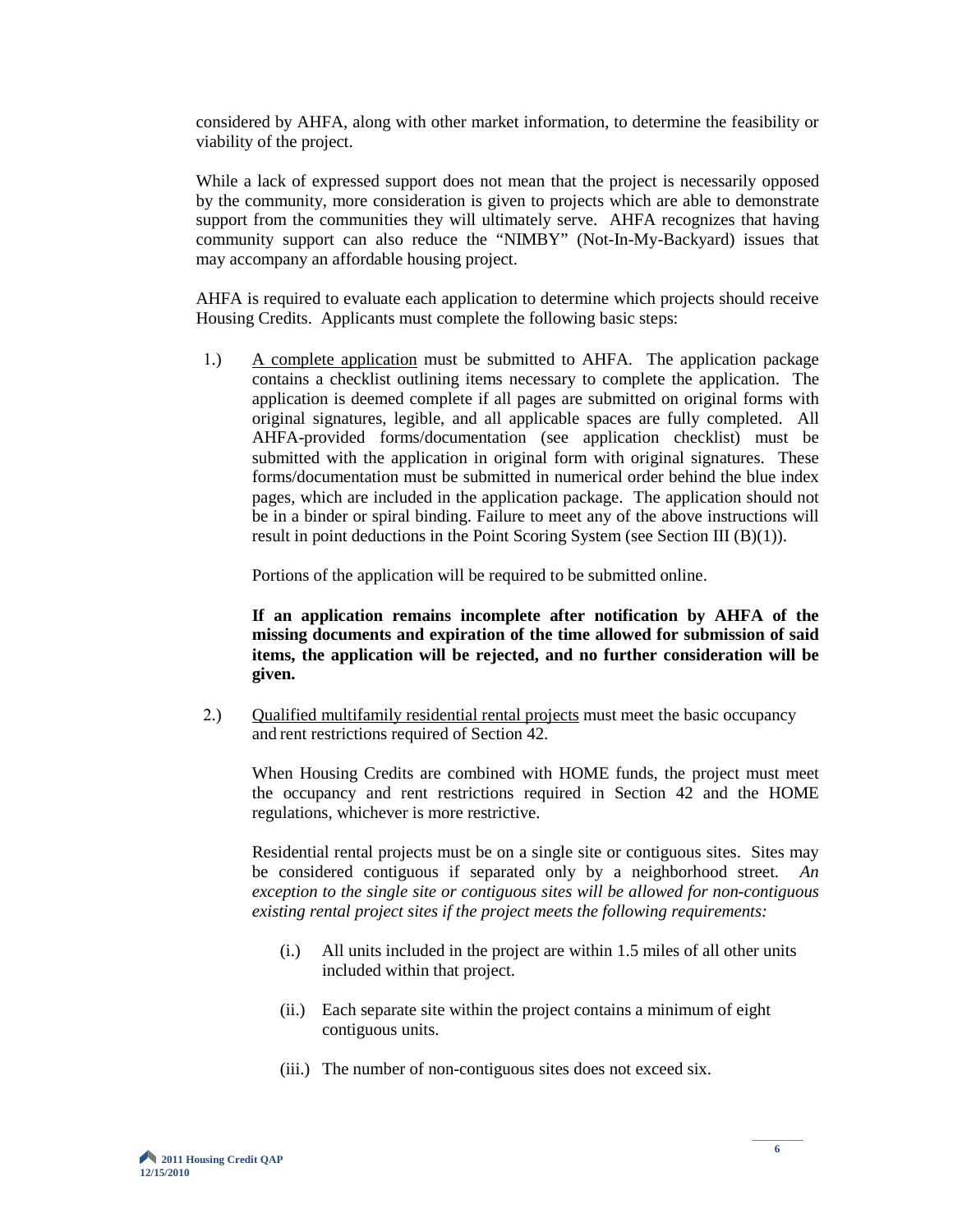(iv.) The project must be rehabilitation of existing units. The construction of utility rooms, additional bath or bedrooms may be allowed.

*Because non-contiguous sites increase AHFA's compliance monitoring and administrative costs, the reservation fee on non-contiguous sites will be increased from 10% to 12% of the first year's credit allocation.*

Mobile home developments do not qualify. Intermediate care facilities, group homes, and congregate care facilities are not allowed. In addition, any residential rental unit that is part of a hospital, nursing home, sanitarium, lifecare facility, or intermediate care facility for the mentally and physically handicapped is not for use by the general public and is not eligible for Housing Credits under Section 42. Projects with combined HOME funds and Housing Credits must contain no more than 56 units. Further, projects applying for Housing Credits must contain no fewer than 12 units. An exception to this requirement will apply if the project is a proposed HUD or USDA Rural Development rehabilitation.

All residential rental units must be under common ownership, deed, long term lease, financing and property management.

Applicants cannot submit more than one phase of the same project in the same application cycle.

- 3.) Market feasibility. The proposed rental project must meet AHFA's market feasibility requirements. AHFA's Market Study Criteria is included in the application package. A market study conducted by an independent third party market analyst must, at a minimum, document the following criteria.
	- (i.) Project's market area;
	- (ii.) Supply analysis;
	- (iii.) Demand analysis;
	- (iv.) Market feasibility of the proposed rent structure;
	- (v.) Analysis of the relationship between supply and demand; and
	- (vi.) Summary of salient facts and conclusions.

*The market study must demonstrate an adequate market for the proposed units and that the proposed project would not adversely impact any existing AHFA projects or create excessive concentration of multi-family units.* 

- 4.) Financial feasibility. The project must meet certain financial feasibility requirements. See Section II (E) (1) (iii) of this Housing Credit Allocation Plan.
- 5.) Prove adequate infrastructure capacity within the city (or county) in which the proposed project is/will be located.
- 6.) Likelihood of sustained 15-year compliance with Section 42. The financial statements required in the application must demonstrate that the Owner and Management Company have the financial capacity and experience to maintain compliance with Section 42 throughout the compliance period.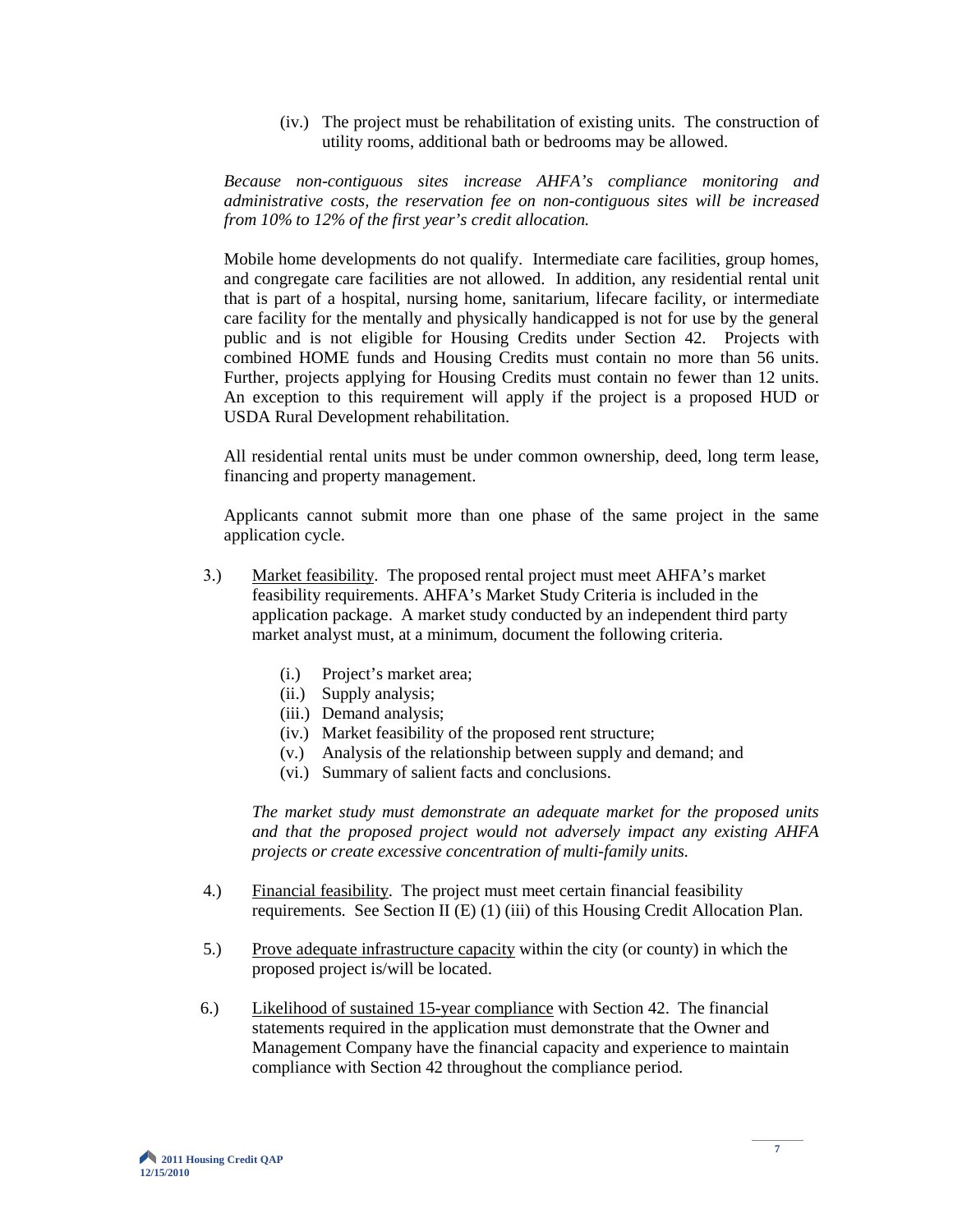#### D. Amendments

AHFA is entitled to amend this Housing Credit Allocation Plan, including compliance monitoring provisions, as required by the promulgation or amendment of Section 42, HOME Rules and Regulations, or both, from time to time or to implement new features or provisions of Section 42, the HOME Rules or their applicable regulations. Such amendment(s) are expressly permitted and the making of such amendment(s) will require a public notice.

E. Future-Year Binding Commitments

AHFA reserves the right to issue reservations for future-year Housing Credit allocations on current year projects only.

### **II. AHFA ALLOCATION PROCESS**

A. Application Cycles

The dates of application cycles will be determined by AHFA on an annual basis. All individuals who have requested to be on the mailing list (see Section II (B)) will receive notification of the cycles by mail or e-mail. Notice of the cycle will also appear in *The Birmingham News*, *The Huntsville Times*, *The Mobile Press Register* and *The Montgomery Advertiser*.

Persons wishing to apply for Housing Credits must request and complete the AHFA Multifamily Funding application. Applications may be obtained by letter request or online. All correspondence and inquiries are to be directed to the following:

| Alabama Housing Finance Authority |                              |  |
|-----------------------------------|------------------------------|--|
| <b>Attn: Multifamily Division</b> | Phone Number: (334) 244-9200 |  |
| P. O. Box 242967                  | Fax Number: (334) 244-9214   |  |
| Montgomery, Alabama 36124-2967    | www.AHFA.com                 |  |

Applications received during a cycle will be evaluated on a competitive basis.

AHFA may, in its discretion, allocate Housing Credits without the use of application cycles or the point scoring system to:

- Any project financed by tax-exempt bond financing;
- Any project placed in service that has already received a Housing Credit allocation, has a final cost certification that indicates the need for additional allocation, and has been approved for additional credits by AHFA.
- Any project eligible for Housing Credits pursuant to any waiver, exception, program or other special action by the Internal Revenue Service.
- Any project that must be funded to meet Section 42's nonprofit set aside requirement.

However, owners for the projects listed above may be required at AHFA's discretion to submit a complete application and be subject to AHFA's threshold items and AHFA's underwriting and cost requirements in order to be considered for a Housing Credit allocation or additional allocation.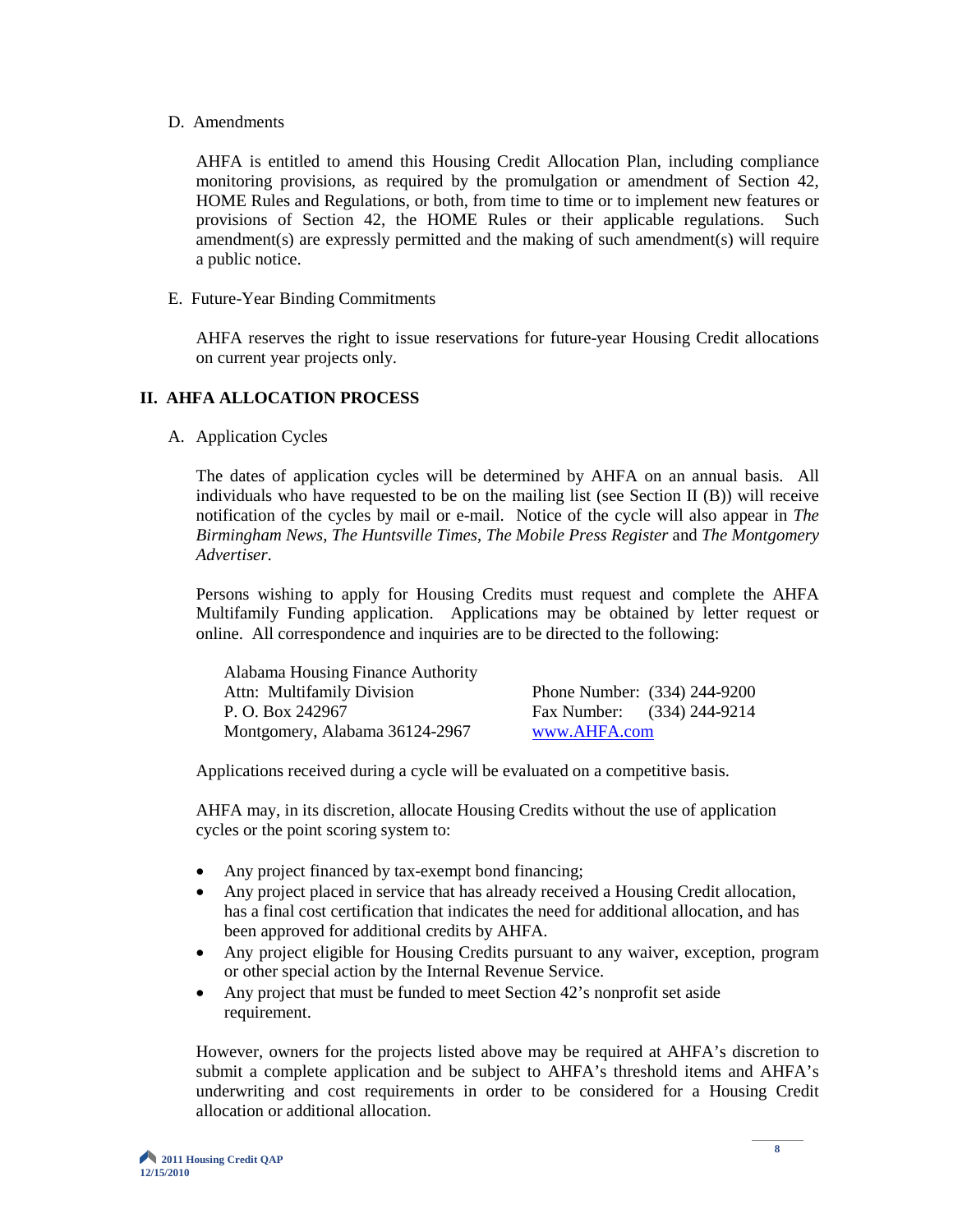#### B. Mailing List

AHFA maintains an e-mail distribution list for those interested in receiving notifications of application cycles and other AHFA Multifamily program activities. Visit AHFA's website at [www.AHFA.com](http://www.ahfa.com/) to be added to the e-mail list or you may submit a written request to the aforementioned address. Changes or updates to contact information are the responsibility of the provider and should be submitted to AHFA in a timely manner.

C. Application Threshold Requirements

Although AHFA recognizes that each application submitted is different, certain standard requirements **must be** met by all applicants before the application can be considered. If any of following threshold requirements is not met, the application will terminate. The threshold requirements are:

- 1.) Application Fee. A \$ 3,000 non-refundable fee must accompany the application. *The fee must be in the form of a check (no cash accepted). If the application fee is returned due to insufficient funds, the application will terminate. Regardless of the funding decisions, the application fee is non-refundable.*
- 2.) Site Control. If the applicant does not already own the property for which funds are requested at the time of application, the applicant must have site control as evidenced by a purchase option. Because of regulations that impact the varying lengths of the approval process for each property, AHFA strongly suggests that the applicant (i.) secure, at a minimum, a six-month purchase option with an option to renew for an additional six months and (ii.) obtain seller's written agreement not to disturb the site until all environmental issues have been cleared.
- 3.) Proper Zoning. The applicant must provide evidence that the property owned/to be owned is properly zoned and consistent with the proposed project's use. (AHFA does not consider the property zoned if contingent upon further city meetings, approvals and/or advertisement.) Evidence must be in the form of a signed statement from the local jurisdiction where the property is located.
- 4.) Market Study. The applicant must provide a market study conducted by an independent third-party market analyst with a signed Certification of Market Study Requirements Form provided by AHFA in the application package. The market study must demonstrate an adequate market for the proposed units and the proposed units will not adversely impact any existing AHFA projects or create an excessive concentration of multifamily units. If the market study does not satisfy AHFA's requirements, the application will terminate.
- 5.) A Phase I Environmental Site Assessment. The applicant must provide a Phase I environmental site assessment and it must include an environmental lien search and color photos of the site. The Phase I must be addressed to the Alabama Housing Finance Authority and conform to the American Society for Testing and Materials Practice Standard E-1527-05. **If the Phase I recommends that a Phase II be conducted, the application will not be considered for funding unless the applicant also submits a clean Phase II at the time of application, which indicates all issues have been cleared.**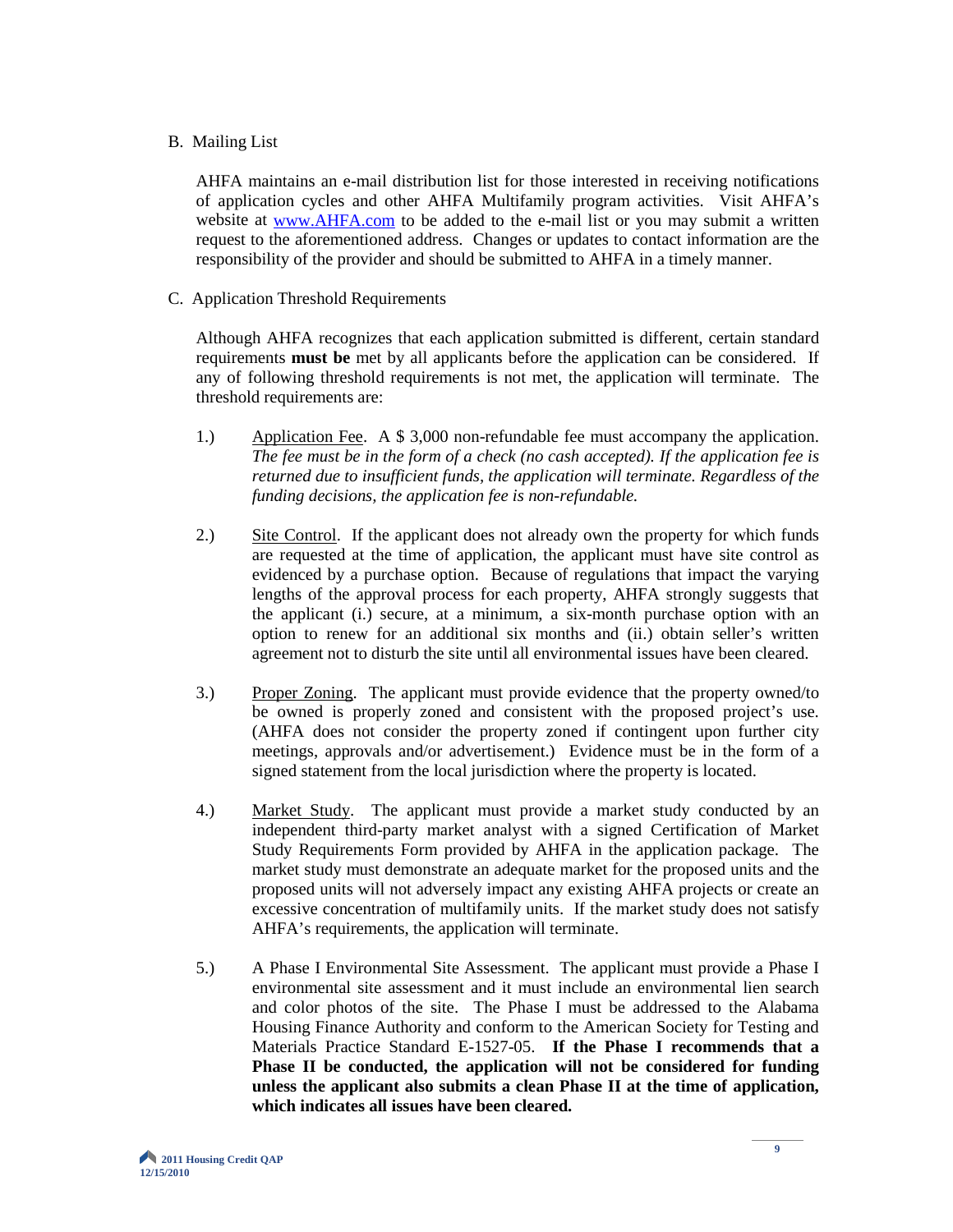- 6.) Certification of Consistency with the Consolidated Plan. **(HOME/Housing Credit only)** If the proposed project is in an area that is covered by a local Consolidated Plan (see instructions for list), the applicant must have the certification of consistency completed by an authorized official of the participating jurisdiction. If not, the project will be under the State of Alabama's Consolidated Plan and a letter will not be required. *Applications applying for Housing Credits only do not have to provide certification.*
- 7.) Design Quality Standards. All projects are required to meet **AHFA's Design Quality Standards (Addendum A) for attached rental units or (Addendum B) for single-family homes.** These are minimum standards. AHFA will permit projects to exceed these standards. Each applicant may construct the proposed project in a manner that reflects applicant goals or that exceeds local building codes.
- 8.) Architect's Certification of Project Progress. The project's architect must certify that all building foundation slabs or crawl space are in place on 2008 and 2009 AHFA funded projects. AHFA funding includes HOME, Housing Credit, TCAP, Exchange and Tax Exempt Bonds. GO Zone projects are exempt from this requirement.
- 9.) Minimum Rehabilitation. The minimum rehabilitation threshold is \$20,000 in hard construction costs per qualified low-income unit.
- 10.) Flood Certification. The applicant must provide a completed FEMA Standard Flood Hazard Determination Form (FEMA form 81-93, DEC 08) from a nationally recognized flood data service or from a licensed surveyor that **no buildings** (residential or any other use) of the property are located within the 100 year flood plain. Other portions of the site may be located in a flood plain but not in a wetlands including any portions not considered part of the site but necessary for ingress and egress to the site. AHFA may allow an existing acquisition/rehabilitation rental property to be located in a flood plain as long as acceptable evidence of flood insurance is provided at the time of application.
- 11.) AHFA will not consider an application for new construction or rehabilitation that is less than 50% occupied at the time of application that is submitted in a county that AHFA funded in 2008, 2009, and 2010 unless all AHFA 2008, 2009, and 2010 projects within a 2-mile radius of the proposed site have been placed in service and are 90% occupied at the time of application.

Projects funded with Housing Credits only, Housing Credits combined with HOME funds, Exchange funds, and tax exempt Bonds combined with Housing Credits will be included within the 2-mile radius requirement. *Radius is defined as a straight line extending from the center of a circle to the circumference.*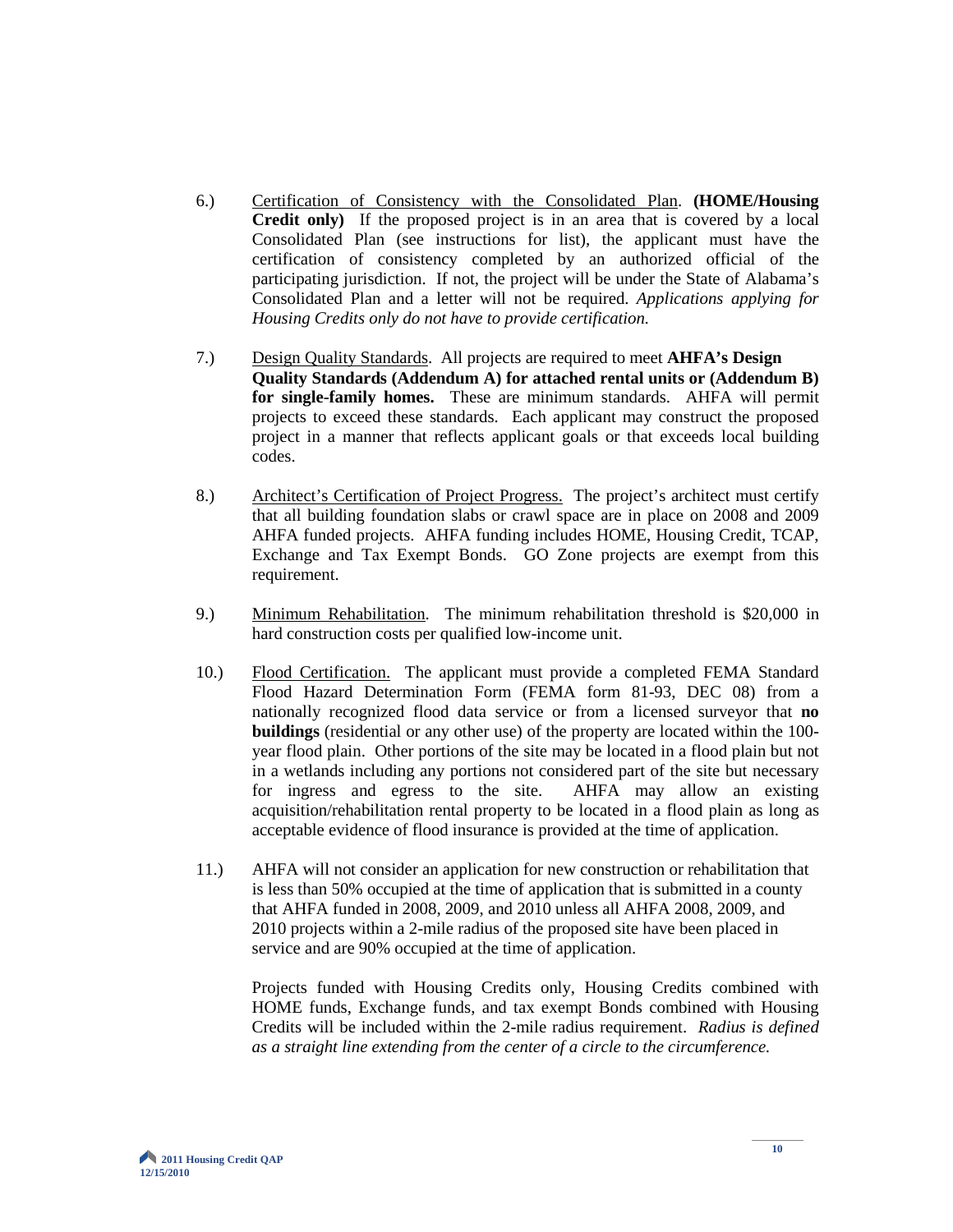**Applications for the rehabilitation of existing multifamily residential rental housing which is defined as being at least 50% or more occupied at the time of application will not be subject to the 2-mile radius requirement.**

**Applications that contain financing through HUD's HOPE VI, Choice Neighborhood, and Promise Neighborhood developments will not be subject to the 2-mile radius requirement.**

**Application for the rehabilitation of existing buildings that are listed on the National Register of Historical Places will not be subject to the 2-mile radius requirement.**

AHFA will provide reasonable assistance in determining occupancy of applicable projects, upon request. All information provided to applicants by AHFA will be based upon third party information reported to AHFA. AHFA will confirm occupancy of all applicable projects at the time of application.

AHFA's determination of occupancy is final and binding on all applicants. AHFA is not responsible for errors or omissions in occupancy reported to AHFA.

*Note: If a project returns it's Housing Credits and does not go forward before application process, that project will not considered in determining the 2-mile radius requirement.*

*Any applicant applying for a Housing Credit allocation for a project financed with tax exempt bonds does not have to compete in the point scoring process. However, the application must meet all of the Housing Credit Allocation Plan's required threshold items and AHFA's underwriting and cost requirements.*

D. Negative Actions

Should the following actions occur after the application has been submitted to AHFA, consideration of the application will terminate:

- 1.) Site change;
- 2.) Change in ownership--a change in the parties involved in the ownership entity (e.g., addition of a new general partner**/**member or removal of an existing general partner**/**member);
- 3.) Change in syndication structure--a change in the role of the syndicator or in the distribution of funds/allocation to others through syndication as stated in the application without prior written consent of AHFA;
- 4.) Change in unit design, square footage, unit mix, number of units, number of buildings, etc. (unless changes are required by local regulatory codes);
- 5.) Change in the general contractor;
- 6.) Change in the management company;
- 7.) Change in the architect;
- 8.) Instances of excessive or flagrant non-compliance on applicant's existing projects;
- 9.) Any staff or development team member (listed on page 2 of the application) who has instances of excessive or flagrant non-compliance with AHFA, Housing Credit, HOME, or Tax Exempt regulations on existing projects;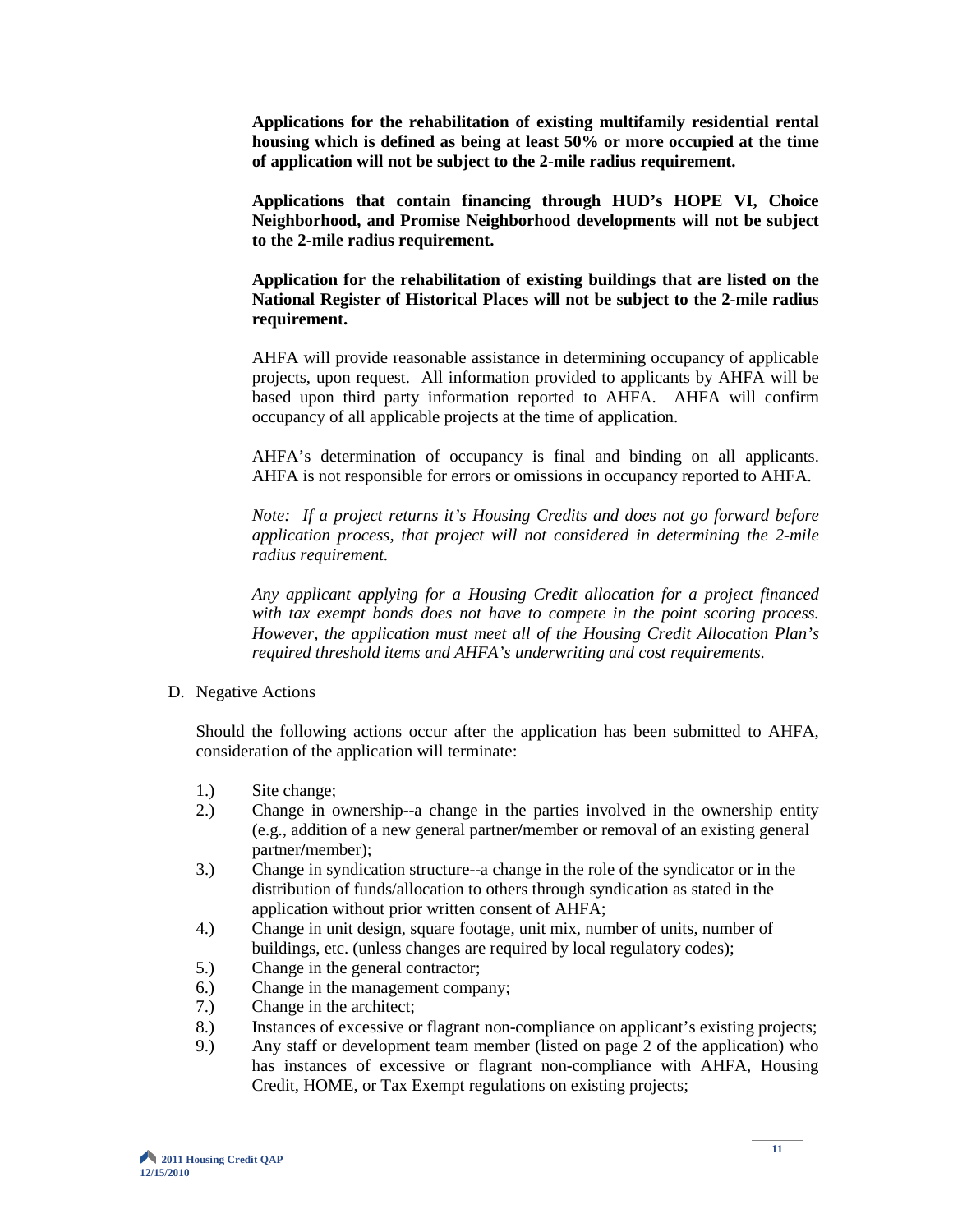- 10.) Any staff or development team member (listed on page 2 of the application) who is presently debarred, suspended, proposed for debarment or suspension, declared ineligible or voluntarily excluded from any transactions or construction projects involving the use of federal funds or Housing Credits;
- 11.) Applicant has a project with AHFA that is in foreclosure or has been foreclosed;
- 12.) Any material adverse change relating to the project or owner;<br>13.) If the applicant's only project (applicant's first project and fire
- 13.) If the applicant's only project (applicant's first project and first time ever awarded funds by AHFA) was funded in, 2008, 2009, or 2010 and that project is not completed and has not reached 90% occupancy at the time of application. (Projects funded with HOPE VI funds are exempt from this requirement.)

The above list of negative actions is not all-inclusive. The application package itself will list other necessary requirements. AHFA may terminate consideration of an application if any factual information supplied in connection with the application is fraudulent, misleading, or materially incorrect. Determination of whether information is fraudulent, misleading, or materially incorrect will be determined by AHFA in its sole discretion.

E. Application Evaluation

AHFA follows a competitive process by which all applicants are objectively scored according to criteria specified in the allocation plan. AHFA strictly adheres to the policy and procedures of the program. Efforts to influence this process through the aid of lobbyists or other sources would be futile. Action of this type would be a violation of the allocation plans and could subject any offenders to civil or criminal liability. Each application must stand on its own merit.

- 1.) Process of Evaluation. Each application submitted will be subject to the following evaluations:
	- (i.) Completeness. Applications will first be examined for completeness. Should an application not be complete as defined on page 6, Section C, Part 1 of this Housing Credit Allocation Plan, it will receive point deductions. *If the application is still incomplete after time has been given to submit the missing or deficient items, the application will be rejected, and no further consideration will be given. AHFA will not transfer information from one application file to another. AHFA will not call applicants for missing items related to scoring the application.* AHFA may call applicants for clarification of any document submitted with the application.
	- (ii.) Point Scoring System. Once the application is checked for completeness, the application will be further evaluated using the Point Scoring System included in Section III.
	- (iii.) Financial Feasibility. Once the application is point-scored, the project will then be evaluated to determine its financial feasibility, including examining the market in which the project is located and performing an initial review of costs in connection with the proposed sources of funds. Applications that are not financially feasible at the time of submission because additional sources of funds are necessary will not be considered for funding.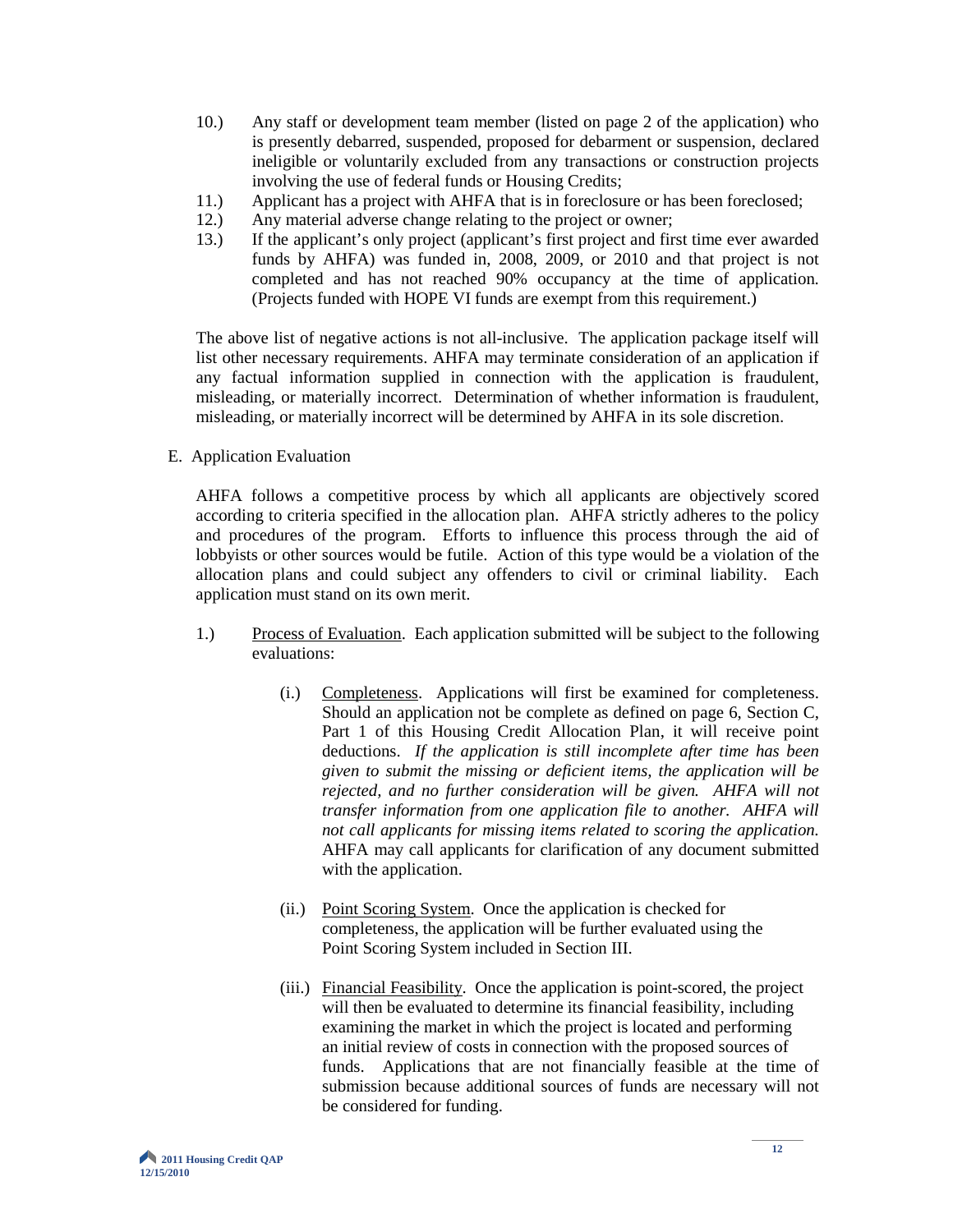AHFA will require a minimum debt service coverage ratio of 1.20 for Housing Credit development debt financing that would foreseeably result in foreclosure if not repaid. For purposes of this standard, debt service coverage is defined as the ratio of a property's net operating income (rental income less operating expenses and reserve payments) to foreclosable, currently amortizing debt service obligations. AHFA will determine the allowable operating expense based on historic and current Housing Credit properties' financial statements.

 AHFA will require the project to establish and maintain throughout the compliance period a minimum operating reserve. The operating reserve will be an amount equal to six months of the projected first year operating expenses plus three months of debt service.

 AHFA will require the project to establish and maintain throughout the compliance period a minimum replacement reserve of \$250 per unit annually (for ten years) for all new construction properties targeting the elderly and \$300 per unit annually (for ten years) for all new construction properties targeting families and all rehabilitation properties.

AHFA will underwrite all applications using a fixed 9% and/or 4%.

AHFA will award the lesser of the Housing Credit amount determined by AHFA or the amount requested by the applicant.

AHFA's determination of the appropriate amount of Housing Credits is not a representation or warranty as to the financial feasibility of such project, and may not be relied upon as such by the applicant, owner, developer, investor, lender or any other person. The amount of equity capital (net syndication proceeds) contributed by Investors to a project partnership shall not be less than the amount generally contributed by investors to similar projects in current market conditions. In the event that the project owner receives less equity capital than the amount which should be obtained based on current market conditions, AHFA will underwrite each project at the current market rate. Any equity deficits will become the responsibility the owner to contribute.

All applications will be underwritten the same regardless of project type.

- (iv.) Credit Worthiness. AHFA will perform credit investigations of the individuals and trade reports of businesses involved in the development and operation of the project. If these reports prove to be less than satisfactory, the application may be rejected.
- (v.) Reasonableness of Project Costs. Any line item costs, square footage costs or total unit costs exceeding a range of reasonableness may be disallowed solely at the discretion of AHFA. Additional information and documentation (verified by AHFA and/or AHFA's designee) may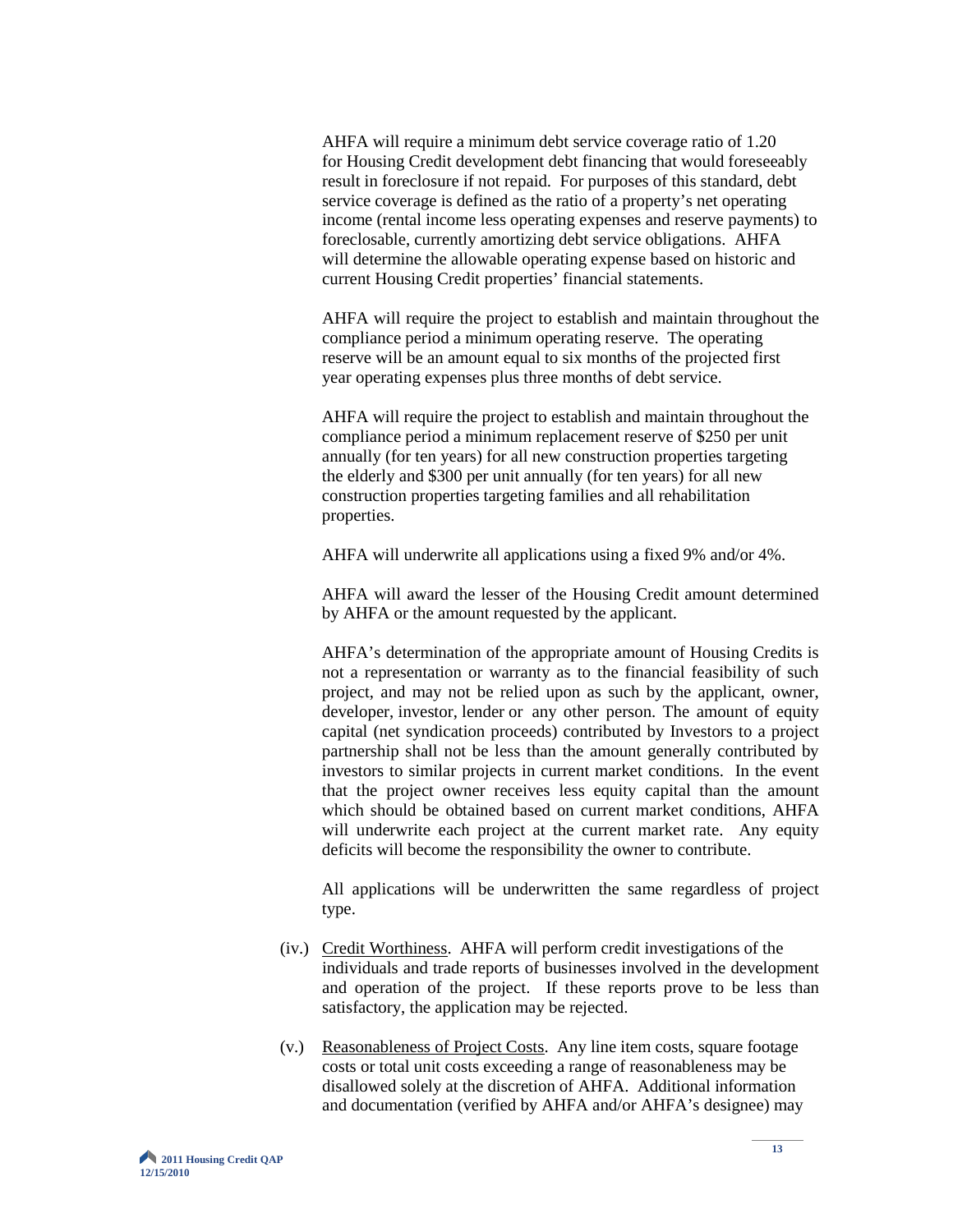be required to substantiate the reasonableness of the cost. Any allocation made will be determined using AHFA's assessment of cost.

AHFA requires a cost certification made by an independent CPA verifying that the owner has met the 10% test as required by the Carryover Allocation Agreement for Housing Credits. AHFA reserves the right to request certification or verification in a form acceptable to AHFA of any line item cost at any time between the application cycle and final allocation of the Housing Credit. When the project is placed in service, AHFA requires the final cost certification to be made by an independent CPA.

- 2.) Frequency of Evaluation. Applications will be evaluated at least three times:
	- At submission:
	- When the allocation is made; and
	- When the project is placed in service.
- 3.) Cost Certification. The financial feasibility of the project will be evaluated when the project's cost certification package for issuance of the IRS Form 8609 is submitted to AHFA.
- F. Developer and Builder Fees
	- 1.) Developer Fee (New Construction and Rehab). The developer fee, which includes the developer's overhead and profit plus consultant fees and the owner's profit, should not exceed 15% of the total project costs (excluding the developer fee).
	- 2.) Developer Fee (Acquisition). The developer fee on acquisition costs only will be determined based on the following scale:

|                                        | Maximum       |
|----------------------------------------|---------------|
| Per Unit Hard Construction Costs       | Developer Fee |
| \$8,000-\$12,000 rehab expenditures    | .5%           |
| $$12,001 - $16,000$ rehab expenditures | 10%           |
| \$16,001 and over rehab expenditures   | 15%           |

 *The Developer fee on Rural Development projects will be capped at 8%. A capital needs assessment will be required on all rehabilitation properties.* 

- 3.) Builder Fee. The builder fee, which includes builder profit and overhead, should not exceed 8% of the construction costs, excluding the fee. General requirements must be cost-certified and, as a general rule, should not exceed 6% of the total construction costs. Items included in general requirements will be consistent with HUD and USDA Rural Development regulations.
- 4.) Identity of Interest. AHFA requires that the applicant identify the existence of an identity of interest with any other party to the project including the sale of real estate. "Identity of Interest" is defined in Section II (G) (3) of the Housing Credit Plan.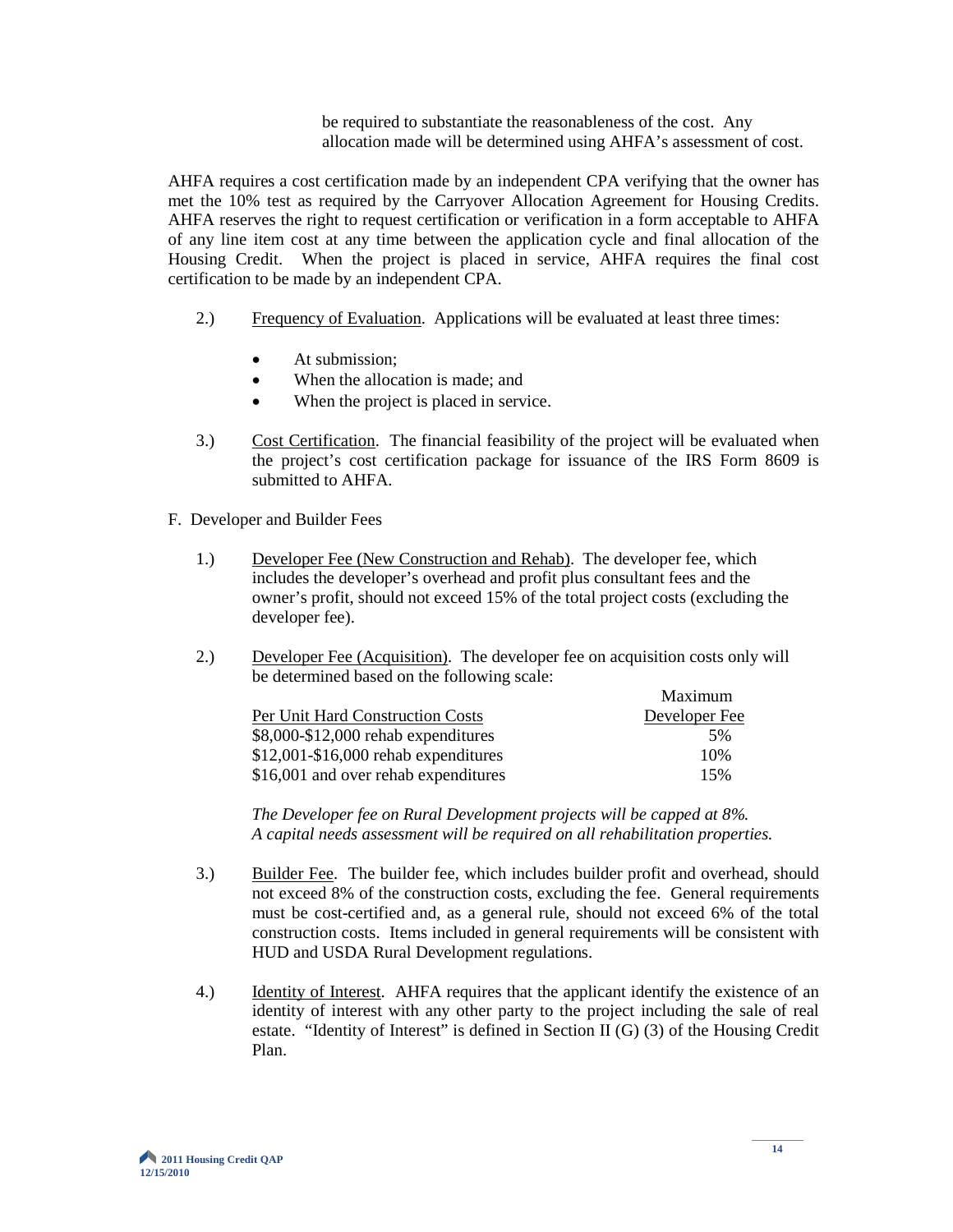#### G. Housing Credit Allocations

Any Housing Credit allocation awarded will be calculated first by using AHFA's computed eligible basis.

- 1.) Four Percent Credit. AHFA will compute the Housing Credit allocation at a maximum of 4% of AHFA's computed eligible basis if the project is financed with tax exempt bonds or qualifying acquisition.
- 2.) Nine Percent Credit. The computed Housing Credit allocation will be a maximum of 9% of AHFA's determined eligible basis for any new building or substantial rehabilitation of an existing building. Applicants applying for the 9% Housing Credit can request at the time of application an increase in Housing Credits up to 130% of AHFA's computed eligible basis.

#### 3.) Ceilings. **The intent of the ceilings is to promote fair and objective administration of the Housing Credit program by ensuring that no single applicant can receive an excessive share of the available Housing Credits in any application cycle.**

No single project will be allocated Housing Credits in excess of 12% of the state's 2011 Housing Credit ceiling, and no related entities, principals or individuals as defined below shall be allocated Housing Credits in excess of 12% of the state's Housing Credit ceiling. Regardless of each individual owner's percentage of ownership in a project, 100% of the project's Housing Credit allocation will count towards all caps for all owners.

The Housing Credit ceiling will be determined by the amount Housing Credits the project is eligible to receive using AHFA's computed eligible basis before the increase in basis is applied. The amount Housing Credits received by the increase in basis will be allowed to exceed the owner and project cap for one project only and the owner will not be eligible for any additional Housing Credit allocations. In all circumstances, all Housing Credits received in 2011 competitive cycle will count toward the individual owner's credit cap.

 When Housing Credits are combined with HOME funds, no related entities, principals or individuals as defined by AHFA's identity of interest shall be allocated HOME funds in excess of 15% of the state's 2011 HOME fund allocation. Regardless of the percentage ownership in a project, 100% of the project's HOME fund allocation will count towards all caps.

**Parties that have an identity of interest are presumed to be sufficiently related for them to be treated as single applicant for purposes of the ceilings. As described below, AHFA may in its discretion identify other parties whose relationship is sufficiently close to cause them to be treated as a single applicant for purposes of the ceilings. A significant factor in AHFA's evaluation will be whether, based on the facts and circumstances, a primary purpose of a party's involvement in a project appears to be avoidance of the ceilings.**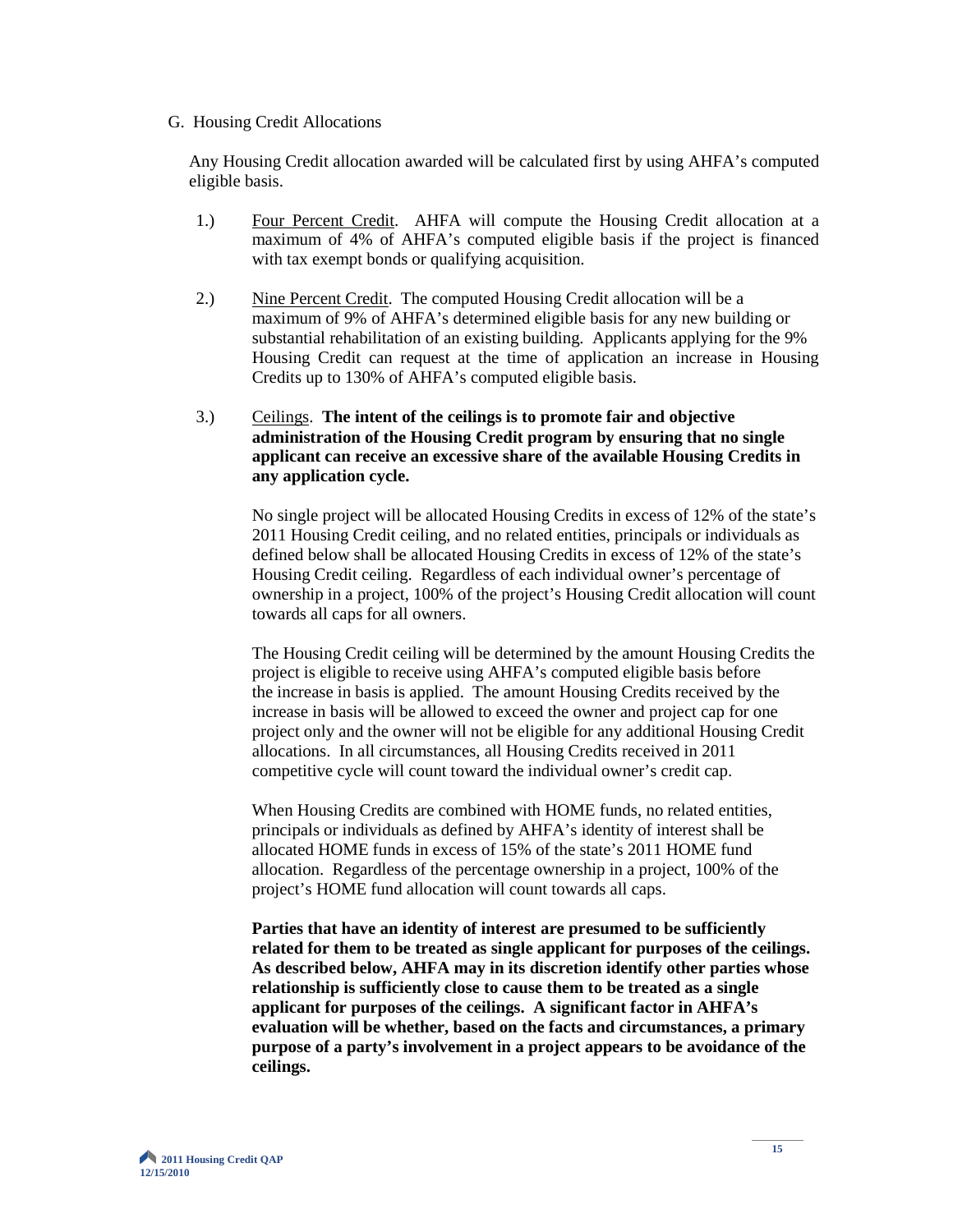The following relationships constitute an identity of interest for purposes of identifying related parties in order to apply the ceilings:

- (i.) Individual persons are considered related to each other (a.) if they have any of the following direct relationships: parent, child, spouse, son-inlaw, daughter-in-law, father-in-law, and mother-in-law., including any such direct relationship created by marriage, remarriage, adoption, or any other legally recognized status, or (b.) if one individual is an employer, by common law or otherwise, of the other.
- (ii.) Entities are considered related to each other (a.) if any director, shareholder, partner, member or any other type of owner of any entity would be considered a related individual (under item a. above) to any director, shareholder, partner, member or any other type of owner of another entity, (b.) if the entity has the ability to control another entity, or (c.) if the entity owns a material interest in another entity. An entity will be presumed to control another entity if it has a percentage of ownership in the other entity or the ability to appoint a percentage of the members of the other entity's governing body (i.e., board of directors, board of trustees, partners, managers, etc…) that would permit it to control the other entity either by operation of law or by agreement. A material interest means any ownership interest in excess of 20% of the stock, partnership interests, membership interests or other forms of ownership of any entity; provided, however, that ownership interests held by Housing Credit investors, Housing Credit syndicators or special administrative partners or members shall be disregarded for purposes of 20% test.
- (iii.) Without limiting the above, a trust will be considered related to any individual or entity if any trustee, trustor, grantor, settlor, beneficiary, permissible distributee, any person or entity serving a role similar to the foregoing, or any person holding power of appointment (general or limited) over trust property would be considered related to the individual or entity under items a. or b. above.
- (iv.) Any other relationship which, while not specifically listed above, is determined to constitute an identity of interest because it is a relationship at least as close as an identity of interest described above or because it would permit an allocation that violates the intent of the ceiling.

#### H. Notification of Approval

The applicant will be notified of AHFA's decision in the form of a reservation letter. The reservation letter will outline actions by which owners, if they accept the terms, must abide. Failure to abide by the terms of the reservation letter will automatically terminate such reservation.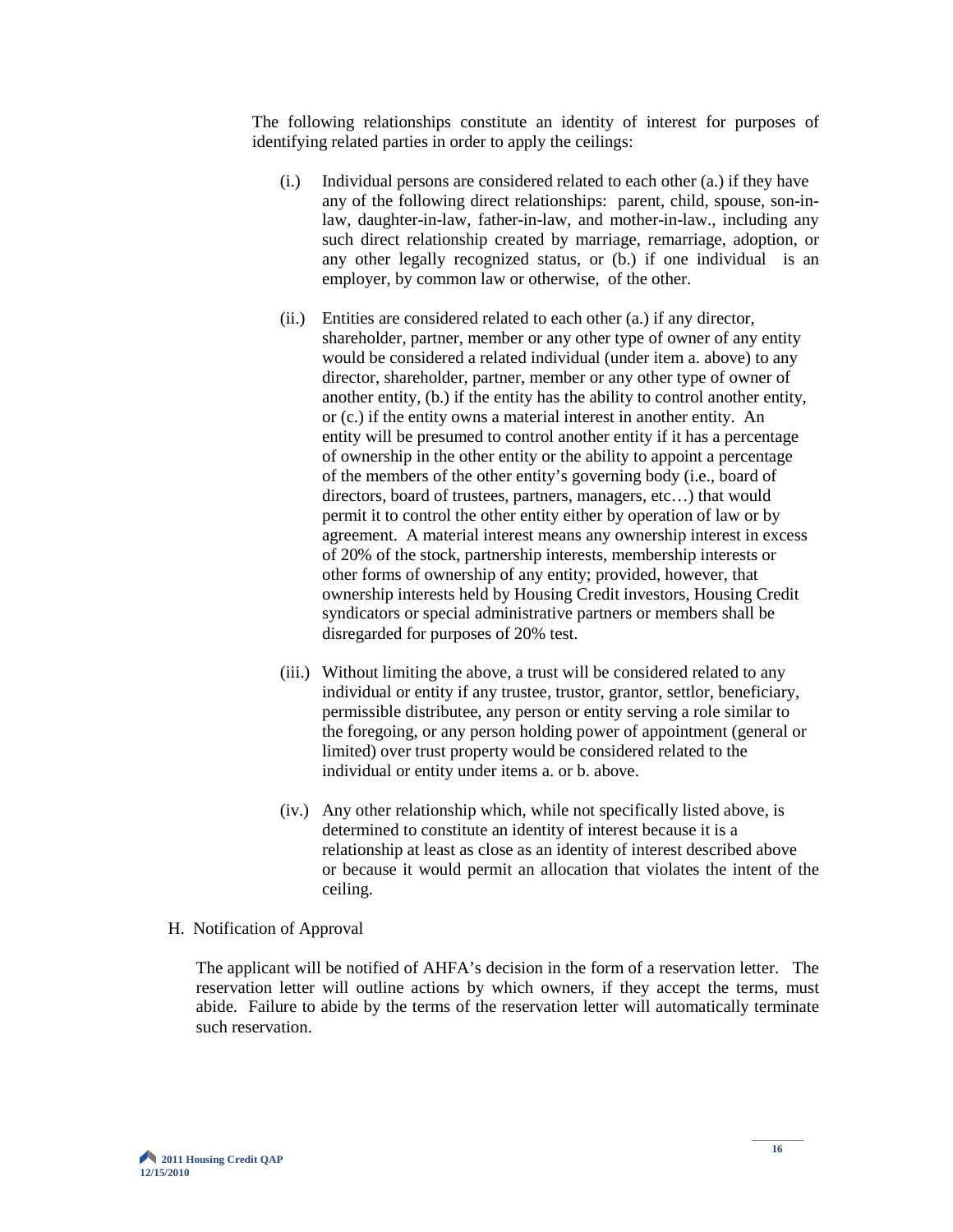I. Progress Requirements After Reservation

From the date of the reservation, the applicant has the outlined time constraints set forth below in which to obtain the following items. AHFA may grant thirty-day extensions of certain items for a fee of \$1,500. **If the applicant requests a change from the original application, AHFA will charge a fee of \$500 for each approved change.** Each change will be charged separately even if submitted with multiple change requests in one letter. All fees are payable in advance. Failure to comply with any one of the items may cause the reservation to be automatically terminated:

- 1.) Within 30 days of the date of the reservation letter, the applicant must:
	- (i.) Submit the Certificate of Existence from the Secretary of State (must be dated prior to execution of the reservation letter).
	- (ii.) Submit the original executed Reservation Letter acknowledging acceptance of the terms and conditions.
	- (iii.) Remit a check (certified funds) (no cash accepted) in an amount equal to 12% *(14% for non-contiguous sites)* of the first years Housing Credit allocation.
	- (iv.) Submit Carryover Allocation Agreement.
- 2.) Within 90 days of the date of the reservation letter, the applicant must:
	- (i.) Submit a legally binding commitment for construction and permanent financing which details the specific terms of funding and repayment and is not subject to further approval of the creditor's board or credit committee.
	- (ii.) Submit an executed binding commitment for syndication, in form and content acceptable to AHFA.
	- (iii.) Submit evidence that an application for a Site Appraisal and Market Analysis (SAMA) or Multifamily Accelerated Process (MAP) has been made if the project is to be financed by HUD.
	- (iv.) Submit the Syndicator Relevant Experience Form in an AHFA provided form.
- 3.) Within 105 days of the date of the Reservation Letter, the applicant must:
	- (i.) Provide stamped plans and specifications.
	- (ii.) Provide a site specific soils report.
	- (iii.) Provide an ALTA/ACSM Certified Survey bound within the Plans and specifications.
	- (iv.) Provide standard AIA form of agreement between owner and architect.
	- (v.) Provide the utility letters.
- 4.) Within 135 days of the date of the Reservation Letter, the applicant must:
	- (i.) Provide certified organizational documents.
	- (ii.) Provide a copy of the complete to-be-built appraisal.
	- (iii.) Provide construction cost estimate summary.
	- (iv.) Provide detailed construction schedule.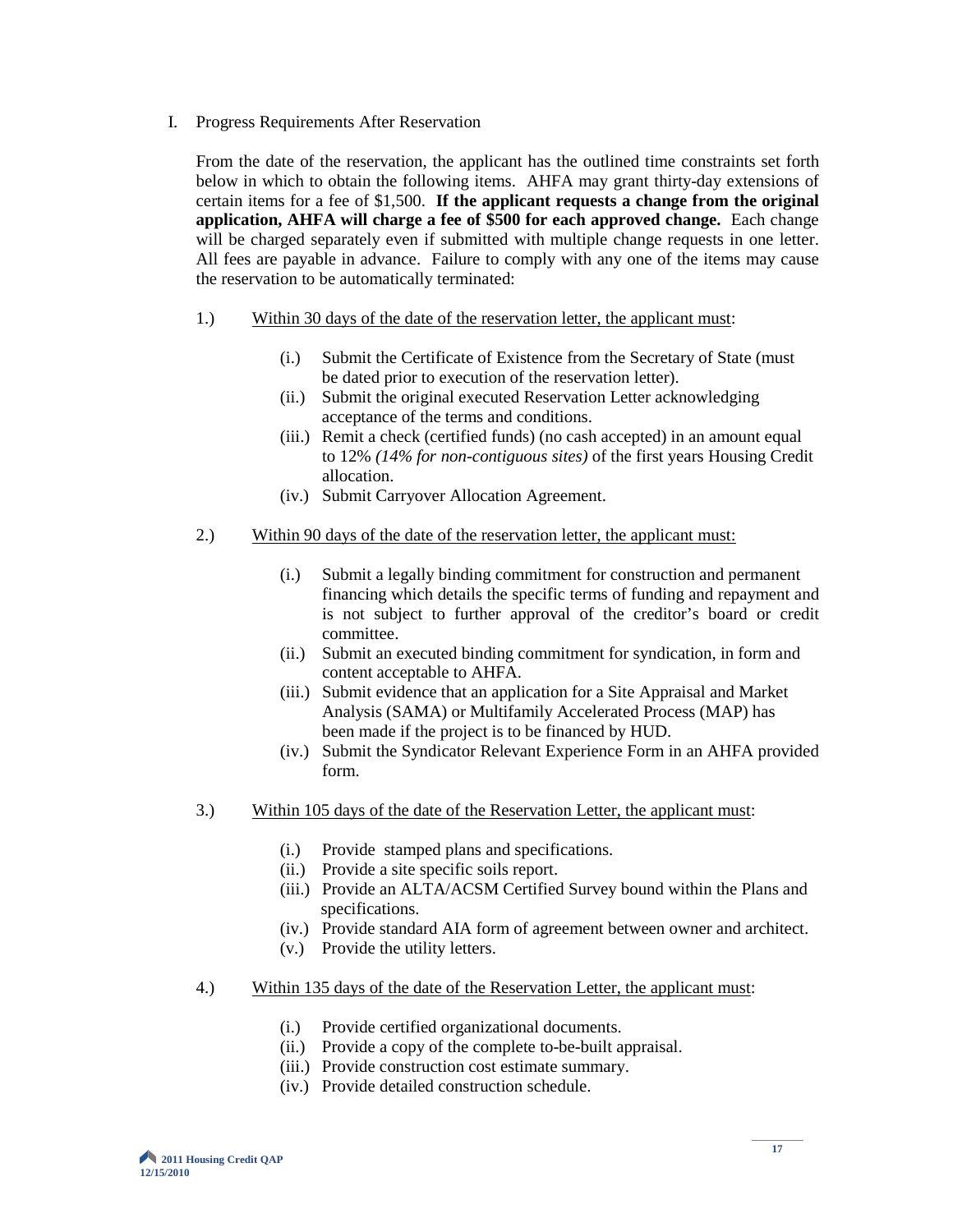- (v.) Provide standard form of agreement between owner and contractor (AIA form)
- 5.) Within 165 days of the date of the Reservation Letter, the applicant must:
	- (i.) Submit a copy of executed construction note or agreement.
	- (ii.) Take full possession of the site as evidenced by the warranty deed.
	- (iii.) Provide original recorded Declaration of Land Use Restrictive Covenants.
	- (iv.) Submit a copy of the building permit.
	- (v.) Provide proof of construction commencement evidenced by copy of Owner's Notice to Proceed to project's General Contractor.
	- (vi.) Provide Title Insurance Policy.
	- (vii.) Provide IRS Form #SS-4 Assignment of Employer Identification Number.
- 6.) The applicant must incur more than ten percent (10%) of the reasonably expected basis in the project by the deadline outlined in the Carryover Allocation Agreement.
- 7.) Within 90 days after the project is placed in service, the applicant must:
	- (i.) Provide AHFA with the Actual Cost Certification package.
	- (ii.) Remit a check (no cash accepted) in an amount equal to \$500 for the processing of the Actual Cost Certification package.
	- (iii.) Remit a check (no cash accepted) in an amount equal to \$750 (\$500 if Housing Credits are combined with HOME funds from AHFA) per lowincome unit for the project's Housing Credit Compliance Fee.
- 8.) The owner must close the first mortgage and receive IRS Form 8609 from AHFA no later than the end of the first year of the credit period. If AHFA is required to amend the IRS Form 8609 due to an owner request or error, a reprocessing fee of \$100 per form corrected will be charged.
- 9.) The owner must place the project in service by December 31, 2013, or request an extension of the placed-in-service date, if eligible, under IRS Revenue Ruling 2007-54, by December 1, 2013.

#### *AHFA is under no obligation to issue 8609s for the current year if the package is received after December 1, 2011.*

J. Negative Action After Reservation.

Should the following actions occur, the reservation of Housing Credits may be terminated:

- 1.) Site change;
- 2.) Change in ownership--a change in the parties involved in the ownership entity (e.g., addition of a new general partner**/**member or removal of an existing general partner**/**member) without prior written consent of AHFA. Examples of situations in which consideration may be given for a change in ownership include, but are not limited to: death or bankruptcy. Any person or entity, including syndicators,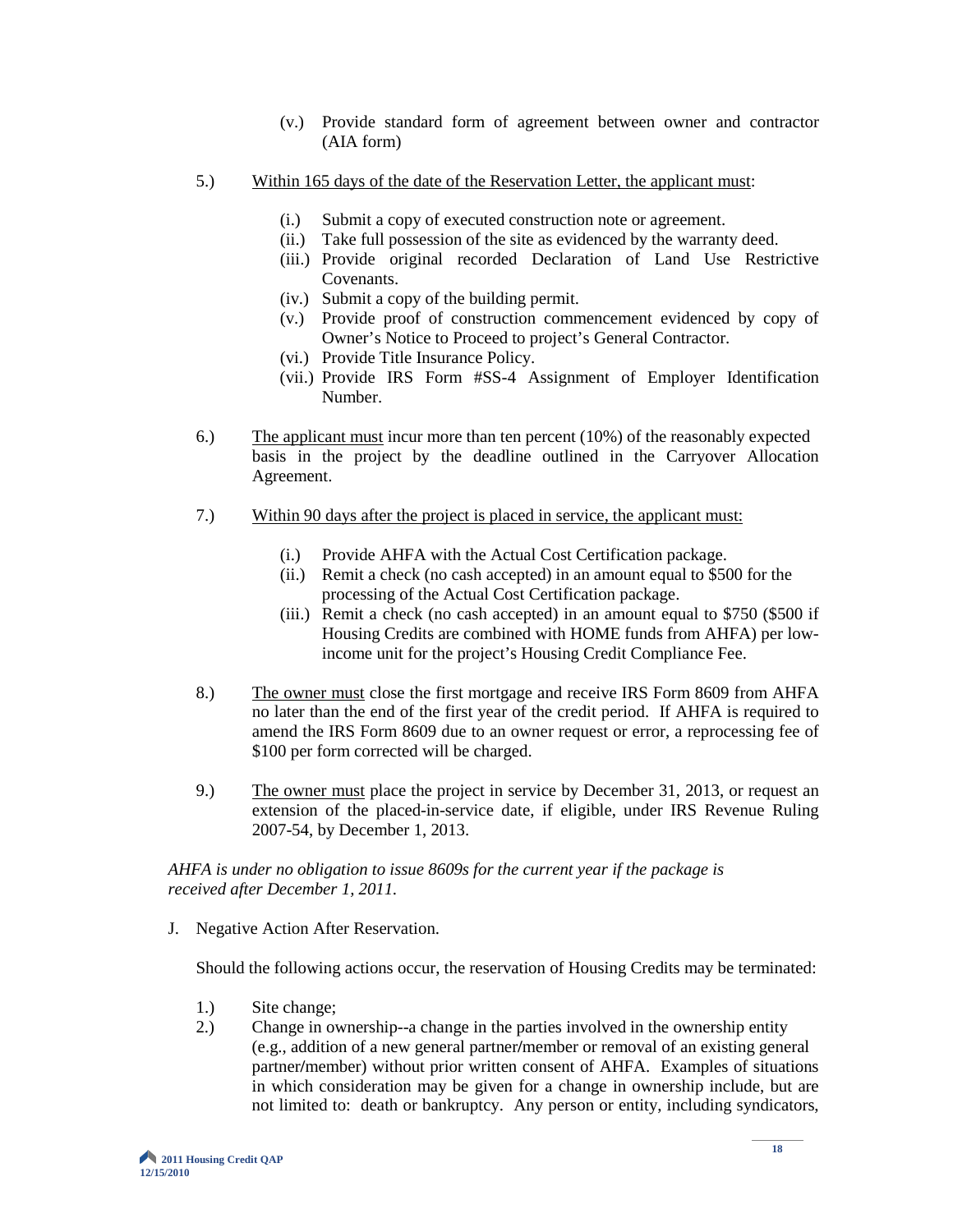that attempts to circumvent this requirement, may be subject to debarment from all AHFA programs;

- 3.) Change in syndication structure--a change in the role of the syndicator or in the distribution of funds/allocation to others through syndication as stated in the application without prior written consent of AHFA;
- 4.) Change in unit design, square footage, unit mix, number of units, number of buildings, etc. (unless changes are required by local regulatory codes);
- 5.) Change in the general contractor without prior written consent of AHFA;
- 6.) Change in the management company without prior written consent of AHFA;
- 7.) Change in the architect without prior written consent of AHFA;
- 8.) Instances of excessive or flagrant non-compliance on applicant's existing projects;
- 9.) Any staff or development team member (listed in the application) who has instances of excessive or flagrant non-compliance with AHFA, Housing Credit, HOME, or Tax Exempt regulations on existing projects;
- 10.) Any staff or development team member (listed in the application) who is presently debarred, suspended, proposed for debarment or suspension, declared ineligible or voluntarily excluded from any transactions or construction projects involving the use of federal funds or Housing Credits;
- 11.) Applicant has a project with AHFA that is in foreclosure or has been foreclosed;<br>12.) Any material adverse change relating to the project or owner; and/or
- 12.) Any material adverse change relating to the project or owner; and/or
- 13.) Any AHFA fee returned due to insufficient funds.

 The above list of negative actions is not all-inclusive. The reservation letter itself will list other necessary requirements. AHFA may terminate reservation if any factual information supplied in connection with the project is fraudulent, misleading, or materially incorrect. Determination of whether information is fraudulent, misleading, or materially incorrect will be determined by AHFA in its sole discretion.

K. Change in or Denial of Housing Credit Allocation

The evaluations listed in Section II (E) of the Housing Credit Allocation Plan may result in a possible change in the amount of Housing Credits allocated to a project or denial of the total allocation altogether due, but not limited to, one of the following reasons:

- 1.) Information in the application submitted is determined to be incorrect or fraudulent;
- 2.) Conditions in the Reservation Letter are not met;
- 3.) Changes in the actual cost of the project;
- 4.) Applicant obtains additional subsidies or financing other than those disclosed in the application;
- 5.) Additional syndication proceeds other than those disclosed in the application;
- 6.) Subsequent regulations issued by U.S. Treasury or the IRS pertaining to Section 42; and/or
- 7.) Applicant's failure to notify AHFA promptly of any material or adverse changes in the original application. Material or adverse changes include, but are not limited to, applicant's loss of site control, rights of way, ingress and egress, adverse change in the financial condition of the applicant, and applicant's inability to perform tasks proposed in the application by the deadline set by the applicant and further set or agreed to by AHFA.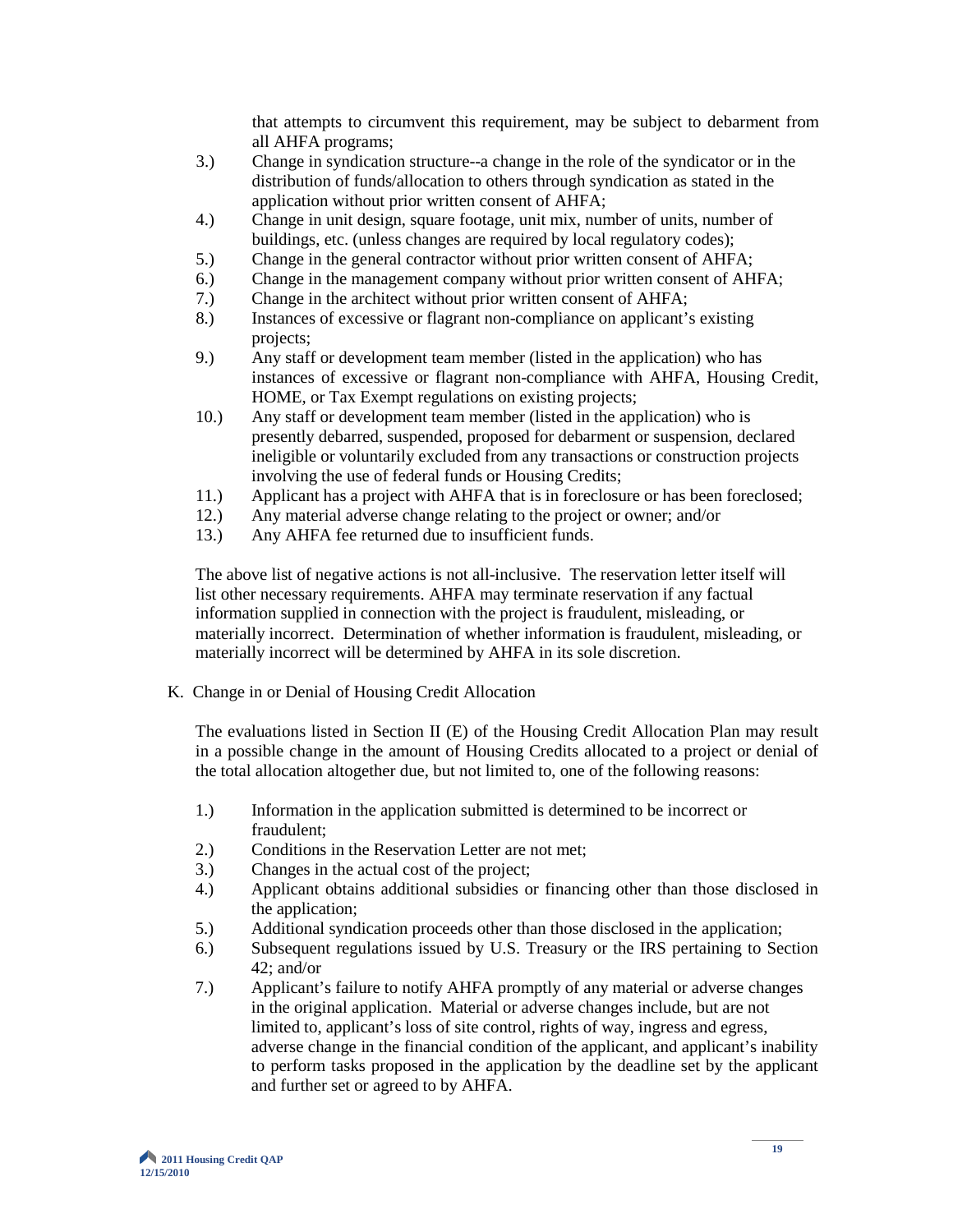L. Memoranda of Understanding

The Memorandum of Understanding ("USDA MOU"), executed August 14, 1997, between AHFA and USDA Rural Development, will apply to applicants seeking both Housing Credits and RHS loan assistance. USDA Rural Development will provide a copy of the USDA MOU to applicants for their guidance when combining assistance provided by both agencies.

The Memorandum of Understanding ("HUD MOU"), executed August 30, 2000, between AHFA and HUD, will apply to applicants seeking both Housing Credits and HUD loan assistance. The HUD MOU gives AHFA the authority to conduct the subsidy layering review to determine if excess federal funds are being used in the project.

M. Disclosure

AHFA will attempt to request all information necessary to make informed decisions regarding Housing Credit allocations. Therefore, it is in the best interest of everyone concerned with the process to disclose completely and accurately all information regarding each proposed project. AHFA acknowledges that errors and misjudgment sometimes occur and simply requests that the applicant notify AHFA of any errors that may occur upon discovery. Any modification made by the applicant to the final cost certification after AHFA has issued IRS Form 8609 is subject to a re-processing fee. Said modification must be acceptable to AHFA in order for the amended 8609 to be issued.

#### **III. POINT SCORING SYSTEM**

Through the point scoring system, AHFA will award points to projects that best meet the identified housing priorities for the State.

The point scoring system will rank each project in two sections (Points Gained and Points Lost). The ranking of the project will be determined by taking the Points Gained section and deducting the Points Lost section to get an overall project score. The point scoring system will largely determine which projects should be funded.

AHFA has separated rehabilitation into two types of projects for scoring and funding purposes. Rehabilitation projects are defined as the following:

- 1. A rehabilitation project that has less than 50% occupancy *(of income qualified tenants for the proposed population)* at the time of application will not be considered existing multifamily residential housing due to the fact that it will be adding significant new units to the proposed market. Therefore, the project will be treated as a new construction project when considering funding for targeting elderly and family populations.
- 2. A rehabilitation project that has 50% or more occupancy *(of income qualified tenants for the proposed population)* at the time of application will be considered existing multifamily residential rental housing. Therefore, the project will be treated as rehabilitation of existing multifamily residential housing and the targeted population will not be considered during the funding process.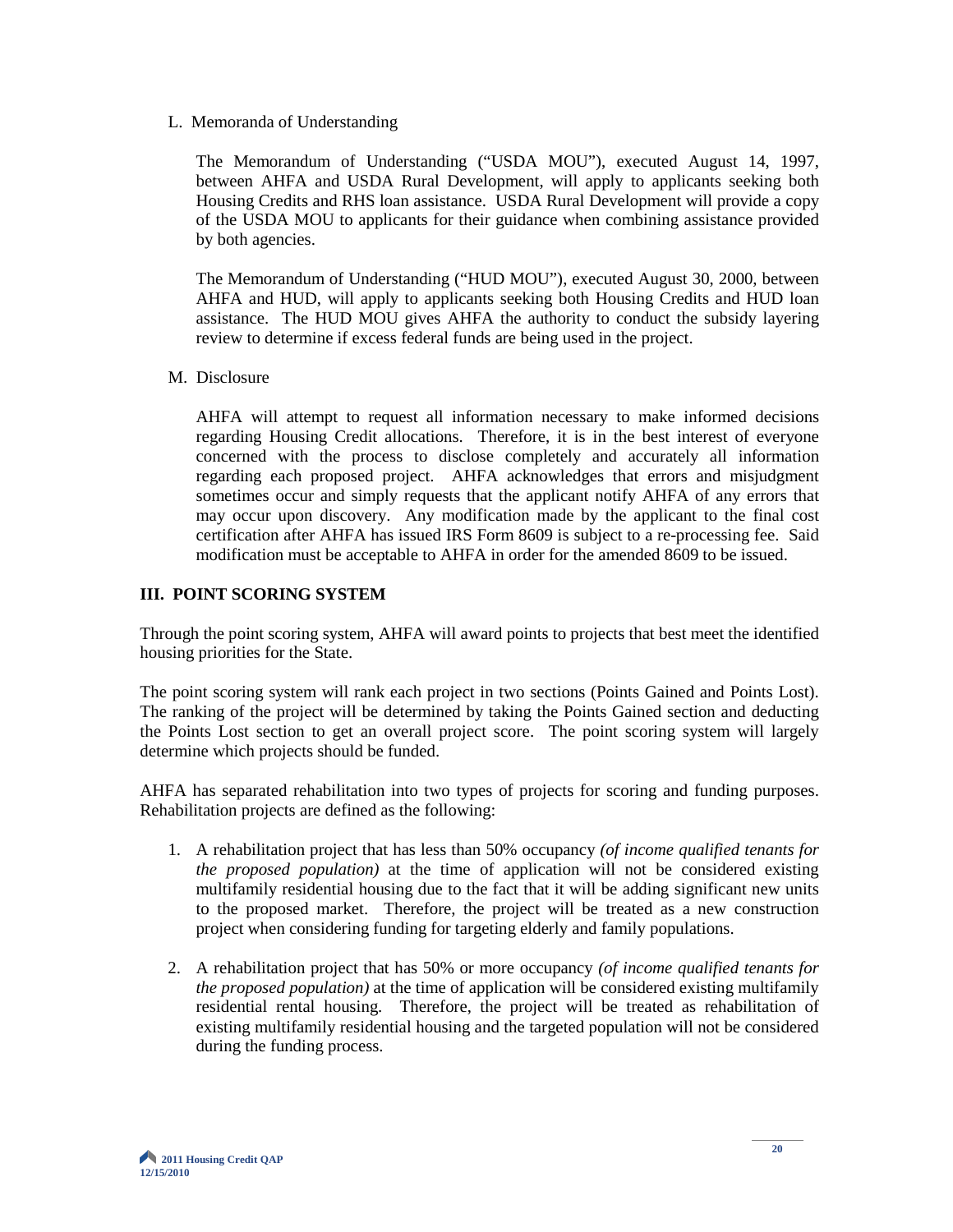AHFA has established a housing priority of balanced distribution of Housing Credits throughout the state in terms of geographical regions, counties, urban, and rural areas. AHFA will achieve this priority by allocating Housing Credits in the following manner:

- In all circumstances, only one new construction project (or one rehabilitation project that is less than 50% occupied at the time of application) and targeting the family population will be selected for funding per county.
- In all circumstances, only one new construction project (or one rehabilitation project that is less than 50% occupied at the time of application) and targeting the elderly population will be selected for funding per county.

#### **Housing Credit Selection Procedures:**

#### **Tier 1 Funding Selection:**

 • The highest scoring HOME project combined with Housing Credits and/or Housing Credit project will be funded per county until all HOME and Housing Credit funds have been allocated. All projects must score a minimum of 120 points to be considered for funding in Tier 1.

If AHFA has not allocated all HOME funds and Housing Credits, AHFA will allocate them in the following manner:

#### **Tier 2 Funding Selection:**

 The highest scoring new construction or rehabilitation project per county will be selected for funding subject to the following restrictions:

- New construction projects must target a different population (elderly versus family) than a new construction project that was previously selected for funding in the same county.
- Rehabilitation projects that are less than 50% occupied at the time of the application must target a different population (elderly versus family) than a new construction project that was previously selected for funding in the same county.

In all circumstances, AHFA will not fund more than one project in a county unless there is a market for more than one project in that county .

Projects with a net score of less than 95 points (Points Gained less Points Lost) will not be considered for funding based on project score.

#### **New Construction projects located in Clarke County will not be considered for funding.**

#### *AHFA will consider new construction projects in Baldwin County with the following restrictions:*

 *(i.) The project is not located in the city limits of Robertsdale or the projects primary market area is from the Robertsdale area.*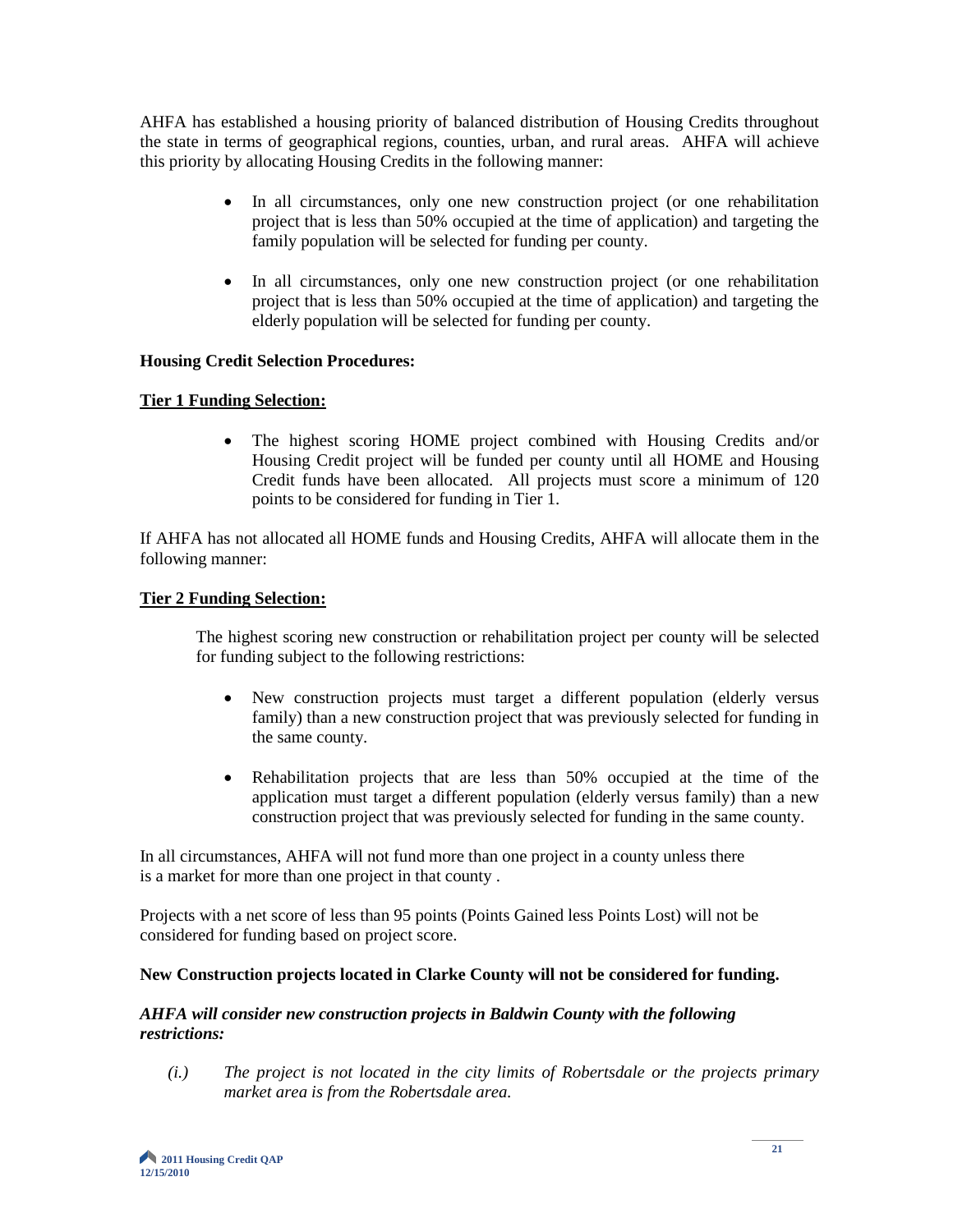- *(ii.) The project is not located in the city limits of Bay Minette or the projects primary market area is from the Bay Minette area.*
- *(iii.) If the project is located in the Daphne, Spanish Fort, or Fairhope city limits or the projects primary market area includes these cities, the project must target the elderly population. Family projects will not be considered.*

*In the event of a tie between two or more applications the projects will be ranked in the following order to break the tie:*

*1. The application located in a county that has not received funds in the current cycle by a higher scoring application or CHDO application will be funded until the regulatory fifteen percent (15%) CHDO requirement is met.* 

*2. AHFA will fund the project that has the least amount of participation by the owner in approved Housing Credits and HOME/Housing Credits (combined) projects in the current cycle. Any percentage of ownership reflected on the AHFA provided ownership forms will be considered participation,* 

*3. AHFA will fund the project which is located in a Qualified Census Tract and which has a Revitalization plan.* 

*4. AHFA will fund the project that is intended for eventual tenant ownership. The project must consist of single-family homes, duplexes, or townhomes to be eligible. The applicant must complete the AHFA provided Homeownership Conversion Proposal and provide a plot plan.* 

*5. AHFA will fund the project that has the earliest submission date as evidenced by the time and date stamped by AHFA. Applications that are submitted by 11:00 a.m. on the first day of the application cycle will be entered into a drawing. The drawing will be held as soon as practical in AHFA's boardroom that same day to determine the order of funding in the event of a tie. An impartial person will be selected to draw. The drawing will be open to the public and the results will be posted on AHFA's website.* 

*AHFA reserves the right to deny a Housing Credit reservation to any applicant or project, regardless of that applicant's point ranking if, in AHFA's sole determination, the applicant's proposed project is not financially feasible or viable. Additionally, AHFA may recommend that a Housing Credit reservation be awarded out of the ranking order established by the points earned, based on the amount of Housing Credit allocation needed relative to the amount of funding available for the project to be financial feasible.*

*Regardless of strict numerical ranking, the scoring does not operate to vest in an applicant or project any right to a reservation or allocation of Housing Credits in any amount. AHFA will in all instances reserve and allocate Housing Credits consistent with sound and reasonable judgment, prudent business practices and the exercise of its inherent discretion.*

## **A. POINTS GAINED**

## **1.) Project Characteristics (Maximum 124 Points)**

(i.) Type of Construction (Maximum 45 Points)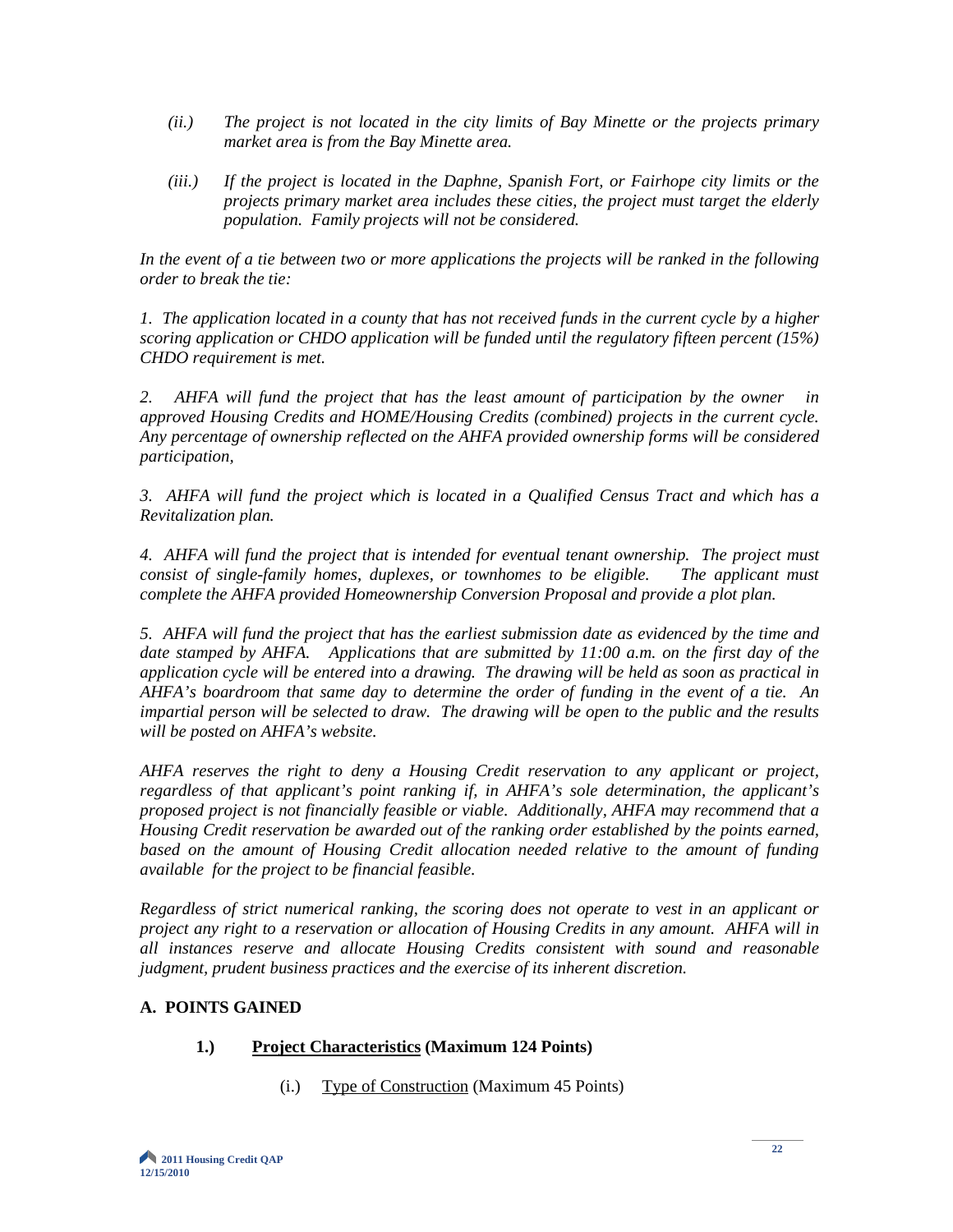(a.) A maximum of 25 points will be given to projects which provide extra unit/project amenities. Refer to the application for distinction between an *extra* amenity and a *required* amenity.

Points will be awarded for providing the following amenities. Only the amenities listed below will be eligible for points.

#### *4 Points*

Clubhouse Washer/Dryer provided in each unit

#### *3 Points*

Community laundry (not eligible for points if you provide washer/dryer in each unit) Playground Computer center (two or more computers with printer and internet access) Swimming pool Splash Center Exercise room with equipment Dishwasher in each unit Covered bus stop shelter Gazebo

#### *2 Point*

Garbage disposal in each unit Microwave in each unit Ice maker in each unit Washer-dryer connections in each unit (not eligible for point if you provide washer/dryer in each unit) Community TV with cable Basketball court Picnic area with grills Storm doors Provide wireless internet service in clubhouse Putting Green

(b.) 5 points will be given for solid sod, which must provide a minimum of 20 feet (if ground space allows) from all sides of every building and between all buildings and paved areas. Landscaping around and between the buildings is allowed.

#### *New Construction Projects Only (Maximum of 15 points)*

- (c.) 4 points will be given for a 30-year roof as evidenced by manufacturer's warranty.
- (d.) 4 points will be given for storm windows and insulated

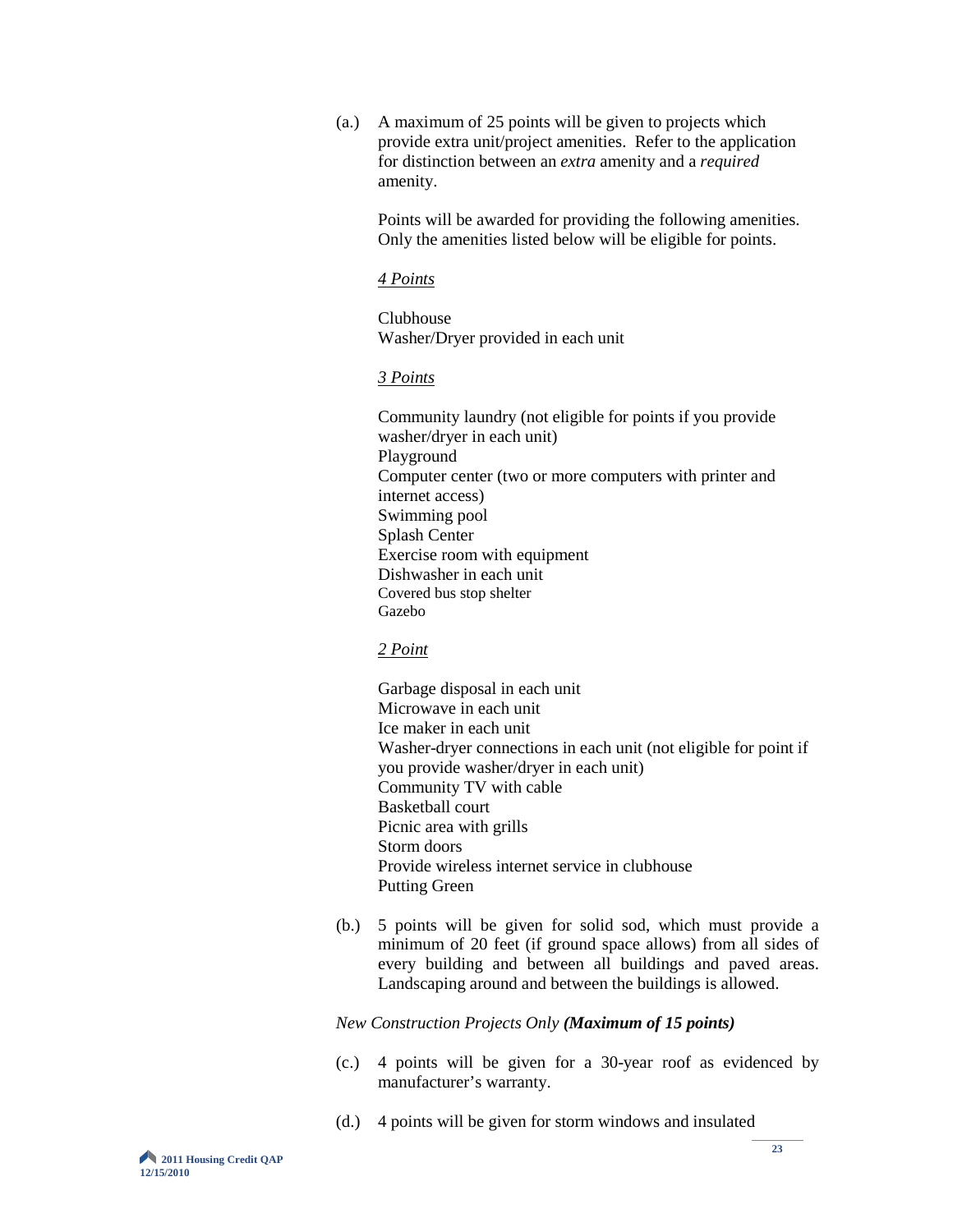exterior doors or thermal break insulated windows and insulated exterior doors.

 (e.) 4 points for full brick/cementitious siding, stucco, or concrete masonry unit (CMU) products (no EIFS is acceptable).

**Multifamily units** *(two or more units in a building)* – A minimum of 50% of each exterior building, defined as the exterior façade from finished grade elevation to eave line, shall be brick. Each exterior wall must contain brick up to the bottom of the first floor windows on a two-story unit or the window sill of a one-story unit. The remaining 50% can be cementitious siding, stucco, or CMU products. The CMU products must be decorative, textured, patterned, color core, or painted. All entry areas into the apartment including covered breezeways, porches, balconies, and patios must have brick, cementitious siding, stucco, or CMU to be considered full brick.

**Single-family units** *(single unit/detached building)* – A minimum of 50% of the building, defined as the exterior façade from finished grade elevation to eave line, shall be brick. Each exterior wall must contain brick up to the bottom of the first floor windows on a two-story unit or the window sill of a onestory unit. The remaining 50% can be cementitious siding, stucco, or CMU products. The CMU products must be decorative, textured, patterned, color core, or painted.

(f.) 3 points will be given for underground utilities.

*Rehabilitation Projects Only (Maximum of 15 points)*

- (g.) 3 points will be given for replacing existing roof with a 30-year roof as evidenced by manufacturer's warranty.
- (h.) 3 points will be given for replacing all entry doors with insulated exterior doors and replacing all windows with storm windows or thermal break insulated windows.
- (i.) 3 points will be given for replacing all kitchen cabinets and countertops.
- (j.) 3 points will be given for replacing all plumbing fixtures.
- (k.) 3 points will be given for replacing all HVAC equipment
- (l.) 2 points will be given for replacing all kitchen appliances.
- (m.) 1 point will be given for replacing all water heaters.

 *All points for rehabilitation construction items will be verified by the Capital Needs Assessment and Architect's Certification submitted*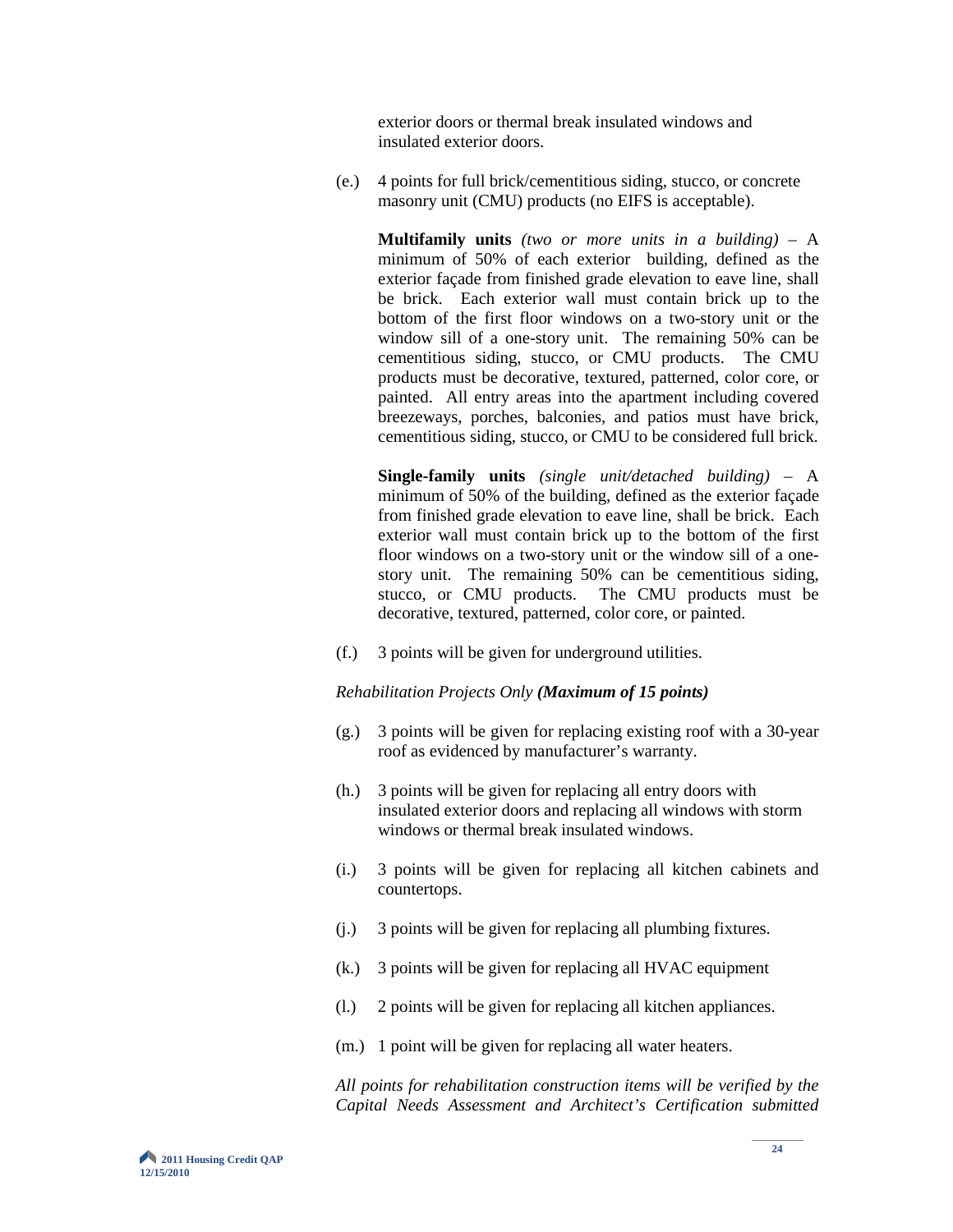*with the application. Both documents must be completed and certified by the project Architect.*

- (ii) Energy Conservation and Healthy Living Environment (Maximum of 24 points)
	- (a.) 4 points will be given to projects that promote energy conservation by exceeding the standards of the Council of American Building Officials Model Energy Code, as verified by the project architect.
	- (b.) 4 points will be given to projects that are designed and built or rehabilitated to exceed a 15-year maintenance-free exterior standard, as verified by the project architect.
	- (c.) 4 points will be given for all units containing Energy STAR rated appliances (refrigerator and dishwasher).
	- (d.) 4 points will be given for attic insulation to R-38 (all attic spaces must be insulated in new construction and rehabilitation proposals).
	- (e.) 4 points will be given for ARI rated furnace (90% AFUE), or heat pump (HSPF 7.8 for both HP 1.5 ton units and HP 2.0 ton units).
	- (f.) 4 points will be given for the kitchen range hood ventilation to be vented to the exterior and equipped with a damper.
	- (g.) 4 points will be given for ceiling fans in living rooms and all bedrooms.
	- (h.) 4 points will be given for R-19 insulation in all exterior walls.
	- (i.) 4 points will be given for projects that use solar power generation for all common items such as security lighting, parking lighting, and features in common areas.
- (iii.) Rent Affordability (Maximum 8 Points)

 A maximum of 4 points will be given to projects, which have a commitment for additional subsidies from the Federal Home Loan Bank for Affordable Housing Program (AHP) funds (AHP funds must be in the form of a grant from Federal Home Loan Bank), HOPE VI funds, HOME funds (AHFA's HOME funds do not qualify), USDA Rural Development 515 funds, CDBG, Neighborhood Stabilization Program funds, Capital Fund Program Grant, Replacement Housing Factor Fund Grant, Weatherization Program funds, CHOICE Neighborhood funds, Promised Neighborhood funds, and HUD's Economic Development Initiative program funds funded through the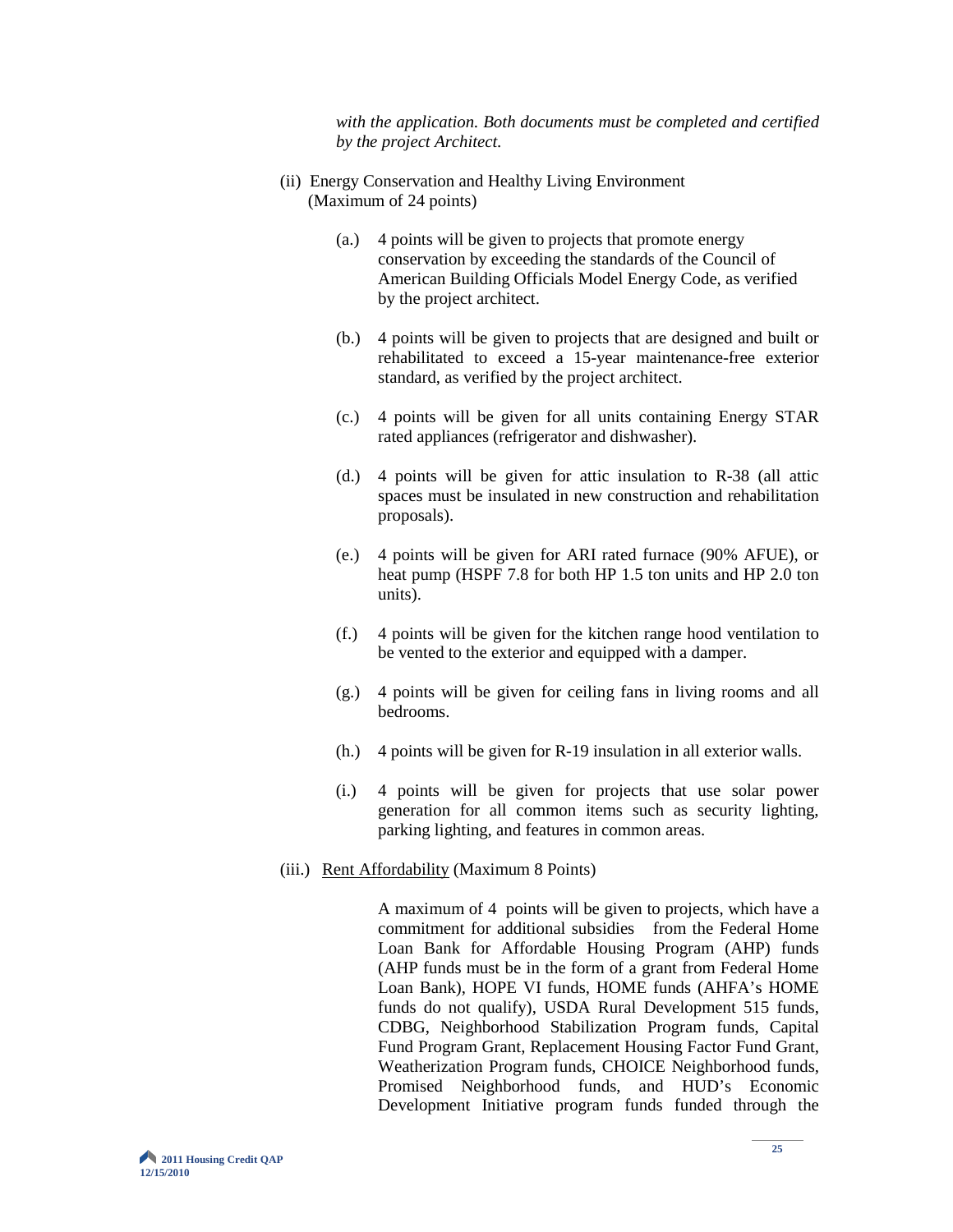Community Development funds. The commitment must be a fully executed firm commitment from the applicable entity that will be granting the funds to project.

 4 points - \$15,000 per unit 3 points - \$10,000 per unit 2 points - \$4,000 per unit

 4 points will be given to projects which have committed in writing to extend the low-income set-aside 5 years beyond the 15 years required by law.

- (iv.) Tenant Needs (Maximum 10 Points)
	- (a.) A maximum of 5 points (1 point each) will be given to applicants that provide services and/or activities for the tenants free of charge. In order for the service to be eligible for points, the owner must pay for the service, provide a place for the service, or provide transportation to the service. One point will be awarded for each fully completed Tenant Service form (see application package). **The Tenant Service form must be signed by the service provider to be eligible for points. (Example: A representative of Fire Department must sign as the provider if fire safety is offered as a service. The following services are the only services eligible for points.**

Holiday festivities (3 times annually) Computer training (monthly) Financial (2 times annually) Tutoring assistance (weekly) Potluck dinners (2 times annually) Fire safety (2 times annually) Police safety (2 times annually) Game night (monthly) After- school program (weekly) Arts and crafts (monthly) Movie night (monthly) Mom's day out (monthly) Monthly newsletter Blood pressure screening (4 times annually) CPR classes (2 times annually)

- (b.) 3 points will be given to projects with 100% of the units in the project designed, equipped and set-aside for elderly.
- (c.) 3 points will be given to projects targeting low-income families (individuals with children) with a minimum of 15% of the units having three or more bedrooms. **(If an applicant chooses 100% elderly, the applicant** *will not* **receive points for three or more bedrooms.)**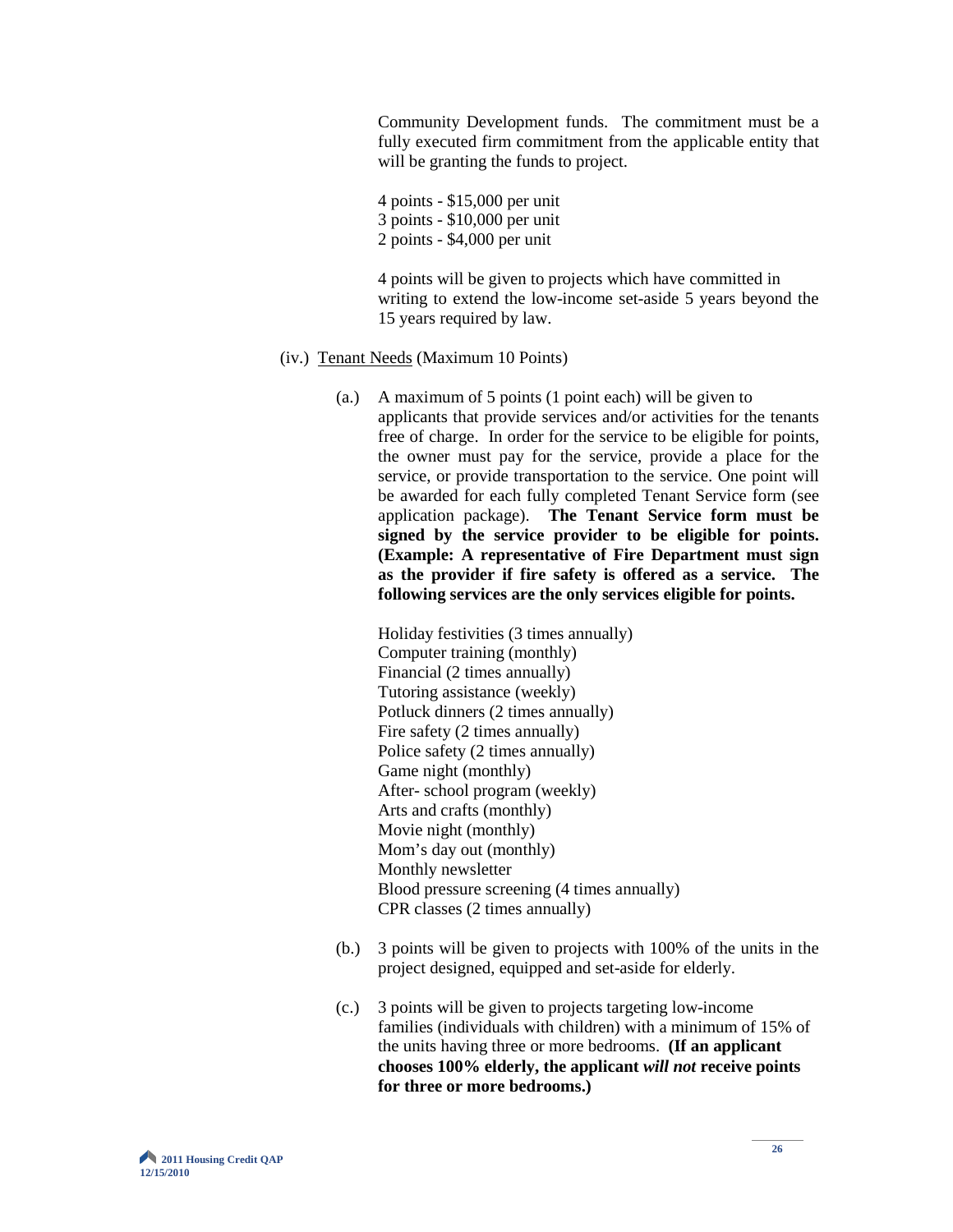- (d.) 2 points will be given to projects which have committed in writing to target households on the public housing waiting list.
- (v.) Readiness Issues (Maximum 14 Points)
	- (a.) 5 points will be given to applicants with evidence of attendance at the AHFA sponsored HOME/Housing Credit Training Seminar. The attendant must be a member of the development team.
	- (b.) 5 points will be given for evidence that the applicant has secured construction and permanent financing sufficient to complete the project, as evidenced by a firm letter of commitment from a lending institution. The borrower must accept the commitments, if required by the lending institution. A general letter of interest or support is *not* a firm commitment. To be considered a commitment, the document must contain the terms, conditions, interest rate, disbursement conditions, security requirements, and repayment provisions and be signed by an authorized representative of the lending institution. The commitment may be subject to an allocation of Housing Credits or HOME funds. The commitment may not be subject to final credit approval by the lending institution. If the applicant is applying for HOME funds the first mortgage must have a twenty-year term and a twenty-year amortization. If the project is an acquisition/ rehabilitation and the applicant is assuming the existing mortgage, the applicant must submit an approved assumption agreement or a commitment from the applicable lending institution approving the transfer.
	- (c.) 2 points will be given for evidence of availability of *all*  utilities (electricity, gas, water, sewage, and telephone) to the site or evidence that they will be provided. *The sewage letter must state whether there is capacity to serve the proposed units. Evidence must be in the form of a signed letter from the utility provider this also includes rehabilitation projects.*
	- (d.) 2 points will be given for dated and executed organizational documents.
- (vi.) Project Type (Maximum 3 Points)

 3 points will be given for rehabilitation of existing buildings that are listed on the National Register of Historical Places.

- (vii.) Location (Maximum 20 Points)
	- (a.) Points Gained for Site Selection

Neighborhood Characteristics (Maximum 20 points)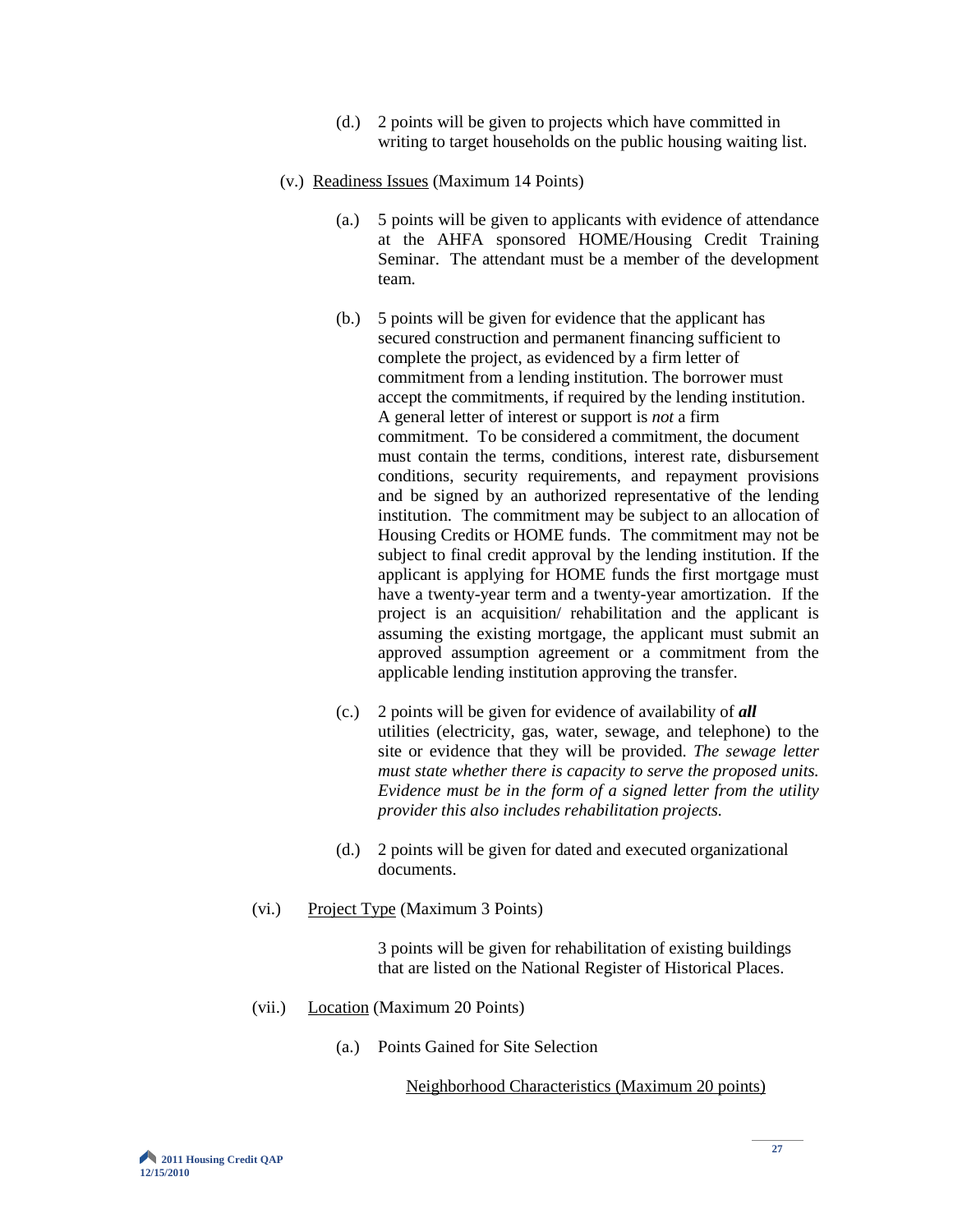Points will be awarded for the following services located within the specified distance of the site. Distance will be measured by odometer from the automobile entrance of the proposed project site to the closest automobile entrance to the parking lot of the applicable service. Points will only be awarded for the services listed below.

#### **4 points (2 miles)**

Grocery store Hospital/Doctor Office Pharmacy/Drug Store Convenience Store Bank/Credit Union U.S. Post Office

- (b.) Points Deducted for Site Selection
	- (1.) Negative Neighborhood Services (No Maximum)

(There **is not a limit** on the amount of points that can be deducted for negative neighborhood services.)

5 points **each** will be deducted if any of the following incompatible uses are adjacent to the site. *Adjacent is defined as nearby, but not necessarily touching. (The following list is not all inclusive).*

| Junk yard/dump                        | Pig/chicken farm     |
|---------------------------------------|----------------------|
| Salvage yard                          | Processing plants    |
| Wastewater treatment facility         | Industrial           |
| Distribution facilities               | Airports             |
| <b>Electrical utility Substations</b> | <b>Liquor Store</b>  |
| Railroads                             | Prisons              |
| Adult video/theater                   | Solid waste disposal |
|                                       |                      |

2 points **each** will be deducted if any of the following incompatible uses listed are within ½ mile of the site. (The list is not all inclusive).

| Junk yard/dump                | Pig/chicken farm     |
|-------------------------------|----------------------|
| Salvage yard                  | Processing plants    |
| Wastewater treatment facility | Airports             |
| Prisons                       | Solid waste disposal |

(2.) Accessibility (Maximum 2 points Deducted**)**

2 points will be deducted if the condition of the streets and sidewalks are unsatisfactory. The width of the streets will be taken into consideration.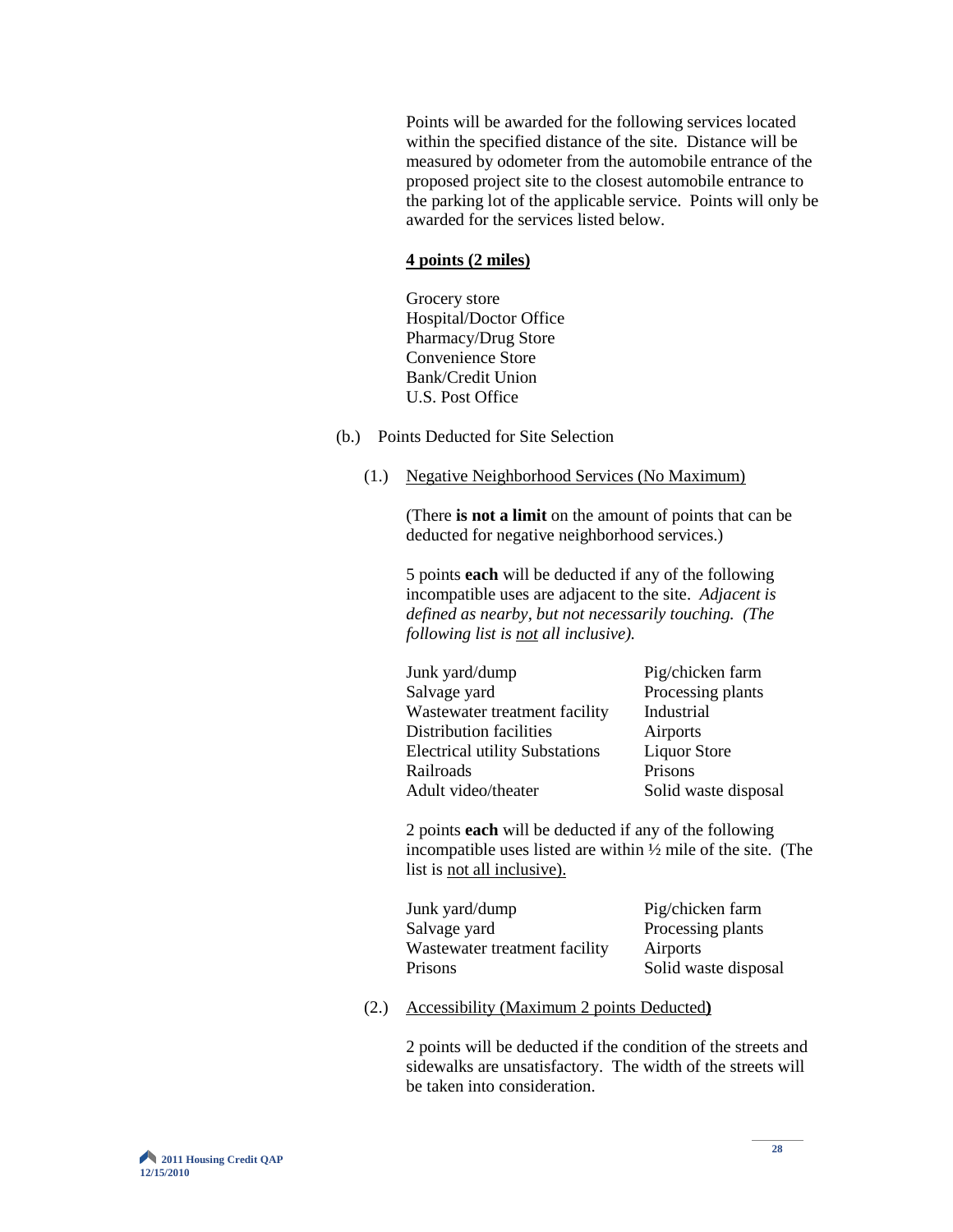#### **2.) Applicant Characteristics (Maximum 28 Points)**

- (i.) 5 points will be given to applicants with participation of minorities or women. To qualify for the points for participation of minorities or women, the application must meet one of the following requirements:
	- Minorities or women have ownership in the project;
	- Minority- or women-owned business or individual(s) is/are listed as the developer on page 2 of the application;
	- Applicant/Owner guarantees at least 10% of the total building cost (line 19 of the Estimated Cost Certification) is awarded to minority- or women-owned businesses.

 *In all cases, the minority or female individual(s) must have at least a 50% ownership interest as the project's general partner or 50% ownership interest in the participating business to qualify for the points. These businesses include, but are not limited to, real estate firms, construction firms, appraisal firms, management firms, financial institutions, investment banking firms, underwriters, accountants, and providers of legal services. The name and address of the company and the anticipated contract amount must be listed at the time of application on the form provided by AHFA in the application package in order to receive the points.*

(ii.) A maximum of 10 points will be given to owners (individual(s), corporation(s), or in the case of a limited partnership, the general partner(s)) who have previous successful experience in the development of multifamily housing. Mobile home developments, hospitals, sanitariums, life care facilities, or intermediate care facilities **are not** considered multifamily housing for purposes of qualifying for points. The owner may include experience gained as an owner in another firm, but not as an *employee* of another firm. Applicants must **currently own** the properties listed for development points.

> 10 points (1000+ units or 10+ projects) 9 points (900 - 999 units or 9 projects) 8 points (800 - 899 units or 8 projects) 7 points (700 - 799 units or 7 projects) 6 points (600 - 699 units or 6 projects ) 5 points (500 - 599 units or 5 projects) 4 points (400 - 499 units or 4 projects) 3 points (300 - 399 units or 3 projects) 2 points (200 - 299 units or 2 projects) 1 point (100 - 199 units or 1 project)

 (iii.) A maximum of 10 points will be given to applicants with sound experience as managing agents of **low-income** housing. This experience is defined by the highest number of units currently managed. Only those units in projects that are considered low-income units will be counted in this total.

10 points (1000+ units or 10+ projects)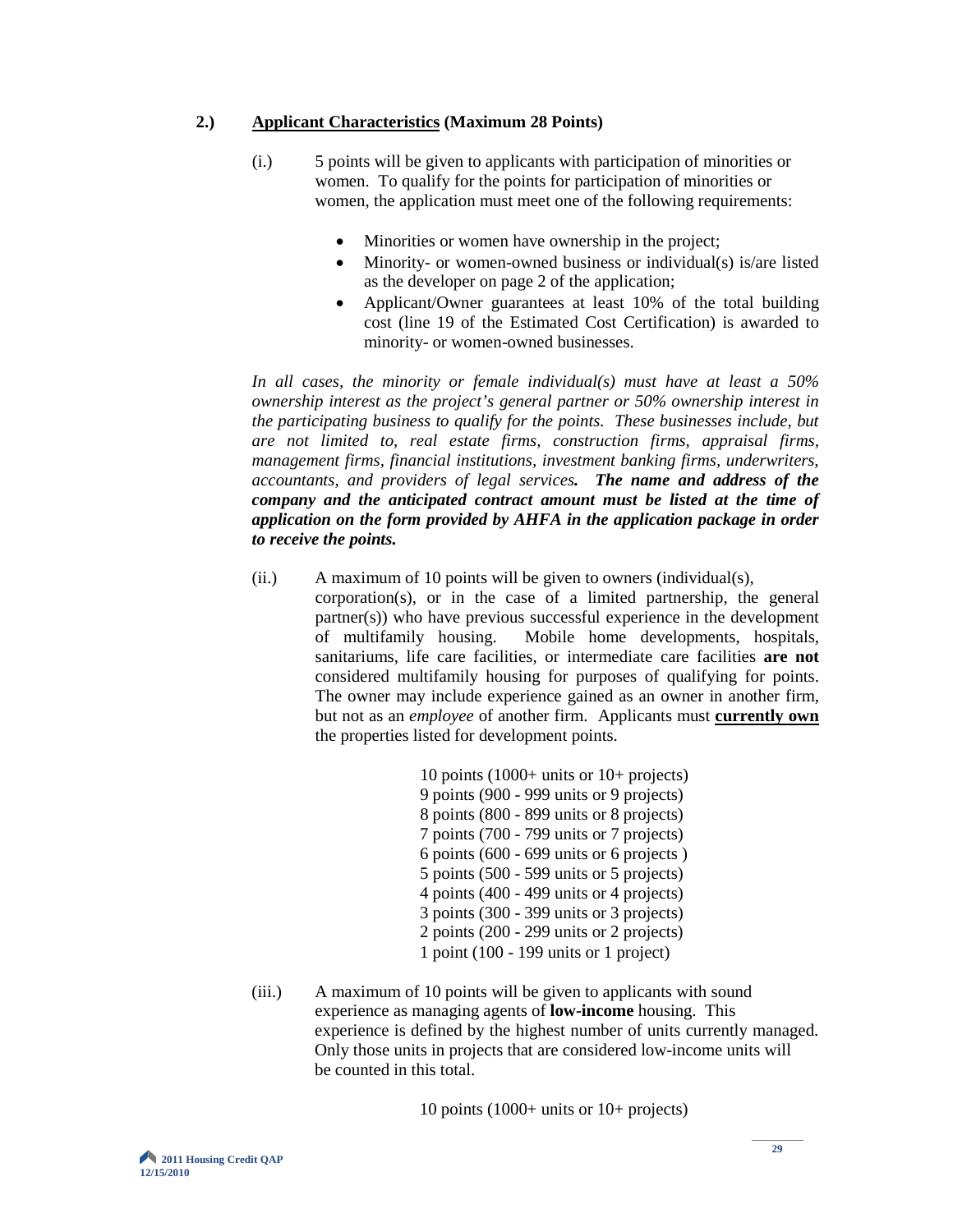| 9 points (900 - 999 units or 9 projects)    |
|---------------------------------------------|
| 8 points (800 - 899 units or 8 projects)    |
| 7 points (700 - 799 units or 7 projects)    |
| 6 points $(600 - 699)$ units or 6 projects) |
| 5 points $(500 - 599)$ units or 5 projects) |
| 4 points $(400 - 499)$ units or 4 projects) |
| 3 points $(300 - 399)$ units or 3 projects) |
| 2 points $(200 - 299)$ units or 2 projects) |
| 1 point $(100 - 199)$ units or 1 project)   |

 (iv.) A maximum of 3 points will be given to applicants that have been awarded Housing Credits or HOME Funds from AHFA. The applicant must have received IRS form 8609 or have closed the HOME loan and be in compliance at the time of allocation to qualify for the points. Applicants must **currently own** the properties listed for development points:

| 3 points | $(300+$ units or 3+ projects)                    |
|----------|--------------------------------------------------|
| 2 points | $(200-299 \text{ units or } 2 \text{ projects})$ |
| 1 point  | $(100-199 \text{ units or } 1 \text{ project})$  |

#### **B. POINTS LOST**

1.) Incomplete Application (No Maximum Points Lost)

 **If threshold documentation is missing or a threshold requirement is not met at the time AHFA receives the application, the application will no longer be considered. AHFA may request a clarification of a threshold requirement and determine if the application is complete at AHFA's discretion.** 

One (1) point per missing and/or incomplete document will be deducted from an applicant's score if AHFA, during the completeness check or any time during the evaluation of the application, must notify the applicant of any document(s), which must be submitted. If the documents are not received by the specified time, the application will no longer be considered.

- 2.) Compliance (Maximum Loss of 30 Points)
	- (i.) A maximum of 15 points will be deducted if the applicant's approved and/or existing projects or the applicant's management company's existing projects are not in compliance with Section 42, the HOME Regulations or AHFA's applicable QAP, HOME Action Plan, HOME, TCAP, or Exchange Commitments, Design Quality Standards and other policies and procedures.
	- (ii.) A maximum of 10 points will be deducted if there is a change in the financial structure (mortgages and/or rents) without AHFA's prior written approval.
	- (iii.) A maximum of 5 points will be deducted if the applicant has not met the Davis-Bacon requirements on any existing project.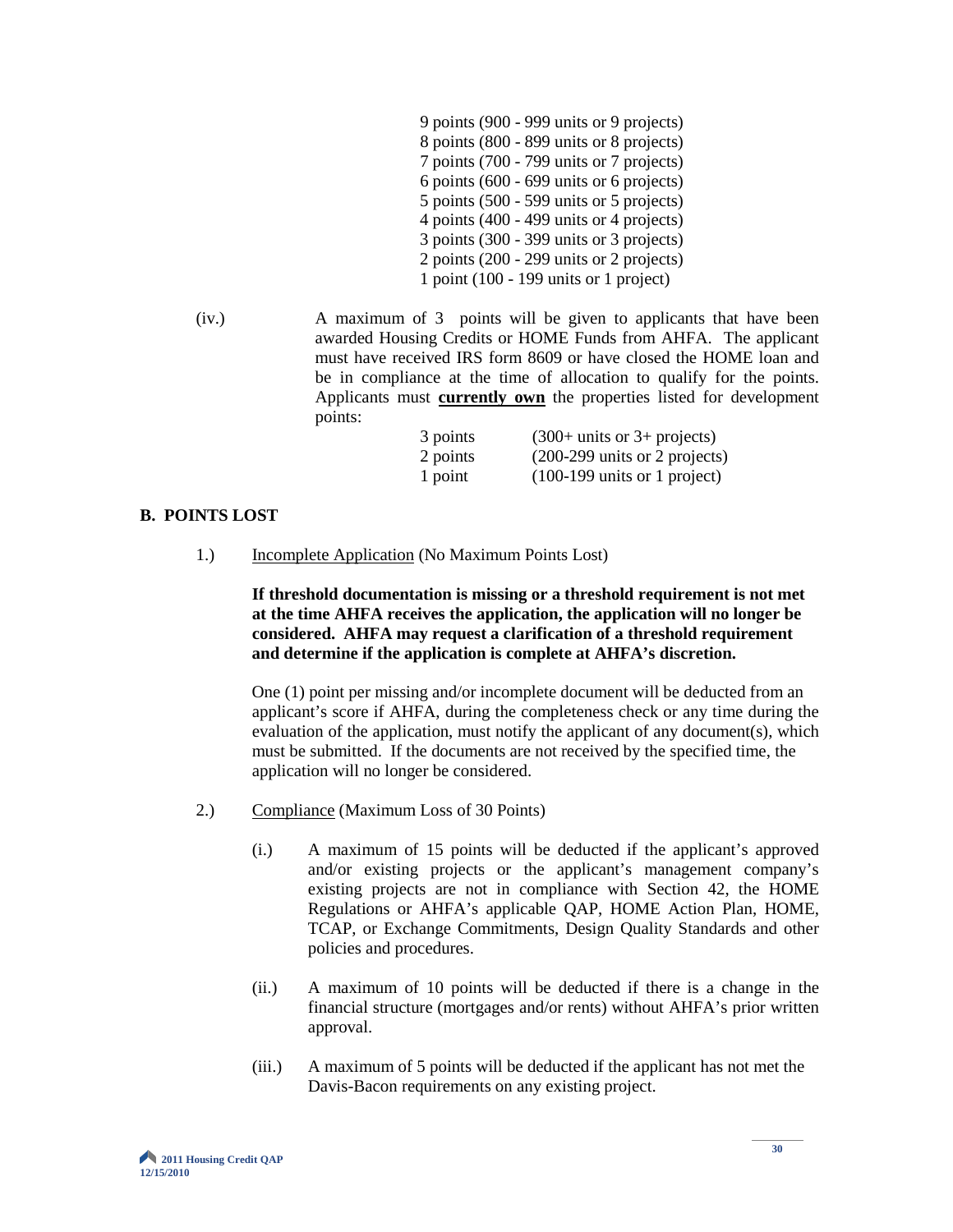#### 3.) Progress of AHFA Funded Projects (No Maximum)

2 points will be deducted if the applicant has any prior approved project by AHFA and has not closed syndication. AHFA reserves the right to contact Housing Credit investor for verification. Go Zone projects and projects that have closed an Exchange loan with AHFA will be exempt.

2 points will be deducted if the applicant has any prior approved project by AHFA and has not closed a construction loan if a construction loan is required to complete the project. No points will be deducted if the applicant has submitted a Firm Commitment application for approval to FHA on the applicant's prior approved project. AHFA reserves the right to contact the construction lender for verification.

#### **IV. COMPLIANCE MONITORING**

Section 11407 (b)(10) of the Omnibus Budget Reconciliation Act of 1990 provides an effective date of January 1, 1992, for qualified allocation plans to contain compliance monitoring procedures required by Section  $42 \text{ (m)}(1)(B)$ (iii). These compliance monitoring procedures apply to all buildings placed in service in Alabama that have received allocations of Low-Income Housing Tax Credits as determined by Section 42 and related Treasury Regulations (Reg.). A complete outline of AHFA's compliance requirements is located in AHFA Compliance Manual available at [www.ahfa.com/Compliance/Compliance\\_Monitoring.aspx.](http://www.ahfa.com/Compliance/Compliance_Monitoring.aspx) The basic compliance monitoring procedures and requirements are as follows:

- A. AHFA will verify that the owner of a low-income housing project is maintaining records for each qualified low-income building in the project. These records must show, for each year in the compliance period, the information required by the record-keeping provisions contained in Reg. §1.42-5(b)(1), incorporated herein by reference.
- B. AHFA will verify that the records documenting compliance with Section 42 for each year as described in Paragraph A above are retained for at least six years after the due date (with extensions) for filing the federal income tax return for that year. AHFA will also verify that the records for the first year of the credit period are being retained for at least six years beyond the due date (with extensions) for filing the federal income tax return for the last year of the compliance period of the building.
- C. AHFA must receive from the owner of a low-income housing project written certification, under penalty of perjury, as provided in Reg.  $\S1.42-5(c)(1)$  which certification provisions are incorporated herein by reference. Owners must also supply a copy of the Schedule A (Form 8609) Annual Statement filed with the federal income tax return of the ownership entity, a financial statement of the project, and must have entered all required tenant data annually by a date set by AHFA.
- D. AHFA will review the certifications described in Paragraph C above for compliance with the requirements of Section 42.
- E. AHFA will inspect the required number of the low-income housing projects each year and will review the low-income certification, the documentation the owner has received to support that certification, and the rent records for each low-income tenant in at least 20% of the low-income units in those projects. AHFA will determine which tenants' records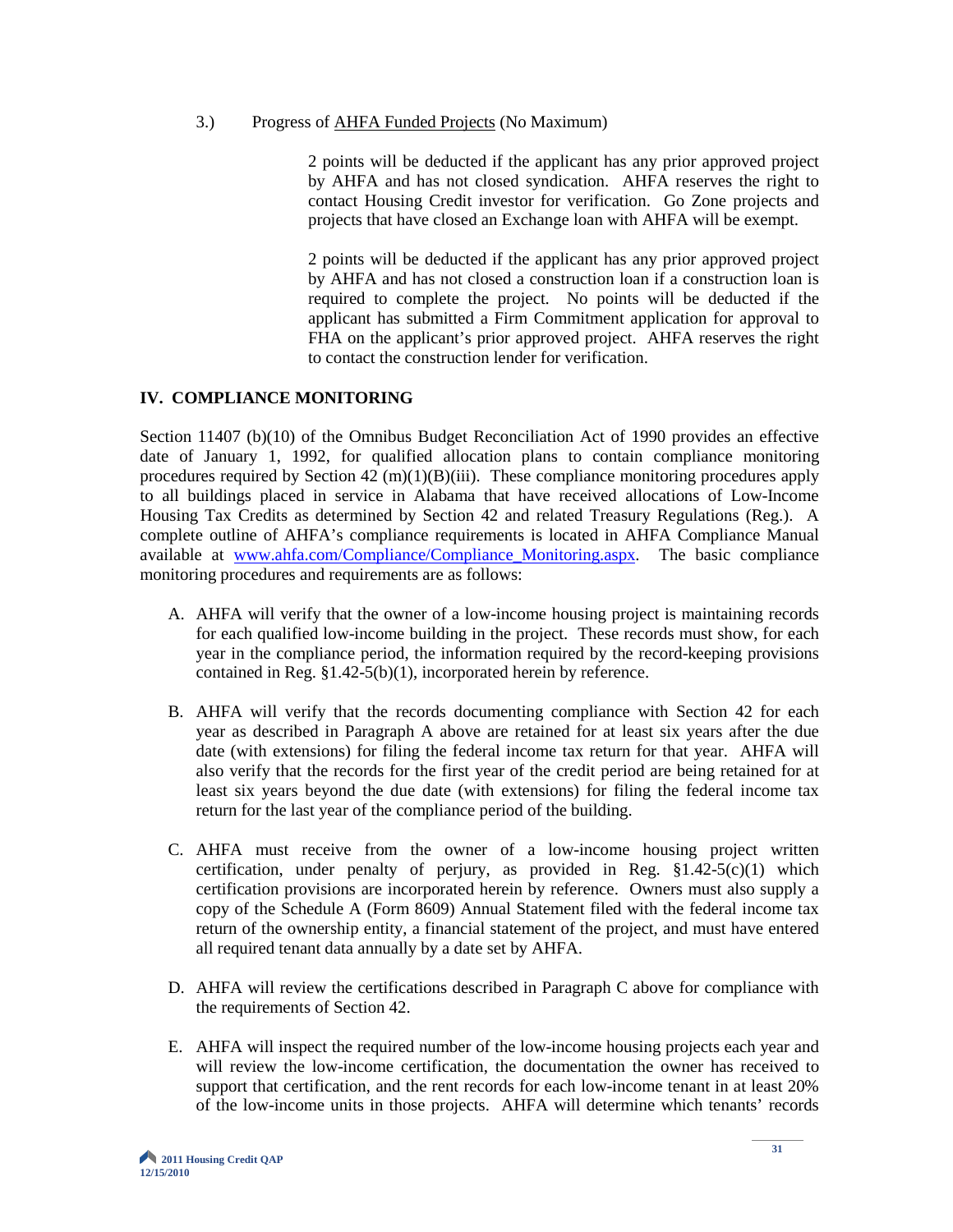are to be inspected, in accordance with Reg.  $\S 1.42 - 5(c)(2)(iii)$ . AHFA will also conduct a physical inspection of at least 20% of the low-income units in projects selected for tenant file review.

- F. The owner must allow AHFA to perform an on-site inspection of any low-income building in the project through the end of the extended use period. This inspection is separate from any review of tenant files under Paragraph E and will include habitability requirements.
- G. AHFA will promptly notify the owner in writing if AHFA does not receive the certification described in Paragraph C, or is not permitted to inspect and review as described in Paragraphs D, E, and F, or otherwise discovers that the project does not comply with Section 42. In such event, the owner will be allowed a correction period to supply missing documentation or to correct noncompliance. This correction period begins the earlier of: (1) the date the notification is mailed or (2) the date of the inspection.
- H. AHFA will notify the IRS of an owner's noncompliance or failure to certify no later than 45 days after the end of the time allowed for correction and no earlier than the end of the correction period, whether or not the noncompliance or failure to certify is corrected. AHFA may notify HUD and/or the IRS by filing Form 8823, Low-Income Housing Credit Agencies Report of Noncompliance.
- I. AHFA will charge fees to cover the administrative expenses in monitoring compliance and to collect all expenses incurred in carrying out its duties as the Housing Credit agency, including but not limited to, reasonable fees for legal and professional services.
- J. During the compliance period, the owner will furnish to AHFA within 90 days of the close of each fiscal year a consolidated statement of financial position, an income and expense statement, and a rent roll of the project for that fiscal year. These items are to be certified by the owner.
- K. Compliance with requirements of Section 42 is the responsibility of the owner of the building for which the credit is allowable. AHFA's obligation to monitor for compliance with the requirements of Section 42 does not make AHFA or the State of Alabama liable to any owner or to any shareholder, officer, director, partner, member or manager of any owner or of any entity comprising any owner for an owner's non-compliance therewith.
- L. Owners and managers must attend AHFA's compliance training within 150 days of receiving IRS Form 8609 from AHFA.
- M. Failure to comply with all of the accessible and adaptive design and construction requirements of the Fair Housing Act may result in loss of Housing Credits pursuant to 26 C.F.R. § 1.42-9.
- N. It is the policy of AHFA to immediately report any indication of fraud, waste, abuse, or potentially criminal activity pertaining to federal funds to the appropriate federal department and the cognizant inspector general of such department.

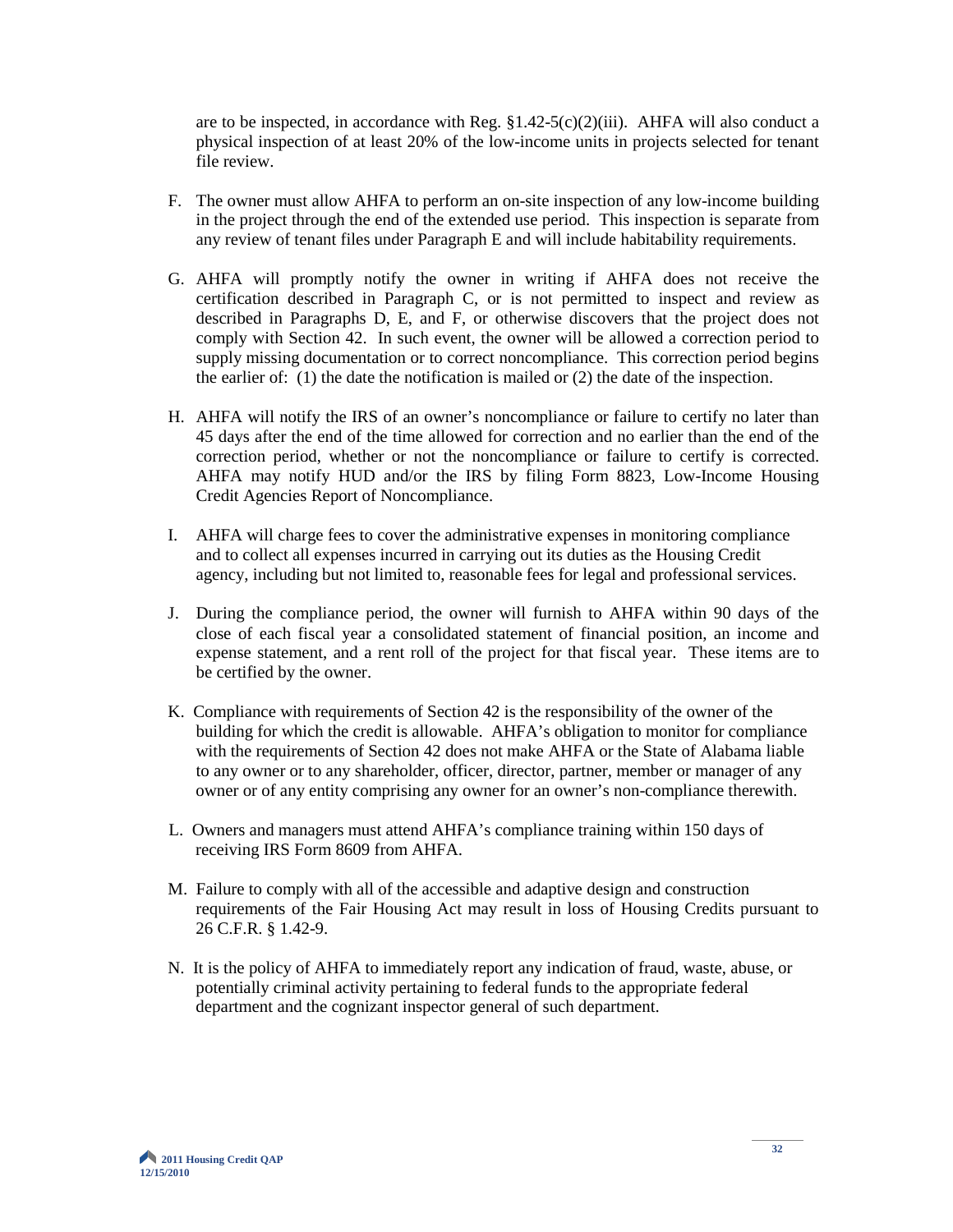# **Addendum A**

# **2011 Design Quality Standards (For Attached Rental Units)**

**The following outline of minimum standards must be used in designing Housing Credit and HOME projects of twelve or more units.**

**Any deviations from these standards should have the prior written consent or approval of the Alabama Housing Finance Authority fourteen (14) days prior to submitting an application for funding. Any deviation requested and approved less than fourteen (14) days prior to submitting an application will be charged \$500.** 

**Any deviations from these standards after the reservation for funding and through the construction of the project should have the prior written consent or approval of Alabama Housing Finance Authority before the work has commenced. Any deviation requested and approved will be charged \$500.** 

**All projects must be designed in accordance with the applicable requirements of the Americans with Disabilities Act, Section 504 Requirements, Fair Housing and any local building codes.**

#### **I. Site Selection Criteria:**

- **A.** HOME proposed sites containing property within a 100-year flood plain and/or wetlands are not permitted.
- **B.** Sites located in a Radon Zone-1 (highest level) will require Radon Resistant New Construction Practices. Rehabilitation projects must meet the Radon Mitigation Standards as required by the Environmental Protection Agency. The following counties are located in Radon Zone -1: Calhoun, Clay, Cleburne, Colbert, Coosa, Franklin, Jackson, Jefferson, Lauderdale, Lawrence, Limestone, Madison, Morgan, Shelby, and Talladega.
- **C.** All new construction developments must submit a complete site specific soils report, not more than one year old at the time of submission of final plans and specifications, bound within the project specifications. Rehabilitation projects adding any new building foundations must submit a foundation specific soils report. The soils report must reflect the results of laboratory tests conducted on a minimum of one (1) soil boring per planned building location and a minimum total of two (2) soil borings at the planned paved areas of the development. A registered professional engineer or a certified testing agency with a current license to practice in the State of Alabama must prepare the report.
- **D.** Sites located outside municipal city limits:
	- 1. A proposed new construction site may be located outside a municipality's city limit, but must be within the local police or sheriff jurisdiction.
	- 2. A proposed site that is located in the police jurisdiction of a local municipality must comply with applicable zoning restrictions as if located within that municipality's city limit.
	- 3. Domestic water and fire water service must be provided to the development by the local utility service provider.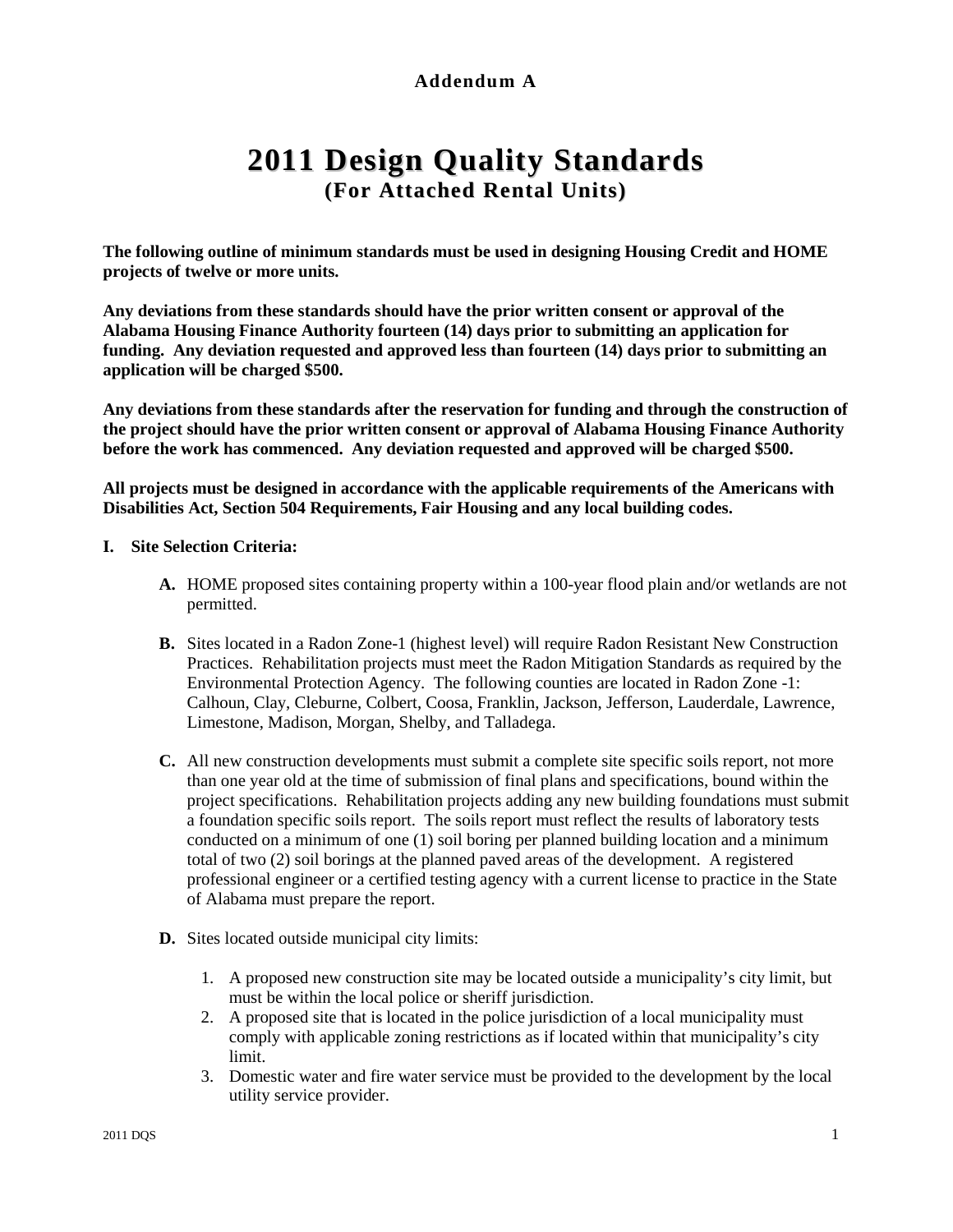#### **II. Building Design Criteria**

#### **A. Maximum Building Standards:**

- 1. The square footage of the Project's community building must not exceed 2,500 square feet heated and cooled (inclusive of the office area, community laundry, community meeting room, restrooms, kitchens, etc.) and be ADA accessible.
- 2. All 100% Elderly projects must be one-story structures. Exception: Projects may have more than one story, provided elevators are to be installed servicing all upper level apartments. Design exceptions, or deviations, may be reviewed by AHFA on an individual basis.

#### **B. Minimum Building Standards:**

- 1. Minimum Apartment Unit Net Area Requirements:
	- a. "Net" area is measured from the **interior finished face** of the exterior wall to the **centerline** of the common, or party, wall.
	- b. Minimum Bedroom Net Area is measured from the interior faces of all walls surrounding each bedroom, excluding closets, mechanical rooms, and storage rooms.

|                  |                            | <b>Minimum Unit</b> | Min. Bedroom    |
|------------------|----------------------------|---------------------|-----------------|
| <b>Unit Type</b> | <b>Number of Bathrooms</b> | Net Area*           | <b>Net Area</b> |
| 1 Bedroom        |                            | 725 s.f.            | $120$ s.f.      |
| 2 Bedroom        |                            | $900$ s.f.          | $120$ s.f.      |
| 2 Bedroom        | 1.5                        | $925$ s.f.          | $120$ s.f.      |
| 2 Bedroom        | 2                          | 975 s.f.            | $120$ s.f.      |
| 3 Bedroom        | 2                          | $1,200$ s.f.        | $120$ s.f.      |
| 4 Bedroom        | $\mathcal{D}$              | $1,455$ s.f.        | $120$ s.f.      |

*\*Note 1: Unit areas do not include outside storage, covered porches, patios, balconies, etc.* 

- 2. Exceptions to the minimum area requirements:
	- a. Projects with USDA Rural Development (formerly FmHA) financing;
	- b. Single-Room Occupancy ("SRO") projects; and
	- c. Rehabilitation of existing residential rental units.
- 3. For new construction, all units must include an exterior storage closet with a minimum area of sixteen (16) square feet.
- 4. Exterior Building Standards:
	- a. Exterior Finishing Materials:
		- 1. Exterior building coverings: For new construction, very low maintenance materials are required. Acceptable materials include:
			- a. Brick;
			- b. High quality vinyl siding with a minimum thickness of .042 and a lifetime non-prorated limited warranty (50 year) transferable; or
			- c. Cementitious siding.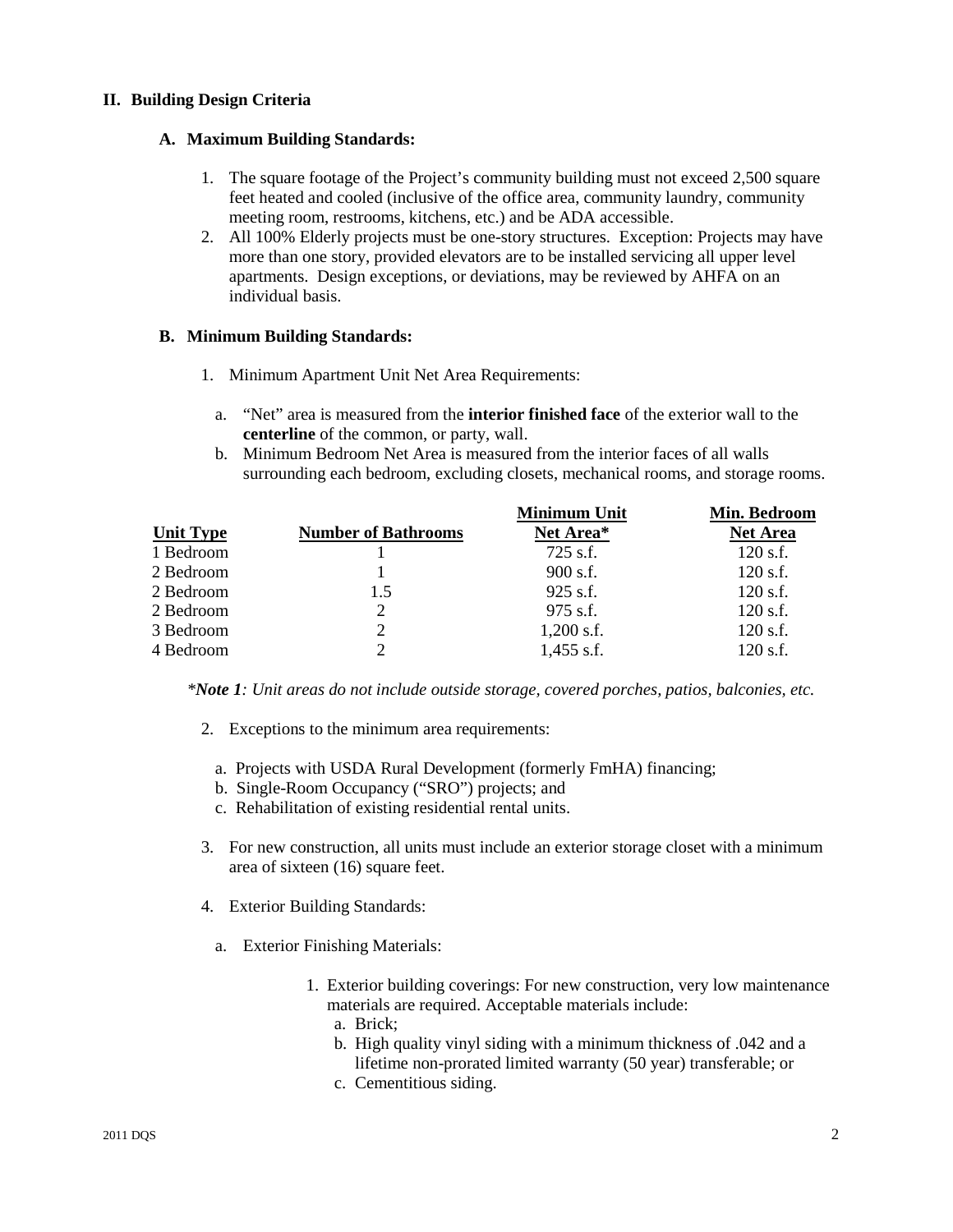All siding materials listed above are required to be 8 inches above the finished floor elevation of the building ground floor, with the exception of concrete patio and covered breezeway areas. Brick or decorative block must be used as an apron material.

- 2. Prefinished fascia and soffit: Vinyl, aluminum, and/or perforated cementitious panels should be used and must contain vents.
- 3. Windows frames and sashes are to be constructed of vinyl-clad wood, solid extruded vinyl, fiberglass, or aluminum and all windows are required to have screens.
- 4. Materials for entry doors are to be metal-clad wood, fiberglass, or hollow metal construction. "Peepholes" and deadbolt locks are required in entry doors. Dead bolt locks on entry doors should have "thumb latch" on interior side. Double keyed dead bolt locks are prohibited. Minimum clear width of all exterior doors shall be 34 inches.
- 5. Roofing materials: Anti-fungal shingles or metal roof with 25-year warranty or better should be used.
- 6. Roof gable vents should be made of aluminum or vinyl materials.
- 7. All attics shall be vented.
- 8. All primary entries should be within a breezeway or have a minimum roof covering of 3-feet deep by 5-feet wide, and should be designed to divert water away from the entry door. Entry pads measuring 4 feet by 4 feet and made of impervious material with a minimum slope of 1/4 inch per foot are required at each exterior entry.
- 9. All breezeways must be constructed of concrete floor/decking material.
- 10. Exterior shutters are required on all 100% vinyl siding buildings.
- 11. Stairway components, such as stringers, treads, and risers must be constructed from steel or concrete. Handrails and pickets must be constructed from steel or aluminum.
- 12. Patio and porch/balcony components used as part of the building shall have concrete slabs or decks and must be constructed so that no wood is exposed. Concealment shall be with materials such as aluminum or vinyl siding or cementitious materials. Structural wood columns shall be at a minimum 6" x 6 pressure treated columns concealed as noted above properly sized fiberglass, high density urethane or aluminum columns. Decorative rails and/or guard rail systems used at porches and patios shall be code compliant systems of vinyl, fiberglass or metal. Wood railings are not allowed.
- b. Other Exterior Standards:
	- 1. Exterior lighting is required at entry doors.
	- 2. Address numbers are to be clearly visible.
	- 3. One and one-half parking spaces per living unit required for family units, one space per unit for elderly units, two parking spaces for single family homes, and two parking spaces for each duplex, unless local code dictates otherwise, and no designated street parking allowed.
	- 4. Metal flashing or 20 mil polyethylene when used in conjunction with a selfadhering polyethylene laminate flashing, should be installed above all exterior door and window units.
	- 5. A landscaping plan must be submitted indicating areas to be sodded and landscaped. Landscaping plan(s) must follow any applicable landscape municipal ordinance. At a minimum, all disturbed areas must be seeded. One 1 1/2" tree per unit. Six 1 gallon shrubs per unit.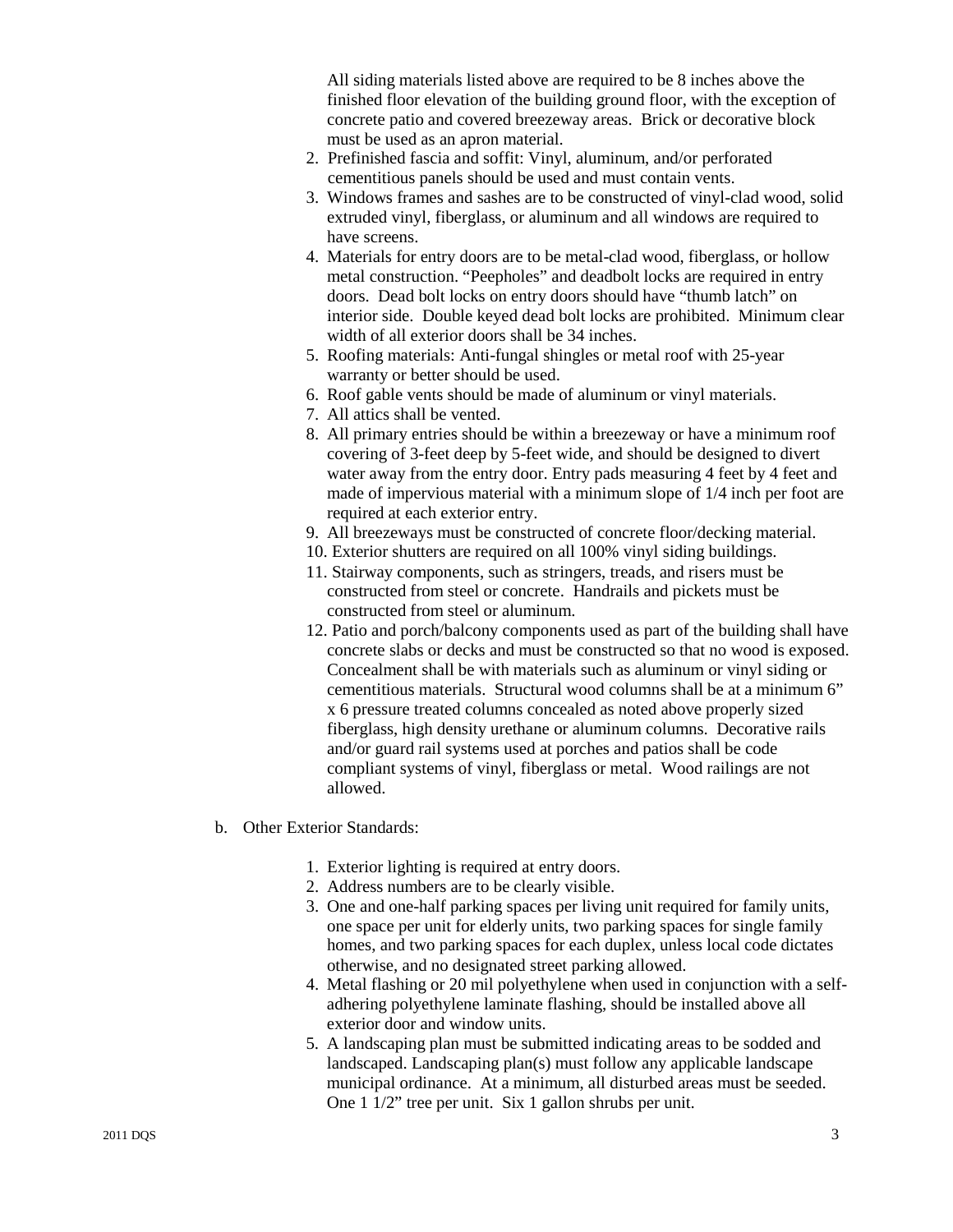- 6. Concrete curbing is required along all paved areas throughout the development site, including parking areas. (Valley curbs are not allowed)
- 7. Sidewalk access to all parking spaces must be provided.
- 8. A project sign including the fair housing logo is required.
- 9. A minimum of one enclosed on a minimum of 3 sides trash dumpster or compactor is required. The trash dumpster/compactor must be ADA accessible.
- 10. Continuous asphalt or concrete paved access road must be provided to the entrance of the development.
- 11. All parking must be asphalt or concrete. An asphalt or concrete paving recommendation letter must be provided with the application by a geotechnical engineer.
- 12. All sidewalks and walkways must be concrete and at least 36 inches wide. All amenities should be connected to the dwelling units by a sidewalk or walkway.
- 13. Mailboxes, playground and all exterior project amenities must be ADA accessible.
- 5. Interior Building and Space Standards:
	- a. Wall Framing:
		- 1. Walls may be framed using metal studs in lieu of wood.
		- 2. Sound proofing or sound batt insulation is required between the stud framing in party walls. A sound rating of STC 54 is required.
	- b. Insulation Requirements:
		- 1. Exterior wall insulation should have an overall R-11 minimum for the entire wall assembly.
		- 2. Roof or attic insulation should have an R-30 minimum.
		- 3. Vapor retarders must be installed if recommended by project architect.
	- c. Kitchen spaces:
		- 1. 6 1/2-inch deep double bowl stainless steel sinks are required in each unit.
		- 2. Each unit must be equipped with a 5 lb. ABC rated dry chemical fire extinguisher readily accessible in the kitchen and mounted to accommodate handicapped accessible height in accessible units.
		- 3. New cabinets should have dual sidetrack drawers and no laminate or particleboard fronts for doors or drawer fronts. Cabinets shall meet the ANSI/KCMA A161.1 performance and construction standard for kitchen and vanity cabinets. Cabinets shall bear the certification seal of KCMA (Kitchen Cabinet Manufacturers Association).
		- 4. A pantry closet is required in each unit. The pantry must be 1'6" x 1'6" deep with a minimum five shelves, located in or adjacent to the kitchen.
		- 5. Fluorescent lighting is required.
	- d. Bathroom Spaces:
		- 1. Tub/shower units should have minimum dimensions of 30-inch width by 60-inch length and be equipped with anti-scald valves. All tubs in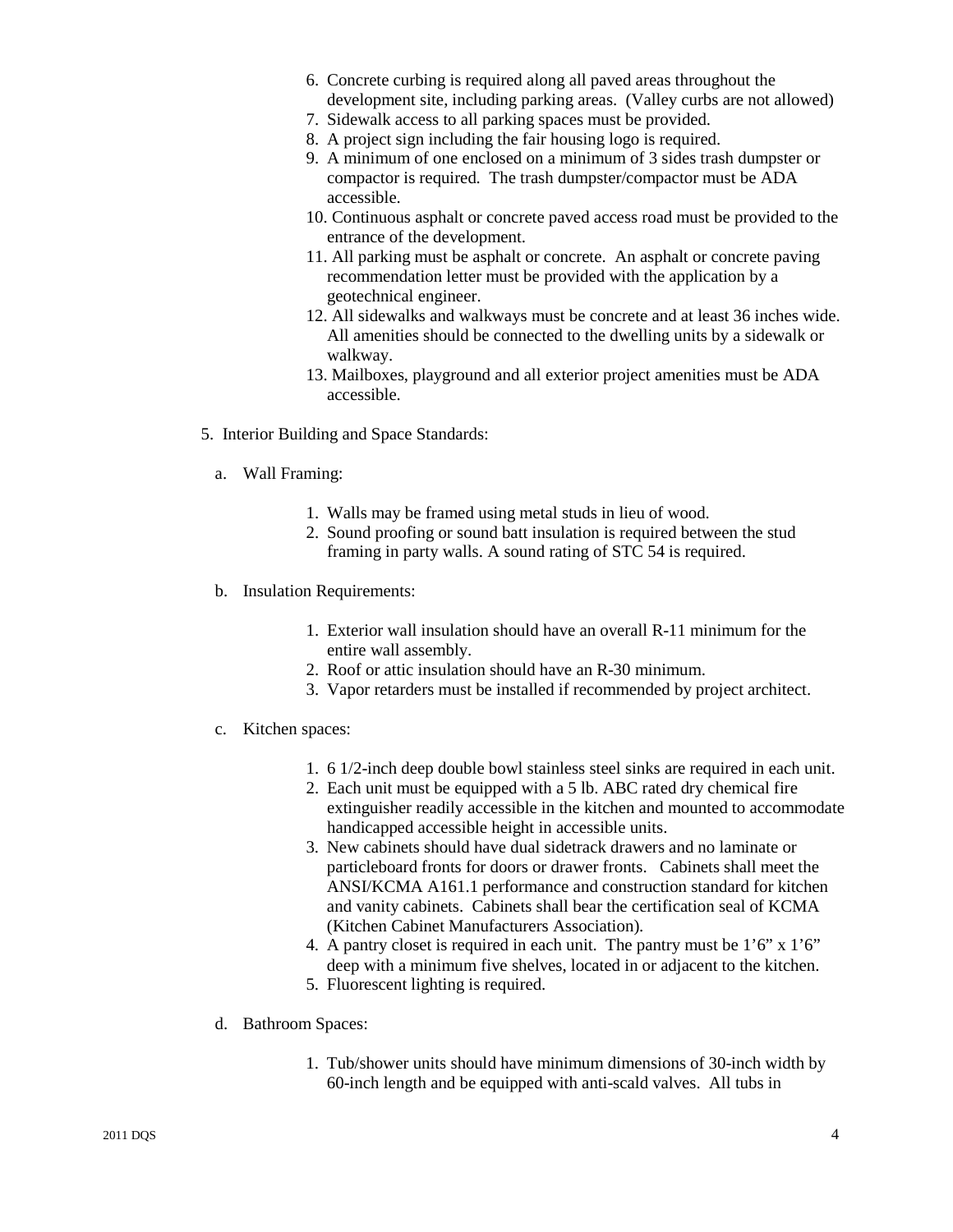designated handicap accessible units must come complete with "factoryinstalled grab bars".

- 2. Water closets should be centered 18 inches from sidewalls or vanity/lavatories.
- 3. Mirror length should extend to top of vanity backsplash with top of mirror a minimum of 6'-0" above finish floor. Framed decorative mirrors or medicine cabinets with mirrors are allowed with a minimum size of 14" x  $24"$
- 4. Vanity cabinets or a medicine cabinet shall be provided in all units. All cabinets in designated handicap accessible units must be installed at ADA mounting heights.
- e. Hallways should have a minimum width of 36 inches.
- f. All interior doors to habitable spaces should have minimum width of 30 inches.
- g. Overhead lighting is required in each room.
- h. Window treatments are required for all windows.
- i. Sliding glass doors are prohibited.
- j. Floor Finishes:
	- 1. Carpet materials must meet FHA minimum standards.
	- 2. Resilient flooring materials must meet FHA minimum standards.
- k. A minimum of two hard-wired with battery back-up smoke detectors is required per unit. Townhomes must have a minimum of one smoke detector upstairs.
- l. A carbon monoxide detector must be installed in each unit. (Only for projects using gas.)
- 6. Plumbing and Mechanical Equipment:
	- a. Water heaters should be placed in drain pans with drain piping plumbed to the outside. Pipe all T&P relief valve discharges direct to exterior of building and elbow down to 6" above finish grade.
	- b. Through-wall HVAC units are not permitted except in efficiency units or in offices.
	- c. CPVC supply piping is not allowed for interior space in-wall or overhead services.
	- d. HVAC units and water heaters are not permitted in attic spaces. Units must be placed in Mechanical Closets with insulated walls located in the living unit.
	- e. HVAC refrigeration lines shall be insulated.
	- f. HVAC 13 seer or greater should be used. On single-family homes the HVAC equipment should be placed so that their operation does not interfere with the comfort of the adjacent dwellings.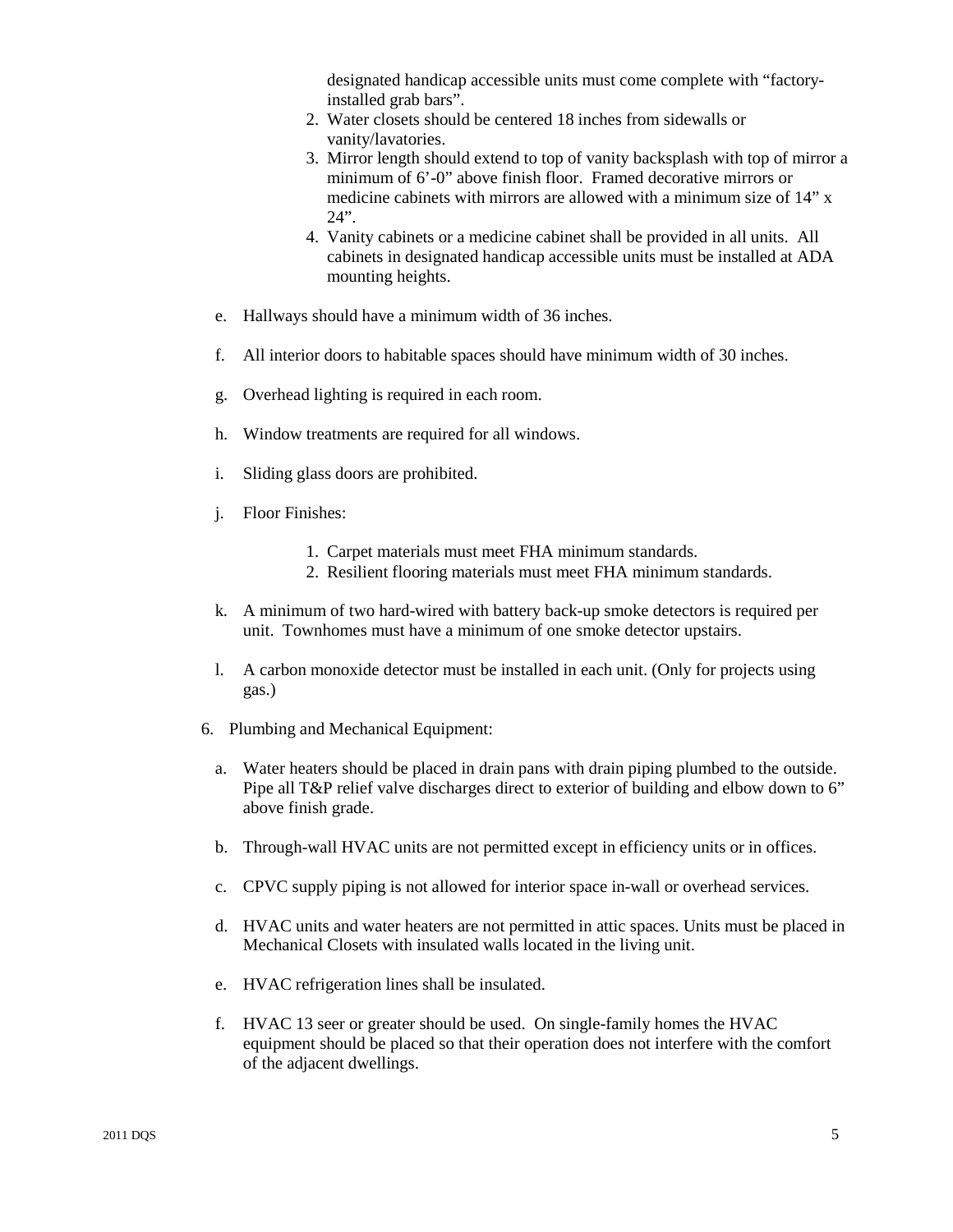#### **C. Modular Construction:**

- 1. Modular units are to be constructed in component sections and assembled by a manufacturer in a controlled environment. The component sections are to be assembled on a conventional permanent foundation at the project site. Finish work is to be completed on site.
- 2. Modular units must be constructed to meet applicable building codes, AHFA's specifications and Design Quality Standards stated herein.
- 3. A modular home manufacturer's warranty must be provided.

#### **Drawing Submission Criteria:**

The following documents should be prepared by a registered architect, surveyor, or engineer licensed to practice in the State of Alabama.

#### **A. Site Plan: The following items should be shown.**

- 1. Scale: 1 inch = 40 feet or larger for typical units.
- 2. North arrow.
- 3. Locations of existing buildings, utilities, roadways, parking areas if applicable.
- 4. Existing site/zoning restrictions including setbacks, rights of ways, boundary lines, wetlands, and flood plain.
- 5. All proposed changes and proposed buildings, parking, utilities, and landscaping.
- 6. Existing and proposed topography of site.
- 7. Finished floor height elevations and all new paving dimensions and elevations.
- 8. Identification of all specialty apartment units, including, but not limited to, designated handicapped accessible and sensory impaired apartment units.
- 9. Site accessibility design requirements.

#### **B. Floor Plans:**

- 1. Scale:  $1/4$  inch = 1 foot or larger for typical units.
- 2. For projects requiring renovation and/or demolition of existing structures, show proposed changes to building components and design, identifying removal and new construction methods.
- 3. Show room/space layout, identifying each room/space with name and finished space size.
- 4. Indicate the total gross square foot size, and the net square foot size for each typical unit.
- 5. For projects involving removal of asbestos and/or lead paint, identify location and procedures for removal.

#### **C. Elevations and sections for new construction:**

- 1. Scale:  $1/8$  inch = 1 foot or larger.
- 2. Identify all materials to be used on building exteriors and foundations.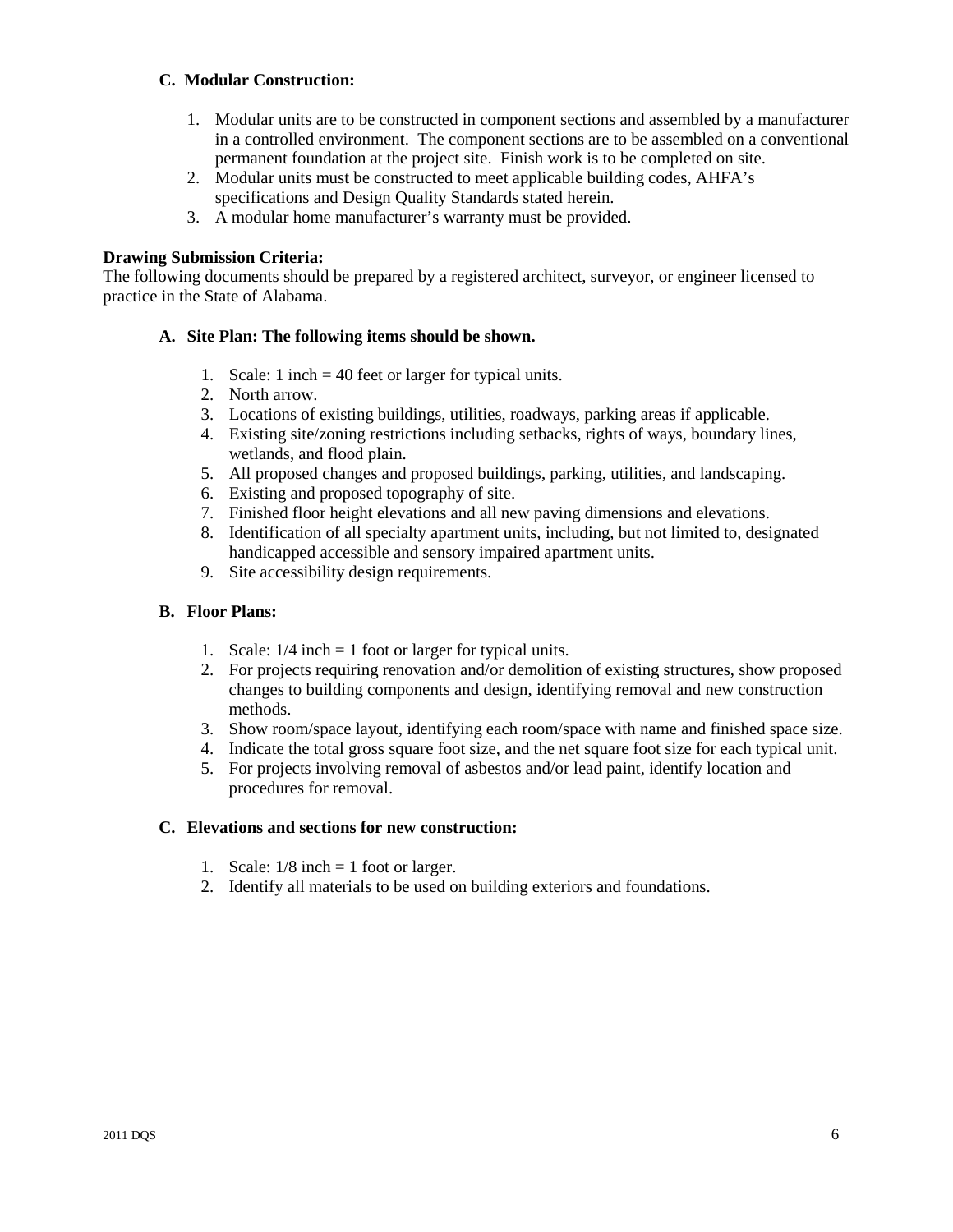# **Addendum B**

# **2011 Design Quality Standards (For Single-Family Homes)**

**The following outline of minimum standards must be used in designing Housing Credit and HOME projects of twelve or more units and consist of single-family. All single-family homes must be new construction.**

**Any deviations from these standards should have the prior written consent or approval of the Alabama Housing Finance Authority fourteen (14) days prior to submitting an application for funding. Any deviation requested and approved less than fourteen (14) days prior to submitting an application will be charged \$500.** 

**Any deviations from these standards after the reservation for funding and through the construction of the project should have the prior written consent or approval of Alabama Housing Finance Authority before the work has commenced. Any deviation requested and approved will be charged \$500.** 

**All projects must be designed in accordance with the applicable requirements of the Americans with Disabilities Act, Section 504 Requirements, Fair Housing and any local building codes.**

#### **I. Site Selection Criteria:**

- **A.** HOME proposed sites containing property within a 100-year flood plain and/or wetlands are not permitted.
- **B.** Sites located in a Radon Zone-1 (highest level) will require Radon Resistant New Construction Practices. The following counties are located in Radon Zone -1: Calhoun, Clay, Cleburne, Colbert, Coosa, Franklin, Jackson, Jefferson, Lauderdale, Lawrence, Limestone, Madison, Morgan, Shelby, and Talladega.
- **C.** All developments must submit a complete site specific soils report, not more than one year old at the time of submission of final plans and specifications, bound within the project specifications. The soils report must reflect the results of laboratory tests conducted on a minimum of one (1) soil boring for every two (2) single family buildings and a minimum total of two (2) soil borings at the planned paved areas of the development. A registered professional engineer or a certified testing agency with a current license to practice in the State of Alabama must prepare the report.
- **D.** Sites located outside municipal city limits:
	- 1. A proposed new construction site may be located outside a municipality's city limit, but must be within the local police or sheriff jurisdiction.
	- 2. A proposed site that is located in the police jurisdiction of a local municipality must comply with applicable zoning restrictions as if located within that municipality's city limit.
	- 3. Domestic water and fire water service must be provided to the development by the local utility service provider.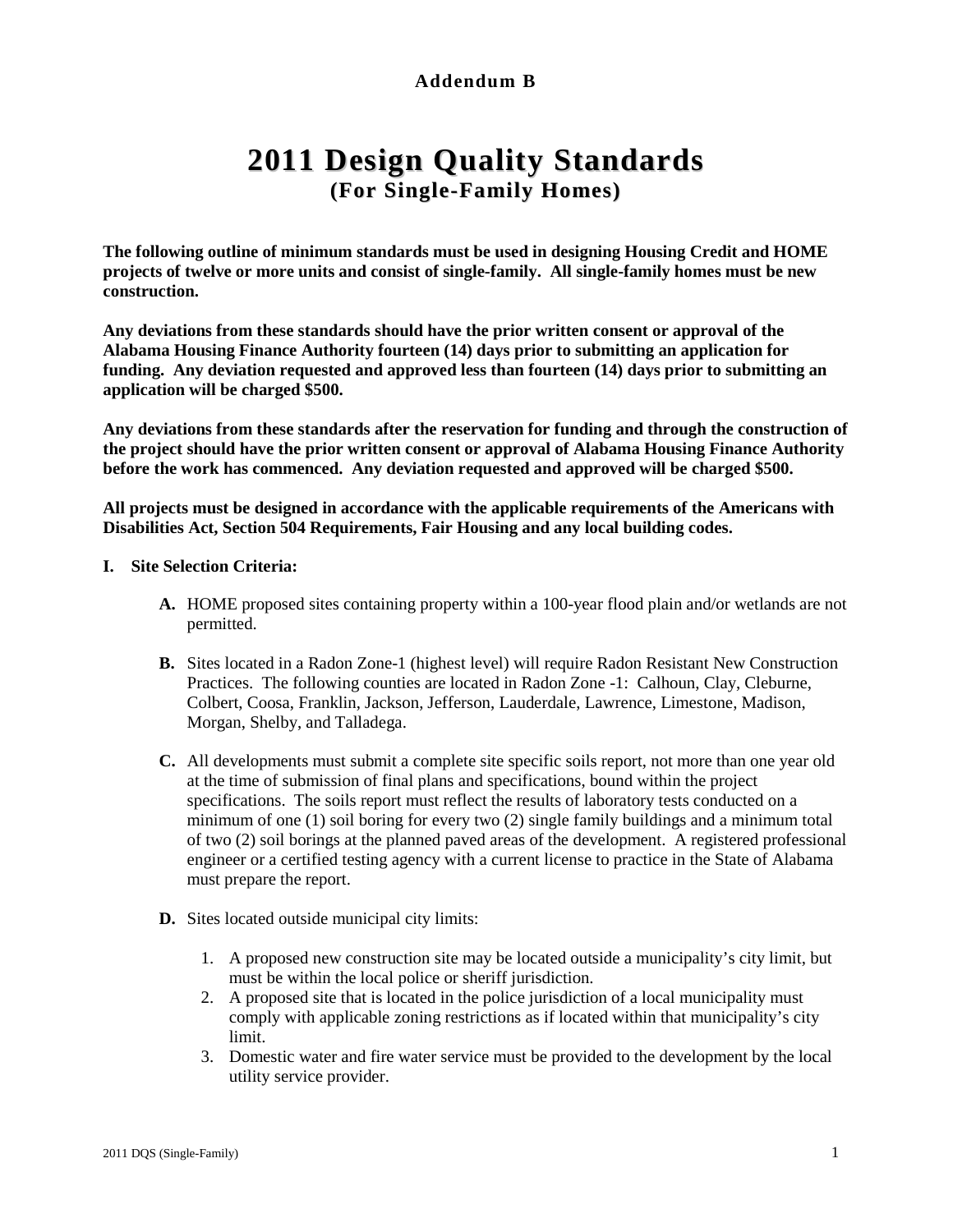#### **II. Building Design Criteria**

#### **A. Maximum Building Standards:**

- 1 The square footage of the Project's community building must not exceed 2,500 square feet heated and cooled (inclusive of the office area, community laundry, community meeting room, mechanical room, restrooms, kitchens, etc.) and be ADA accessible.
- 2. All 100% Elderly projects must be one-story structures.

#### **B. Minimum Building Standards:**

- 1. Minimum Unit Net Area Requirements:
	- a. "Net" area is measured from the **interior finished face** of the exterior wall to the **centerline** of the common, or party, wall.
	- b. Minimum Bedroom Net Area is measured from the interior faces of all walls surrounding each bedroom, excluding closets, mechanical rooms, and storage rooms.

|           | Number of        | Minimum Unit  | <b>Minimum Bedroom</b> |
|-----------|------------------|---------------|------------------------|
| Unit Tvpe | <b>Bathrooms</b> | Net Area*     | Net Area*              |
| 3 Bedroom |                  | $1.200$ s. f. | 120 s.f.               |
| 4 Bedroom |                  | $1.455$ s.f.  | 120 s.f.               |

*\*Note 1: Unit areas do not include outside storage, covered porches, patios, balconies, etc.* 

- 2. All units must include an exterior storage closet with a minimum area of sixteen (16) square feet.
- 3. All single-family rental homes must have a minimum of thirty (30) feet of building facing the front street. This thirty (30) feet must be the sum of all front-facing dimensions adjacent to conditioned space and can include the "common" wall which is part of a frontfacing garage as long as this wall is front-facing and conditioned on one side.
- 4. All single-family rental homes must have a minimum of thirty (30) feet front yard building set-back from the curb. Each home must have a minimum of ten (10) foot side yards. (Minimum width of lot shall be fifty (50) feet.) Both lot width and side yard setbacks can be modified with the following exception: A ten (10) foot side yard setback on one lot side and a "zero lot line" setback on the other (thus, a forty (40) foot minimum lot width) will be allowed with a front-facing garage.
- 5. All single-family rental homes must have a minimum of three (3) different front and rear elevation designs. No identical front elevations may be built next to each other.
- 6. All single-family rental homes must have a minimum of three (3) different color schemes.
- 7. Exterior Building Standards:
	- a. Exterior Finishing Materials:
		- 1. Exterior building coverings: Very low maintenance materials are required. Acceptable materials include: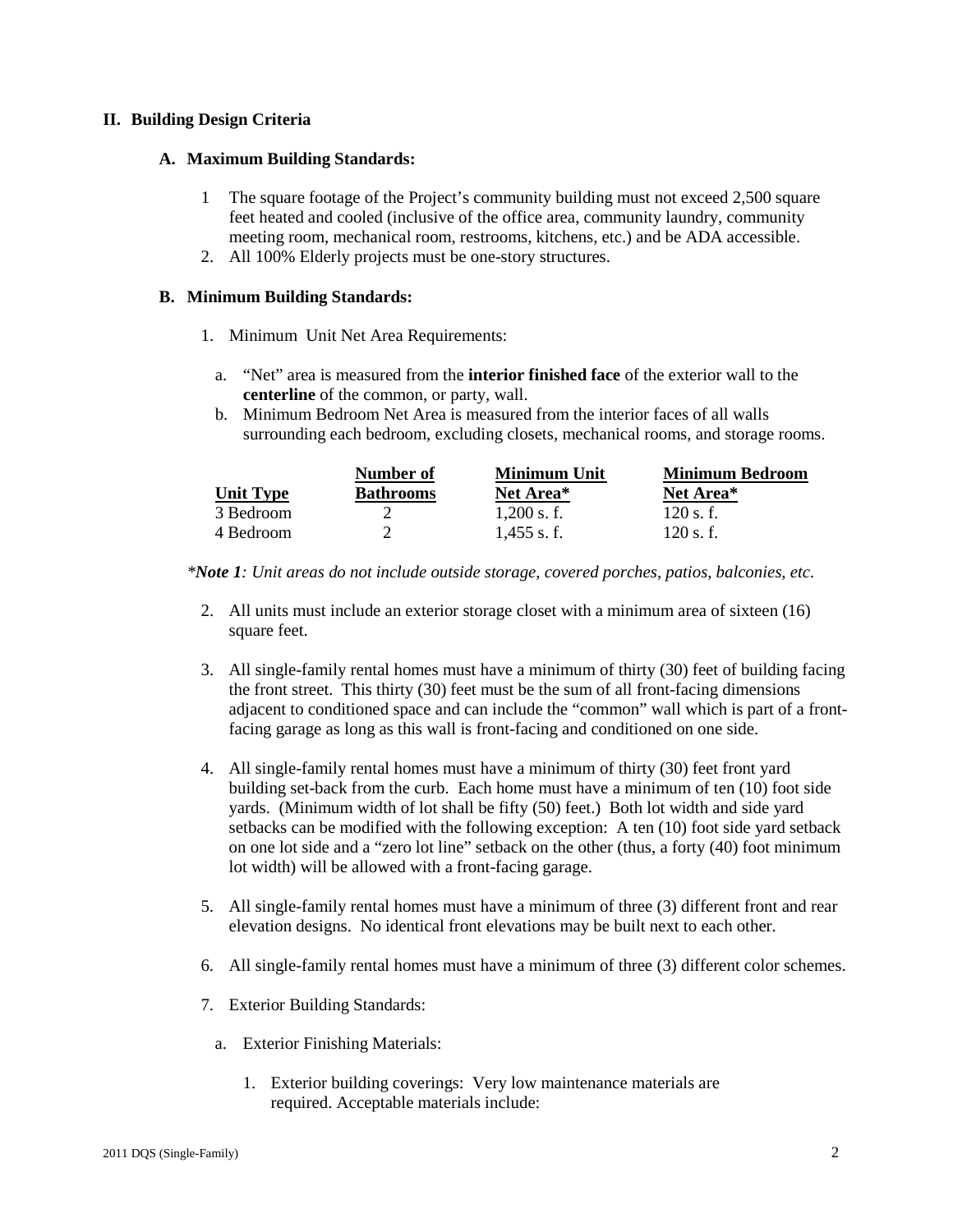- a. Brick;
- b. High quality vinyl siding with a minimum thickness of .042 and a lifetime nonprorated limited warranty (50 year) transferable; or
- c. Cementitious siding.

 *All siding materials listed above are required to be 8 inches above the finished floor elevation of the building ground floor, with the exception of concrete patio and covered breezeway areas. Brick or decorative block must be used as an apron material.*

- 2. Prefinished fascia and soffit: Vinyl, aluminum, and/or perforated cementitious panels should be used and must contain vents.
- 3. Windows frames and sashes are to be constructed of vinyl-clad wood, solid extruded vinyl, fiberglass, or aluminum and all windows are required to have screens.
- 4. Materials for entry doors are to be metal-clad wood, fiberglass, or hollow metal construction. "Peepholes" and deadbolt locks are required in entry doors. Dead bolt locks on entry doors should have "thumb latch" on interior side. Double keyed dead bolt locks are prohibited. Minimum clear width of all exterior doors shall be 34 inches.
- 5. Roofing materials: Anti-fungal shingles or metal roof with 25-year warranty or better should be used.
- 6. Roof gable vents should be made of aluminum or vinyl materials. All roof penetrations must be located on the rear most section of the roofline.
- 7. All attics shall be vented.
- 8. Exterior shutters are required on all single-family homes.
- 9. Units where a conventional wood frame foundation system is used, a non-wood "maintenance-free" composite decking material may be used at porches above a pressure treated wood framing system.
- b. Other Exterior Standards:
	- 1. Exterior lighting is required at entry doors.
	- 2. Address numbers are to be clearly visible.
	- 3. Two parking spaces for each home.
	- 4. Metal flashing or 20 mil polyethylene when used in conjunction with self-adhering polyethylene laminate flashing, should be installed above all exterior door and window units.
	- 5. A landscaping plan must be submitted indicating areas to be sodded and landscaped. Landscaping plan(s) must follow any applicable landscape municipal ordinance. At a minimum, all disturbed areas must be seeded. All rental units must have minimum of two (2) trees per unit and twelve (12) 1 gallon shrubs per unit.
	- 6. Concrete curbing is required along all paved areas throughout the development site, including parking areas. Six (6) inch raised curbs and gutter design is required. No valley curbs allowed.
	- 7. Sidewalk access to the front door and the driveway must be provided.
	- 8. A project sign including the fair housing logo is required.
	- 9. A minimum of one enclosed on a minimum of 3 sides trash dumpster or compactor or individual dumpster at each home is required by the local unit of government. If a trash dumpster/compactor is provided it must be ADA accessible.
	- 10. Continuous asphalt or concrete paved access road must be provided to the entrance of the development.
	- 11. All community parking must be asphalt or concrete. An asphalt or concrete paving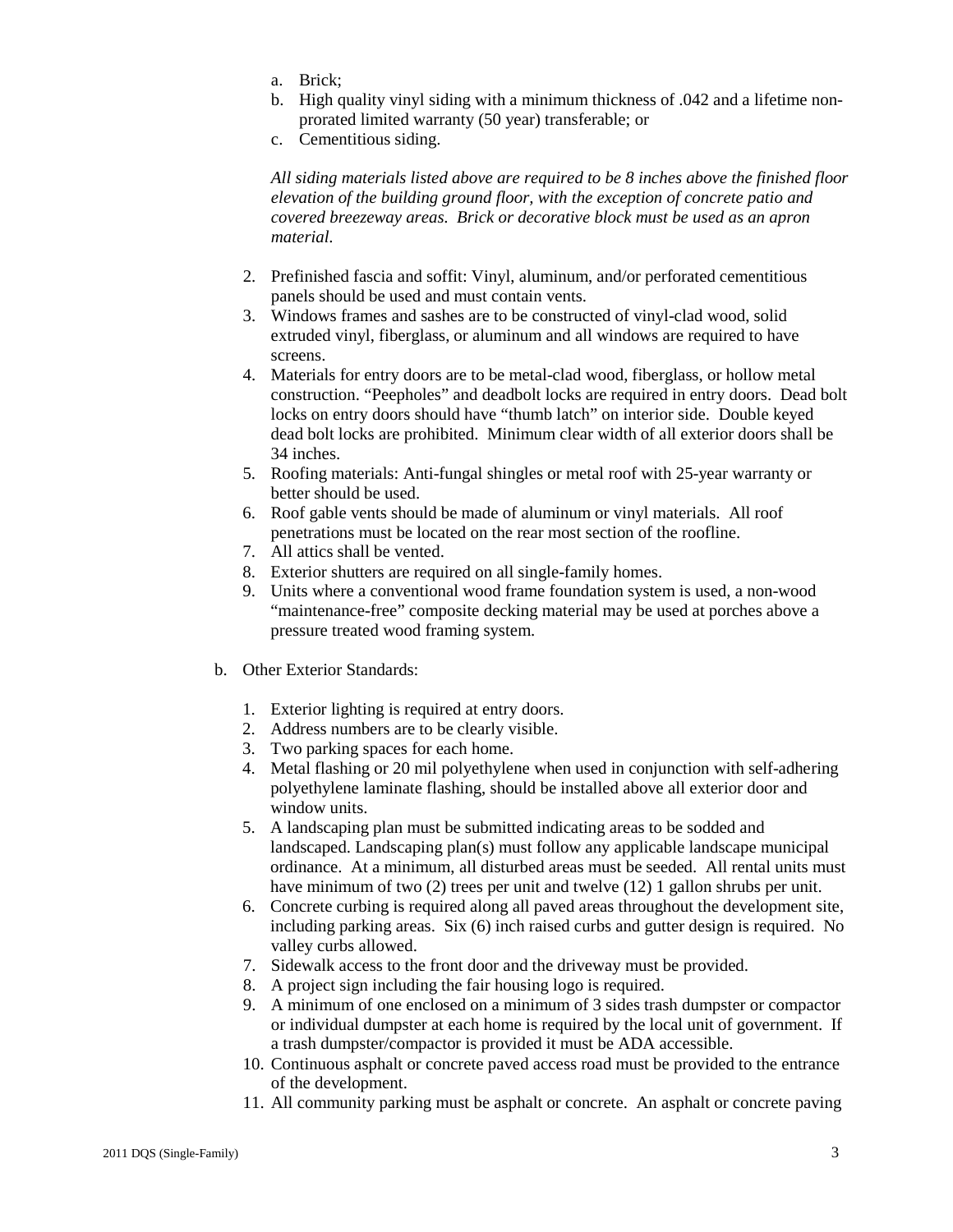recommendation letter must be provided with the application by a geotechnical engineer.

- 12. All sidewalks and walkways must be concrete and at least 36 inches wide. All amenities should be connected to the dwelling units by a sidewalk or walkway on one side of the street throughout the development.
- 13. All driveways must be concrete.
- 14. Mailboxes, playground and all exterior project amenities must be ADA accessible.
- 8. Interior Building and Space Standards:
	- a. Wall Framing:
		- 1. Walls may be framed using metal studs in lieu of wood.
		- 2. Sound proofing or sound batt insulation is required between the stud framing in party walls. A sound rating of STC 54 is required.
	- b. Insulation Requirements:
		- 1. Exterior wall insulation should have an overall R-11 minimum for the entire wall assembly.
		- 2. Roof or attic insulation should have an R-30 minimum.
		- 3. Vapor retarders must be installed if recommended by project architect.
	- c. Kitchen spaces:
		- 1. 6 1/2-inch deep double bowl stainless steel sinks are required in each unit.
		- 2. Each unit must be equipped with a 5 lb. ABC rated dry chemical fire extinguisher readily accessible in the kitchen and mounted to accommodate handicapped accessible height in accessible units.
		- 3. New cabinets should have dual sidetrack drawers and no laminate or particleboard fronts for doors or drawer fronts. Cabinets shall meet the ANSI/KCMA A161.1 performance and construction standard for kitchen and vanity cabinets. Cabinets shall bear the certification seal of KCMA (Kitchen Cabinet Manufacturers Association).
		- 4. A pantry closet is required in each unit. The pantry must be  $1'6''$  x  $1'6''$  deep with a minimum five shelves, located in or adjacent to the kitchen.
		- 5. Fluorescent lighting is required.
	- d. Bathroom Spaces:
		- 1. Tub/shower units should have minimum dimensions of 30-inch width by 60-inch length and be equipped with anti-scald valves. All tubs in designated handicap accessible units must come complete with "factory-installed grab bars".
		- 2. Water closets should be centered 18 inches from sidewalls or vanity/lavatories.
		- 3. Mirror length should extend to top of vanity backsplash with top of mirror a minimum of 6'-0" above finish floor. Framed decorative mirrors or medicine cabinets with mirrors are allowed with a minimum size of 14" x 24".
		- 4. Vanity cabinets or a medicine cabinet shall be provided in all units. All cabinets in designated handicap accessible units must be installed at ADA mounting heights.
	- e. Hallways should have a minimum width of 36 inches.
	- f. All interior doors to habitable spaces should have minimum width of 30 inches.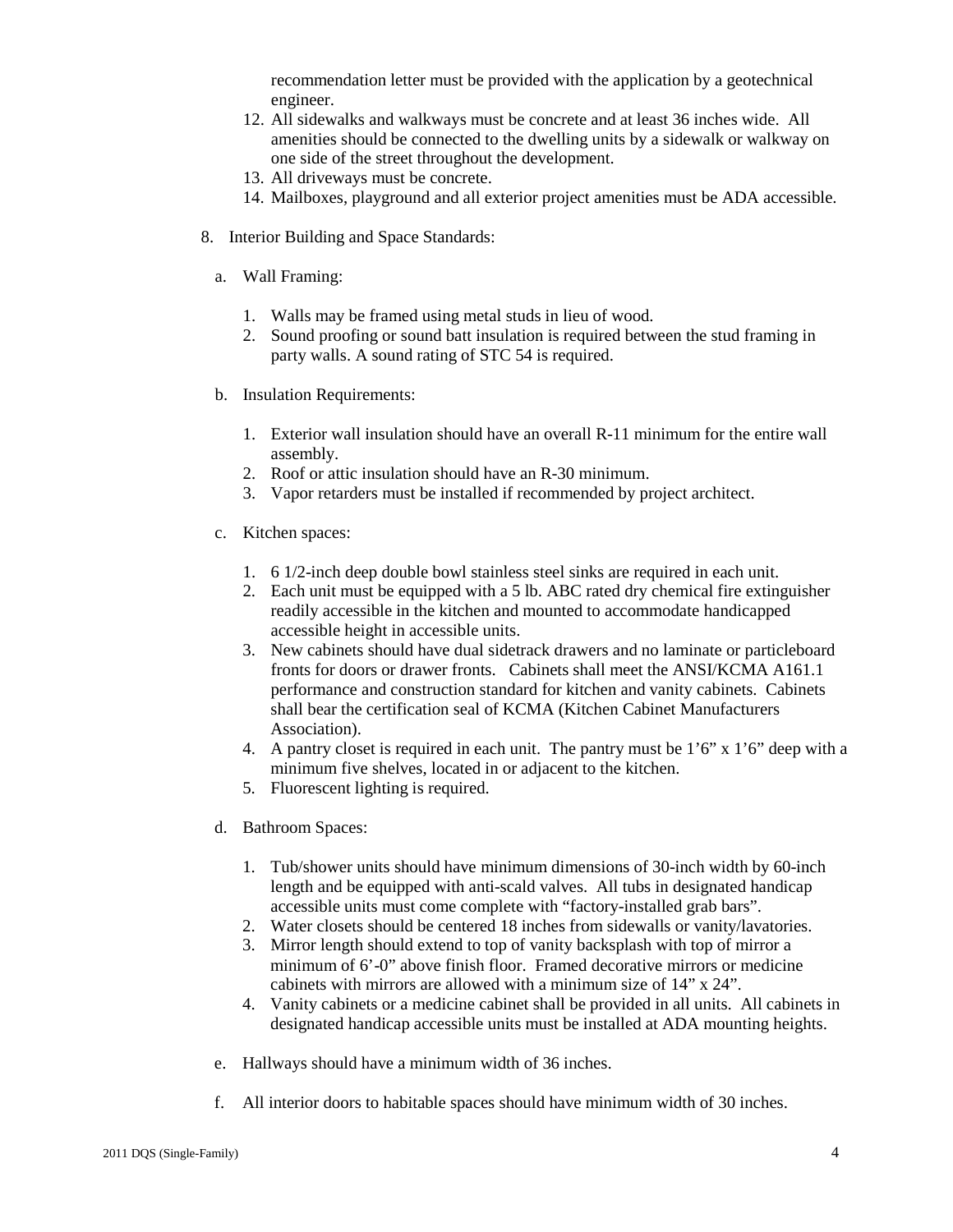- g. Overhead lighting is required in each room.
- h. Window treatments are required for all windows.
- i. Sliding glass doors are prohibited.
- j. Floor Finishes:
	- 1. Carpet materials must meet FHA minimum standards.
	- 2. Resilient flooring materials must meet FHA minimum standards.
- k. A minimum of two hard-wired with battery back-up smoke detectors is required per unit.
- l. A carbon monoxide detector must be installed in each unit. (Only for projects using gas.)
- 9. Plumbing and Mechanical Equipment:
	- a. Water heaters should be placed in drain pans with drain piping plumbed to the outside. Pipe all T&P relief valve discharges direct to exterior of building and elbow down to 6" above finish grade.
	- b. Through-wall HVAC units are not permitted except in efficiency units or in offices.
	- c. CPVC supply piping is not allowed for interior space in-wall or overhead services.
	- d. HVAC refrigeration lines shall be insulated.
	- e. HVAC 13 seer or greater should be used. HVAC equipment should be placed so that their operation does not interfere with the comfort of the adjacent dwellings.

#### **C. Modular Construction:**

- 1. Modular units are to be constructed in component sections and assembled by a manufacturer in a controlled environment. The component sections are to be assembled on a conventional permanent foundation at the project site. Finish work is to be completed on site.
- 2. Modular units must be constructed to meet applicable building codes, AHFA's specifications and Design Quality Standards stated herein.
- 3. A modular home manufacturer's warranty must be provided.

#### **III. Drawing Submission Criteria:**

The following documents should be prepared by a registered architect, surveyor, or engineer licensed to practice in the State of Alabama.

#### **A. Site Plan: The following items should be shown.**

- 1. Scale: 1 inch = 40 feet or larger for typical units.
- 2. North arrow.
- 3. Locations of existing buildings, utilities, roadways, parking areas if applicable.
- 4. Existing site/zoning restrictions including setbacks, rights of ways, boundary lines, wetlands, and flood plain.